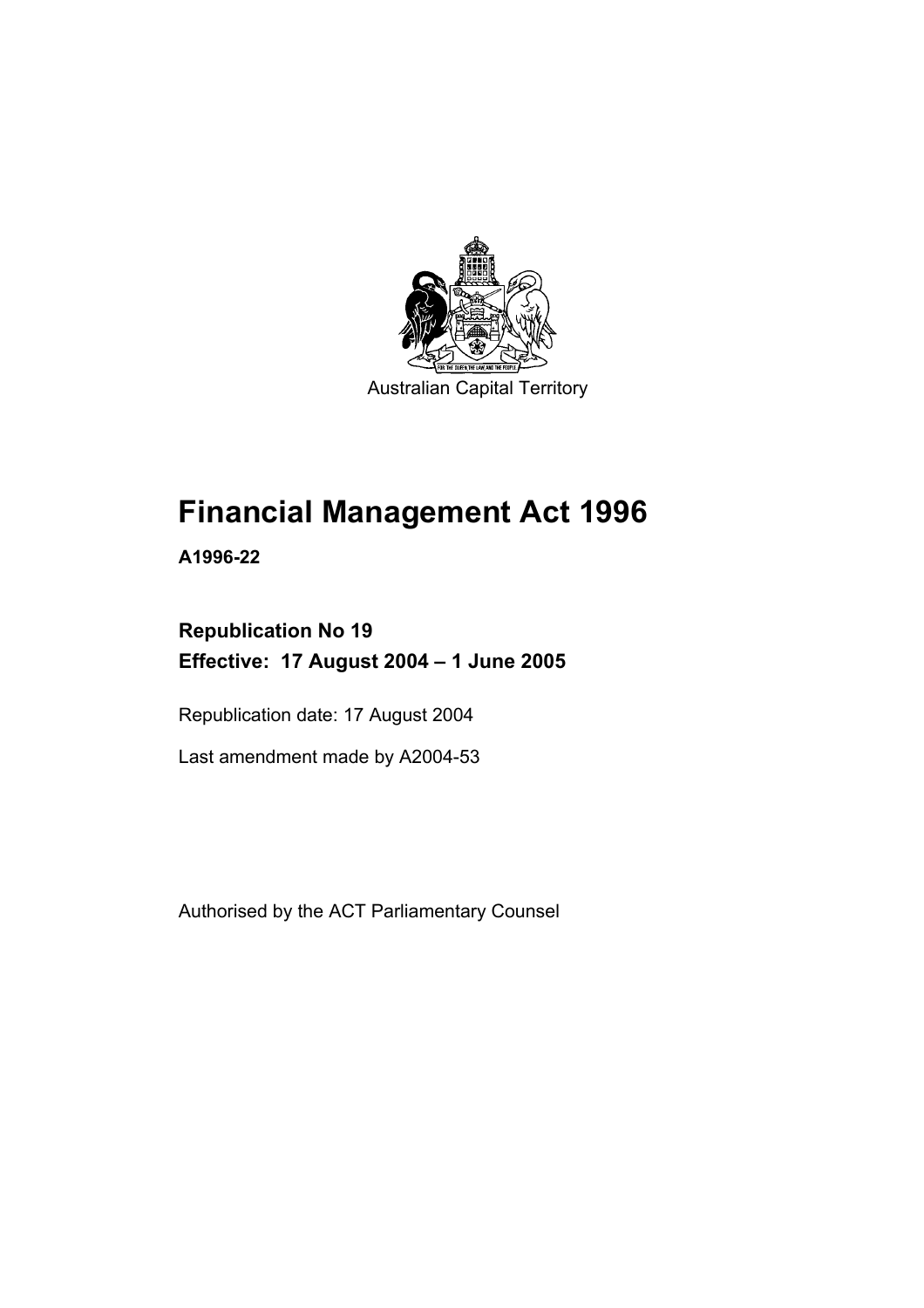#### **About this republication**

#### **The republished law**

This is a republication of the *Financial Management Act 1996* (including any amendment made under the *Legislation Act 2001*, part 11.3 (Editorial changes)) as in force on 17 August 2004*.* It also includes any amendment, repeal or expiry affecting the republished law to 17 August 2004.

The legislation history and amendment history of the republished law are set out in endnotes 3 and 4.

#### **Kinds of republications**

The Parliamentary Counsel's Office prepares 2 kinds of republications of ACT laws (see the ACT legislation register at www.legislation.act.gov.au):

- authorised republications to which the *Legislation Act 2001* applies
- unauthorised republications.

The status of this republication appears on the bottom of each page.

#### **Editorial changes**

The *Legislation Act 2001*, part 11.3 authorises the Parliamentary Counsel to make editorial amendments and other changes of a formal nature when preparing a law for republication. Editorial changes do not change the effect of the law, but have effect as if they had been made by an Act commencing on the republication date (see *Legislation Act 2001*, s 115 and s 117). The changes are made if the Parliamentary Counsel considers they are desirable to bring the law into line, or more closely into line, with current legislative drafting practice.

This republication includes amendments made under part 11.3 (see endnote 1).

#### **Uncommenced provisions and amendments**

If a provision of the republished law has not commenced or is affected by an uncommenced amendment, the symbol  $\mathbf{U}$  appears immediately before the provision heading. The text of the uncommenced provision or amendment appears only in the last endnote.

#### **Modifications**

If a provision of the republished law is affected by a current modification, the symbol  $\mathbf{M}$ appears immediately before the provision heading. The text of the modifying provision appears in the endnotes. For the legal status of modifications, see *Legislation Act 2001*, section 95.

#### **Penalties**

The value of a penalty unit for an offence against this republished law at the republication date is—

- (a) if the person charged is an individual—\$100; or
- (b) if the person charged is a corporation—\$500.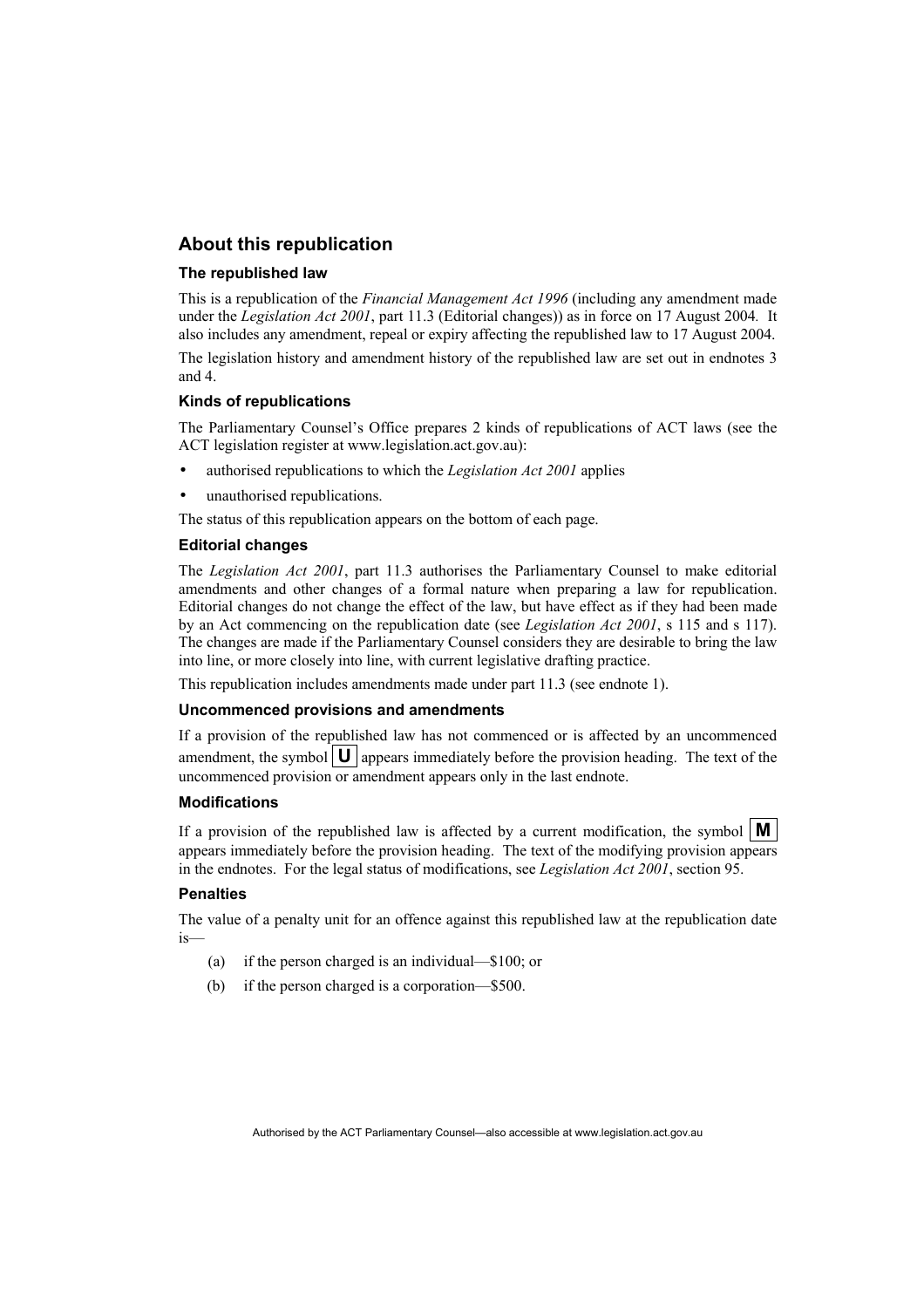

# **Financial Management Act 1996**

# **Contents**

|                     |                                                                            | Page       |
|---------------------|----------------------------------------------------------------------------|------------|
| Part 1              | <b>Preliminary</b>                                                         |            |
|                     | Name of Act                                                                | 2          |
| 2                   | Act subject to Territory Superannuation Provision Protection Act           | 2          |
| 3                   | Dictionary                                                                 | 2          |
| 3A                  | <b>Notes</b>                                                               | 2          |
| 3B                  | Declaration that certain authorities are not Territory authorities for Act | 3          |
| 4                   | Application of pts 2, 3 and 5 to Legislative Assembly secretariat          | 3          |
| Part 2              | <b>Budget management</b>                                                   |            |
| <b>Division 2.1</b> | <b>Appropriations and budgets</b>                                          |            |
| 5                   | Timing of first Appropriation Bill for financial year                      | 4          |
| 6                   | Necessity for appropriation                                                | 4          |
| 7                   | Payments authorised on lapse of appropriation                              | 4          |
| 8                   | Form of appropriation                                                      | 5          |
| R <sub>19</sub>     | Financial Management Act 1996                                              | contents 1 |
| 17/08/04            | Fffective: 17/08/04-01/06/05                                               |            |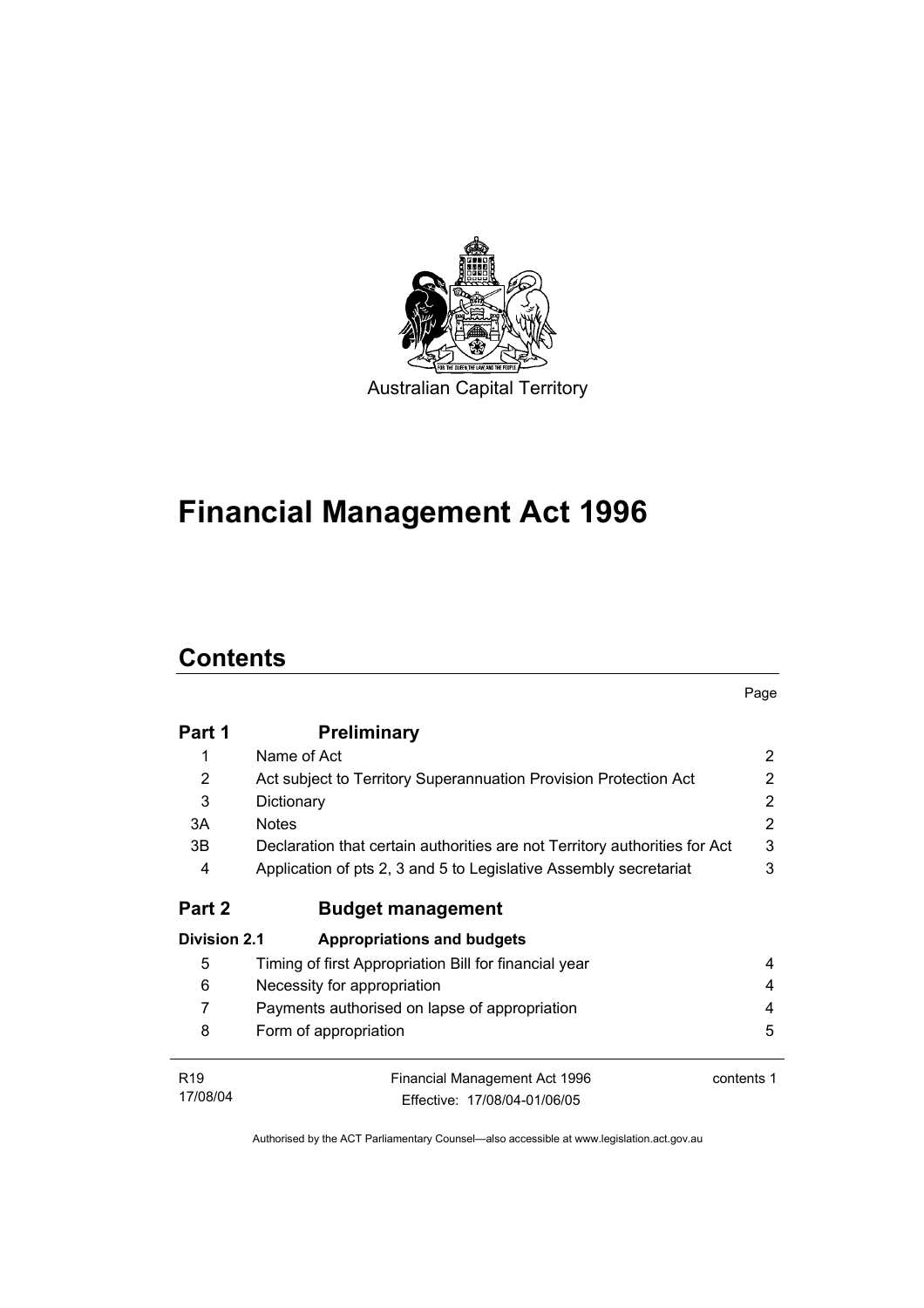#### **Contents**

|                     |                                                                                | Page           |
|---------------------|--------------------------------------------------------------------------------|----------------|
| 9                   | Net appropriations for outputs                                                 | 5.             |
| <b>9A</b>           | Net appropriations for capital injections                                      | 6              |
| 9B                  | Appropriations for payments on behalf of Territory to be net<br>appropriations | 6              |
| 10                  | <b>Budget papers</b>                                                           | 6              |
| 11                  | <b>Territory budgets</b>                                                       | $\overline{7}$ |
| <b>11A</b>          | Financial policy objectives and strategies statement                           | 10             |
| 12                  | Departmental budgets                                                           | 11             |
| 12A                 | Public trading enterprise budgets                                              | 12             |
| 13                  | Supplementary budget papers                                                    | 12             |
| 13A                 | Amendment of departmental budget for supplementary appropriation               | 13             |
| 14                  | Transfer of funds between appropriations                                       | 14             |
| 15                  | Transfer of funds within appropriations                                        | 14             |
| <b>15A</b>          | Reclassification of certain appropriations                                     | 15             |
| 16                  | Transfer of functions between departments                                      | 15             |
| 17                  | Variation of appropriations for Commonwealth grants                            | 16             |
| <b>17A</b>          | Variations of appropriations for certain payments to Commonwealth              | 17             |
| 18                  | Treasurer's advance                                                            | 17             |
| 18A                 | Assembly to be told about treasurer's advance                                  | 19             |
| 19                  | Refunds of payments made without liability                                     | 19             |
| 19A                 | Payments for Territory GST liabilities                                         | 20             |
| 19B                 | Authorisation of expenditure of certain Commonwealth grants                    | 20             |
| 19 <sub>C</sub>     | Amendment of conditions of capital injection                                   | 20             |
| 19D                 | Amendment of performance criteria                                              | 21             |
| 19E                 | Amendment of financial targets                                                 | 22             |
| 19F                 | Amendment of budgets                                                           | 22             |
| 20                  | <b>Budgets for Legislative Assembly secretariat</b>                            | 23             |
| <b>Division 2.2</b> | <b>Budget reviews and pre-election updates</b>                                 |                |
| 20A                 | <b>Budget review</b>                                                           | 24             |
| 20B                 | Purpose and contents of budget review                                          | 24             |
| 20C                 | Pre-election budget update                                                     | 25             |
| 20 <sub>D</sub>     | Purpose and contents of pre-election budget update                             | 26             |

contents 2 Financial Management Act 1996 Effective: 17/08/04-01/06/05

R19 17/08/04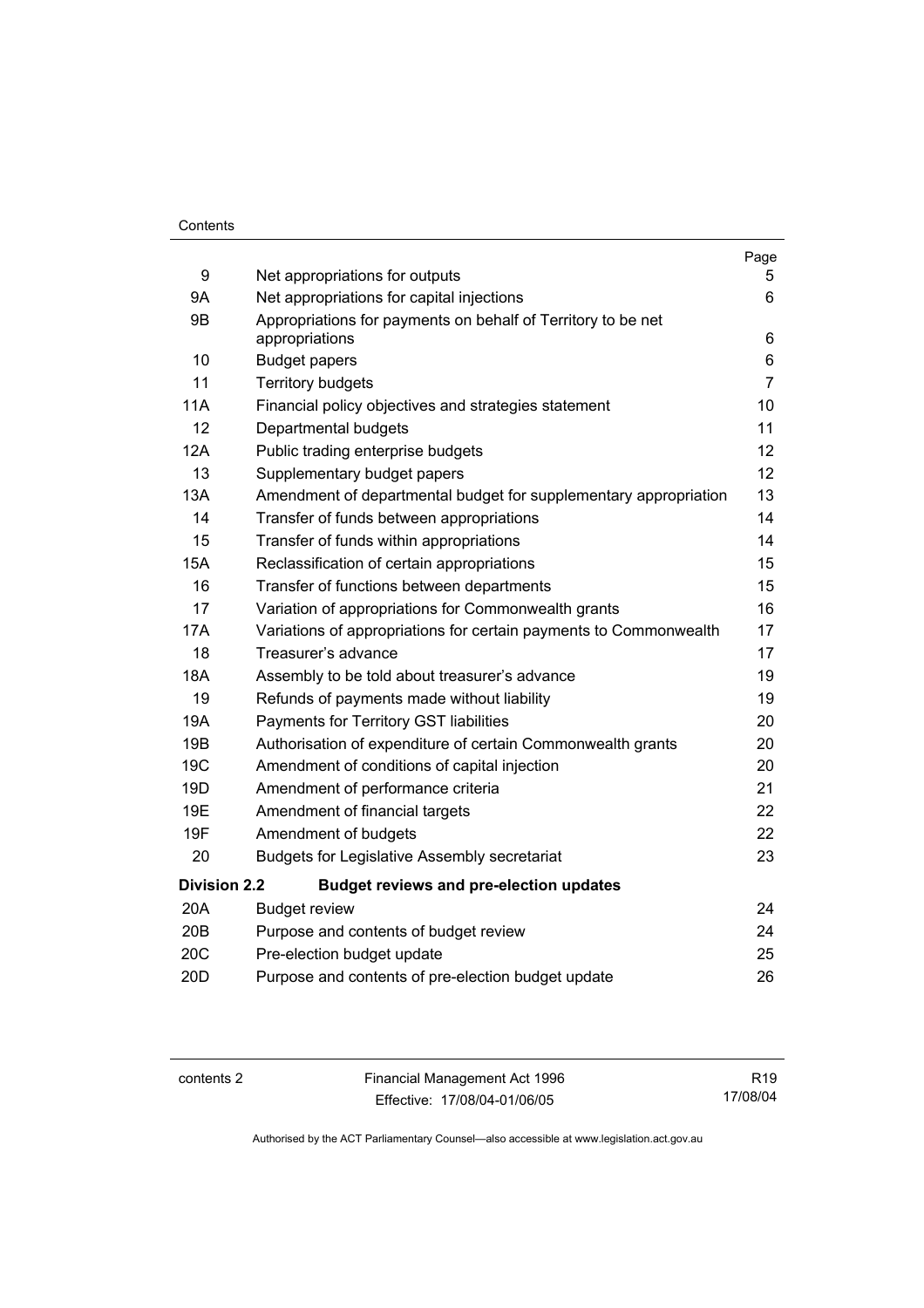#### Contents

| Part 3<br><b>Financial reports</b><br><b>Division 3.1</b><br><b>Financial reports of the Territory</b><br>21<br>Meaning of the Territory in div 3.1 | 28         |
|-----------------------------------------------------------------------------------------------------------------------------------------------------|------------|
|                                                                                                                                                     |            |
|                                                                                                                                                     |            |
|                                                                                                                                                     |            |
| 22<br>Annual financial statements of the Territory                                                                                                  | 28         |
| 23<br>Responsibility for annual financial statements                                                                                                | 28         |
| Audit of annual financial statements<br>24                                                                                                          | 29         |
| 25<br>Presentation of annual financial statements to Legislative Assembly                                                                           | 30         |
| 26<br>Periodic financial statements                                                                                                                 | 30         |
| <b>Division 3.2</b><br><b>Financial reports of departments</b>                                                                                      |            |
| 27<br>Annual financial statements of departments                                                                                                    | 31         |
| Responsibility for annual financial statements<br>28                                                                                                | 32         |
| 29<br>Audit of financial statements of departments                                                                                                  | 32         |
| Presentation of annual financial statements<br>30                                                                                                   | 33         |
| 30A<br>Quarterly departmental performance reports                                                                                                   | 33         |
| Part 4<br>Financial management responsibilities of chief<br>executives of departments                                                               |            |
| Responsibilities of chief executives of departments<br>31                                                                                           | 35         |
| Part 5<br><b>Banking and investment</b>                                                                                                             |            |
| 32<br>Agreement for the conduct of banking for Territory                                                                                            | 37         |
| 33<br>Territory banking account                                                                                                                     | 37         |
| 34<br>Departmental banking accounts                                                                                                                 | 37         |
| 34A<br>Transfer of departmental banking account                                                                                                     | 38         |
| 34B<br>End of year balances of departmental banking accounts                                                                                        | 39         |
| 35<br>Payments into banking accounts                                                                                                                | 39         |
| 36<br>Transfer following change in departmental responsibilities                                                                                    | 40         |
| 36A<br>Transfers from departmental banking accounts to Territory banking<br>account                                                                 | 40         |
| Payments from Territory banking account<br>37                                                                                                       | 40         |
| Investment of certain public money<br>38                                                                                                            | 41         |
| Part 6<br><b>Borrowing and guarantees</b>                                                                                                           |            |
| 39<br>Power of Territory to borrow                                                                                                                  | 43         |
| R <sub>19</sub><br>Financial Management Act 1996                                                                                                    | contents 3 |
| 17/08/04<br>Effective: 17/08/04-01/06/05                                                                                                            |            |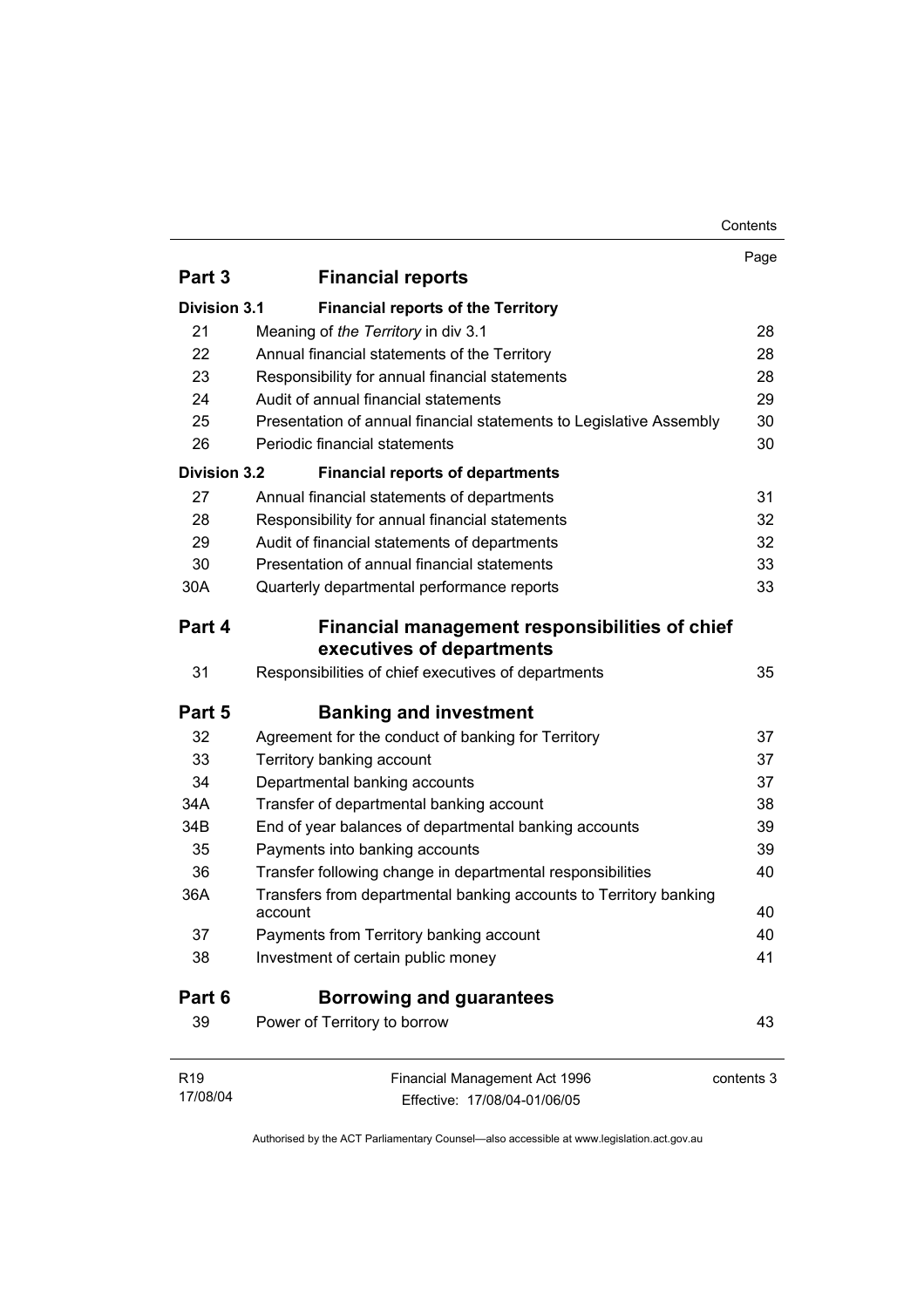#### **Contents**

|            |                                                                  | Page            |
|------------|------------------------------------------------------------------|-----------------|
| 40         | Treasurer may borrow on behalf of Territory                      | 43              |
| 41         | Power of Territory authorities to borrow                         | 43              |
| 42         | Borrowings by Territory authorities to be approved               | 43              |
| 43         | Territory authorities may give security                          | 44              |
| 44         | Power to approve borrowings not delegable                        | 44              |
| 45         | Loans to be paid into Territory banking account                  | 44              |
| 46         | Payments by Treasurer                                            | 44              |
| 47         | <b>Guarantees by Territory</b>                                   | 44              |
| Part 7     | <b>Trust money</b>                                               |                 |
| 49         | Identity of trust money                                          | 46              |
| 50         | Administration of trust money                                    | 46              |
| 51         | Departmental trust banking accounts                              | 46              |
| 52         | Transfers between banking accounts                               | 47              |
| 53         | Investment of trust money                                        | 47              |
| 53A        | Unclaimed trust money                                            | 47              |
| 53B        | Review of decisions                                              | 49              |
| 53C        | Notification of decisions                                        | 49              |
| Part 8     | <b>Financial provisions relating to Territory</b><br>authorities |                 |
| 54         | Responsibilities of chief executive officers                     | 50              |
| 55         | Banking accounts                                                 | 51              |
| 56         | Investment                                                       | 51              |
| 57         | Borrowing                                                        | 52              |
| 58         | <b>Statements of intent</b>                                      | 53              |
| 59         | Annual financial statements                                      | 53              |
| 60         | Responsibility for annual financial statements                   | 54              |
| 61         | Audit of annual financial statements                             | 55              |
| 62         | Presentation of annual financial statements                      | 55              |
| 63         | Interim financial statements                                     | 56              |
| Part 9     | <b>Miscellaneous</b>                                             |                 |
| 64         | Act of grace payments                                            | 57              |
| 65         | Waiver of debts etc                                              | 58              |
| contents 4 | Financial Management Act 1996                                    | R <sub>19</sub> |
|            | Effective: 17/08/04-01/06/05                                     | 17/08/04        |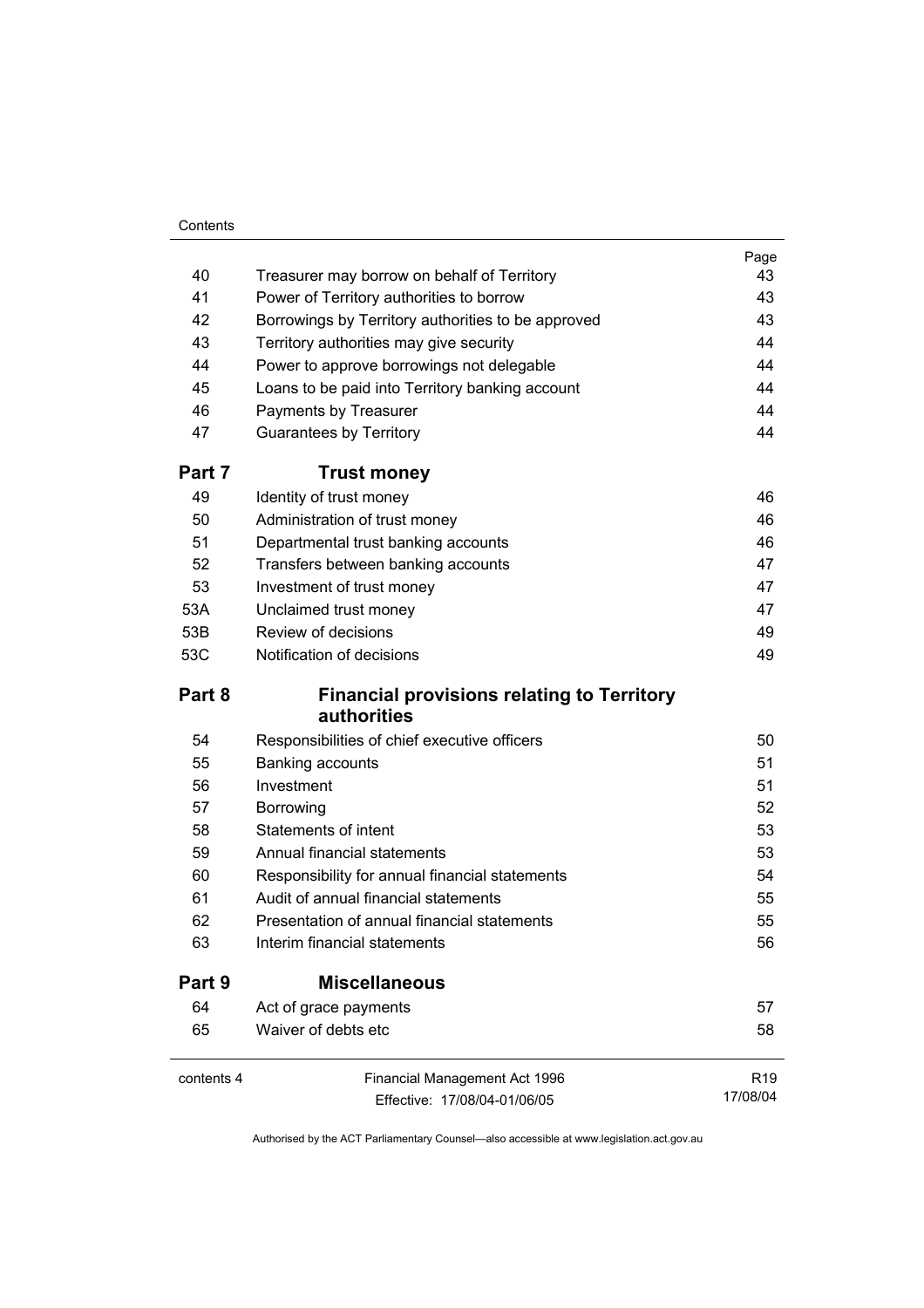|                   |                                          | Contents |
|-------------------|------------------------------------------|----------|
|                   |                                          | Page     |
| 66                | Payments in relation to deceased estates | 59       |
| 67                | Guideline-making power                   | 60       |
| 68                | Regulation-making power                  | 60       |
|                   |                                          |          |
| <b>Dictionary</b> |                                          | 61       |
|                   |                                          |          |
| <b>Endnotes</b>   |                                          |          |
| 1                 | About the endnotes                       | 67       |
| 2                 | Abbreviation key                         | 67       |
| 3                 | Legislation history                      | 68       |
| 4                 | Amendment history                        | 72       |
| 5                 | Earlier republications                   | 80       |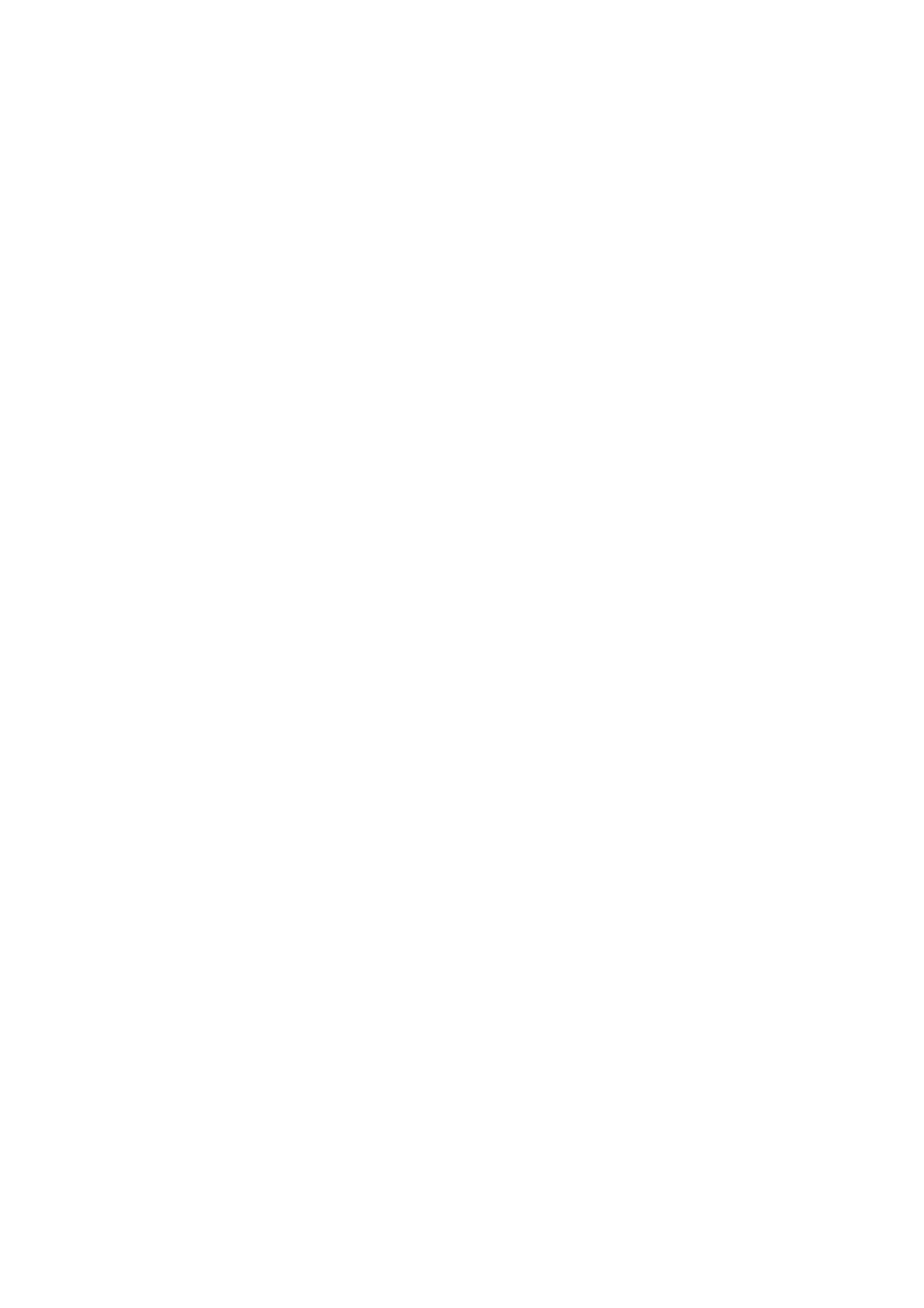

Australian Capital Territory

# **Financial Management Act 1996**

An Act to provide for the financial management of the government of the Territory, to provide for the scrutiny of that management by the Legislative Assembly, to specify financial reporting requirements for the government of the Territory, and for related purposes

R19 17/08/04

I

Financial Management Act 1996 Effective: 17/08/04-01/06/05

page 1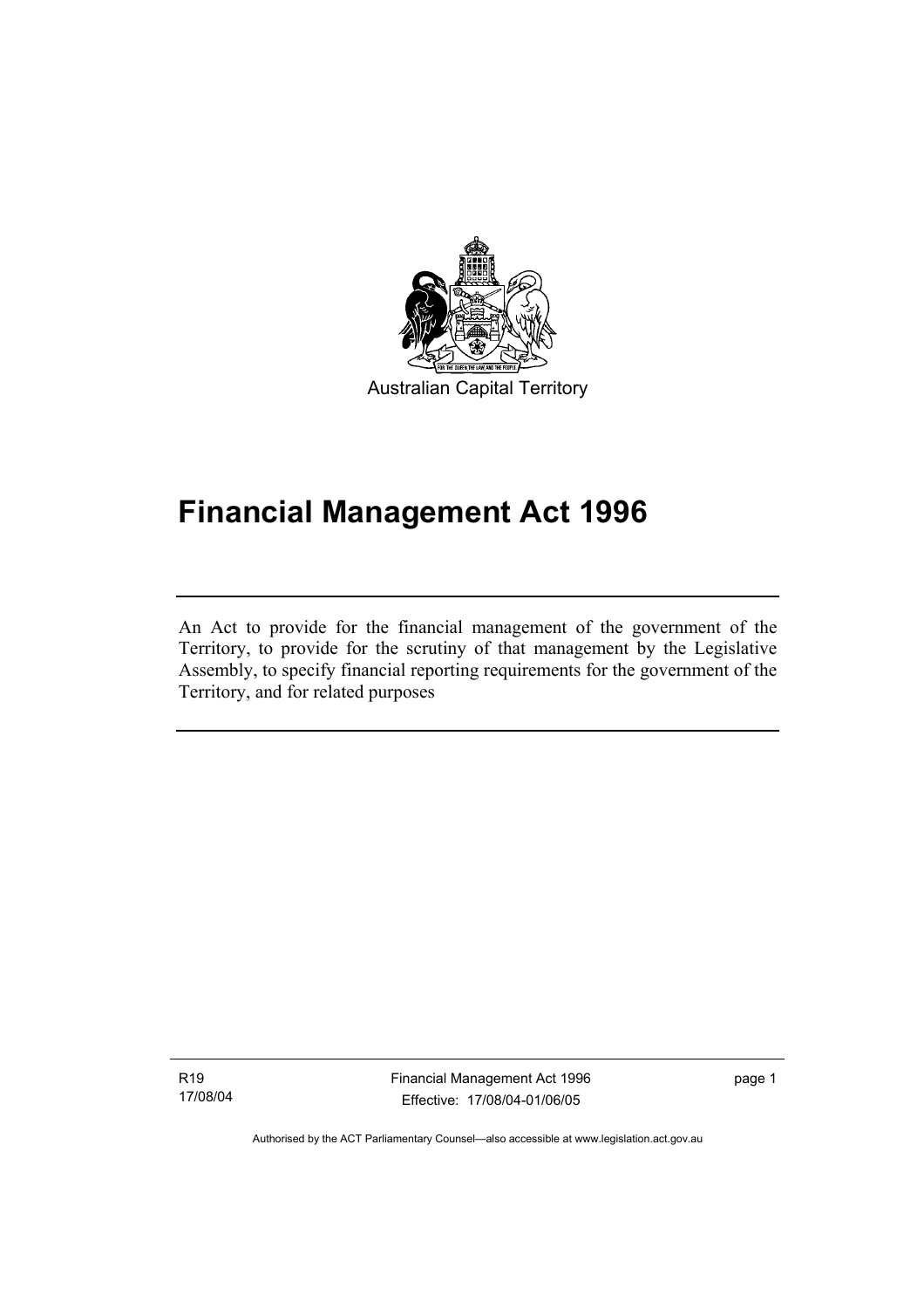#### **Part 1** Preliminary

Section 1

# **Part 1** Preliminary

#### **1 Name of Act**

This Act is the *Financial Management Act 1996*.

#### **2 Act subject to Territory Superannuation Provision Protection Act**

This Act is subject to the *Territory Superannuation Provision Protection Act 2000*.

#### **3 Dictionary**

The dictionary at the end of this Act is part of this Act.

*Note 1* The dictionary at the end of this Act defines certain words and expressions used in the Act, and includes references (*signpost definitions*) to other words and expressions defined elsewhere in this Act or in other legislation.

> For example, the signpost definition '*superannuation appropriation* see the *Territory Superannuation Provision Protection Act 2000*, dictionary.' means that the expression 'superannuation appropriation' is defined in that dictionary and the definition applies to this Act.

*Note 2* A definition in the dictionary (including a signpost definition) applies to the entire Act unless the definition, or another provision of the Act, provides otherwise or the contrary intention otherwise appears (see *Legislation Act 2001*, s 155 and s 156).

#### **3A Notes**

A note included in this Act is explanatory and is not part of the Act.

*Note* See *Legislation Act 2001*, s 127 (1), (4) and (5) for the legal status of notes.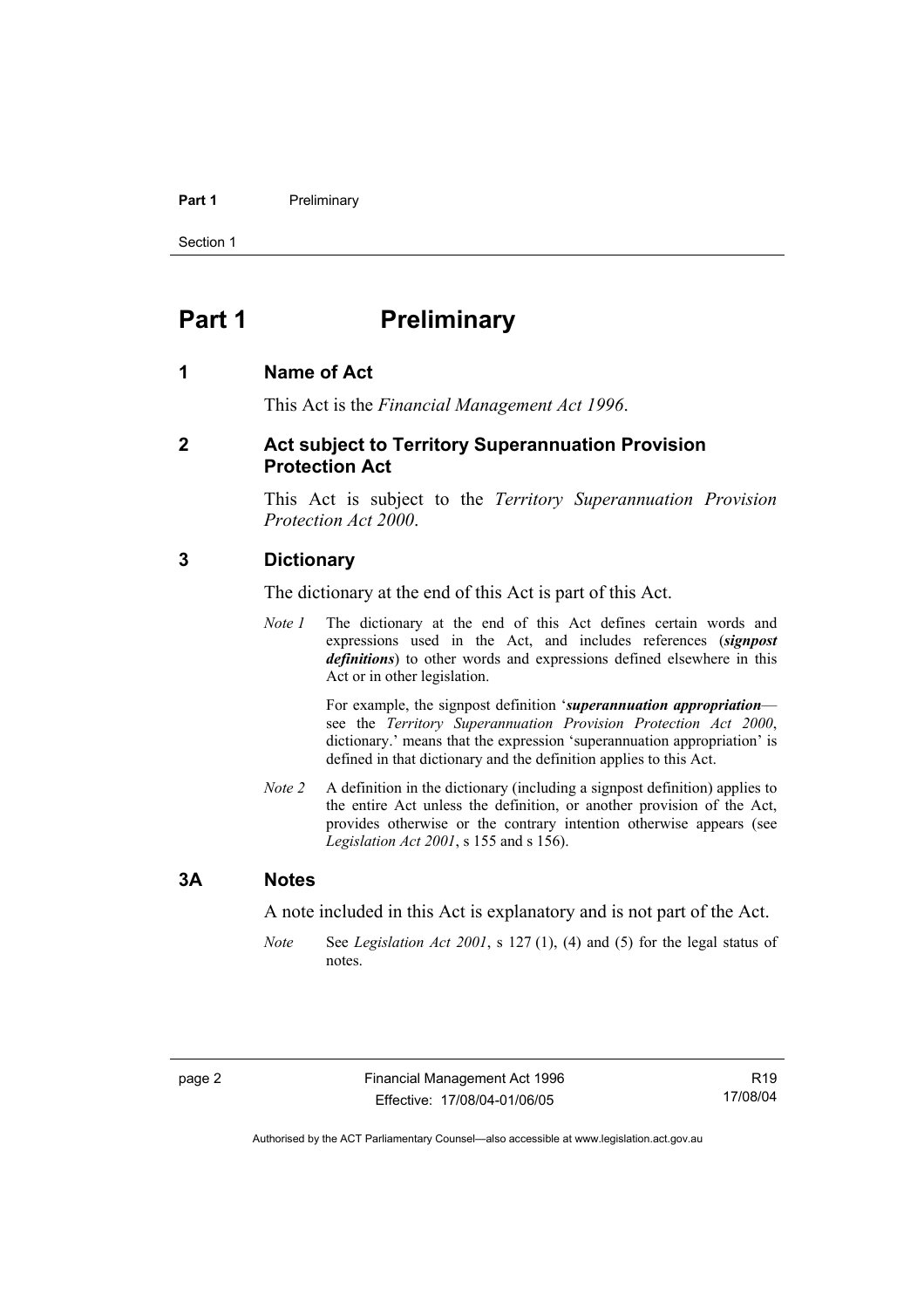#### **3B Declaration that certain authorities are not Territory authorities for Act**

- (1) The Treasurer may, in writing, declare that a stated body is not a Territory authority for this Act.
- (2) A declaration under subsection (1) is a notifiable instrument.

*Note* A notifiable instrument must be notified under the *Legislation Act 2001*.

### **4 Application of pts 2, 3 and 5 to Legislative Assembly secretariat**

Unless the contrary intention appears, the provisions of parts 2, 3 and 5 apply to the Legislative Assembly secretariat as if—

- (a) a reference in those provisions to a department included a reference to the Legislative Assembly secretariat; and
- (b) a reference in those provisions to the responsible Minister of a department were a reference to the Speaker of the Legislative Assembly; and
- (c) a reference in those provisions to the responsible chief executive of a department included a reference to the clerk of the Legislative Assembly.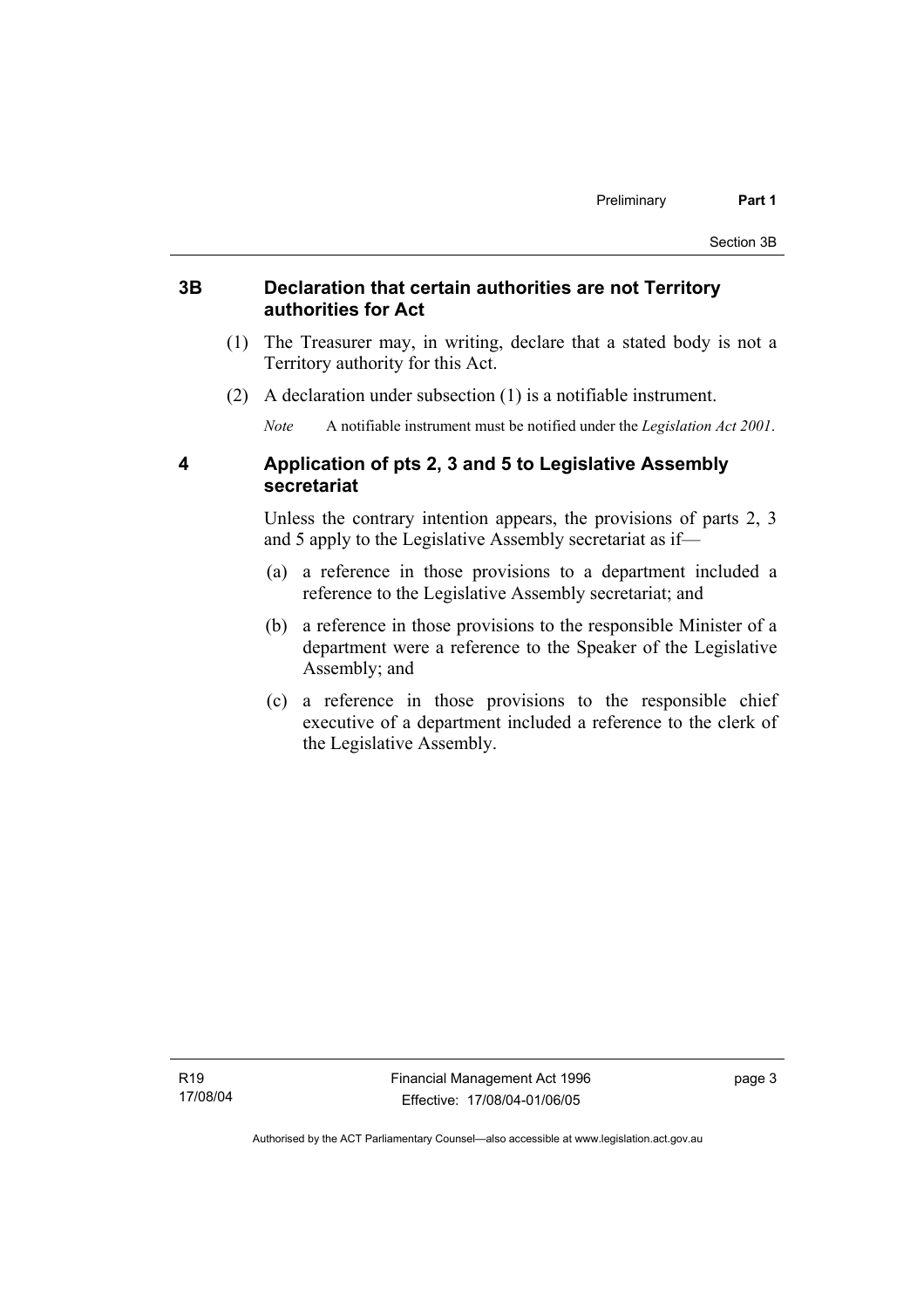**Part 2** Budget management<br>**Division 2.1** Appropriations and by **Division 2.1** Appropriations and budgets Section 5

# **Part 2 Budget management**

# **Division 2.1 Appropriations and budgets**

# **5 Timing of first Appropriation Bill for financial year**

Except as otherwise provided by a resolution of the Legislative Assembly, the first Appropriation Bill relating to a financial year shall be introduced into the Legislative Assembly not later than 3 months after the beginning of the financial year.

### **6 Necessity for appropriation**

No payment of public money shall be made otherwise than in accordance with an appropriation.

### **7 Payments authorised on lapse of appropriation**

If, before the end of a financial year, no Act other than this Act has been passed appropriating public money to meet the requirements of the next financial year, the Treasurer may pay the sums necessary to meet those requirements subject to the following provisions:

- (a) the authority of the Treasurer under this section shall cease on the commencement of the first Appropriation Act for the next financial year;
- (b) on that commencement all payments made under this section for the next financial year shall be taken for all purposes to have been paid out of money appropriated by that Act;
- (c) the payments made under this section for any purpose shall not exceed, in total,  $\frac{1}{2}$  of the amount appropriated by Appropriation Acts for the immediately previous financial year for that purpose.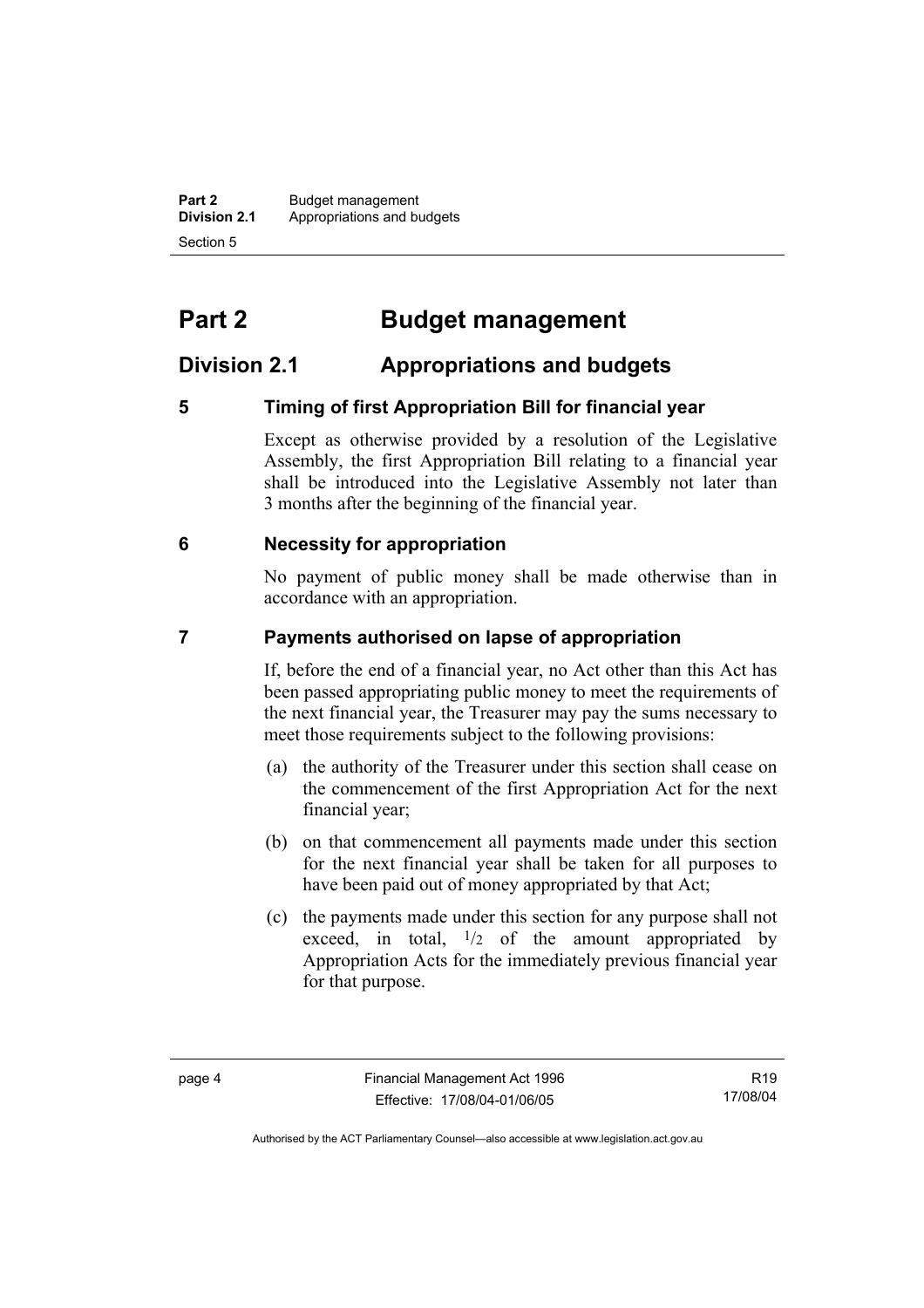#### **8 Form of appropriation**

An Appropriation Act shall make separate appropriations in relation to each department for—

- (a) the provision of outputs by the department; and
- (b) any capital injection to be provided to the department; and
- (c) any payments to be made by the department on behalf of the Territory.

- **9 Net appropriations for outputs** 
	- (1) An appropriation for the provision of outputs may be expressed to be made for the net cost of providing the outputs.
	- (2) Despite section 6, if an appropriation for a department is stated to be made for the net cost of providing outputs, the department may apply the following in paying the expenses and liabilities of the department in providing the outputs:
		- (a) the payments it is entitled to receive otherwise than under an Appropriation Act for providing the outputs;
		- (b) the value of the input tax credits to which it is entitled for taxable supplies in relation to providing the outputs.
	- (3) To remove any doubt, it is declared that, if the appropriations made by an Appropriation Act for a department do not state an amount, or state an '0' appropriation, for the provision of outputs by the department, the appropriations have effect as if they included an appropriation stated to be made for the provision of outputs by the department at no net cost to the Territory.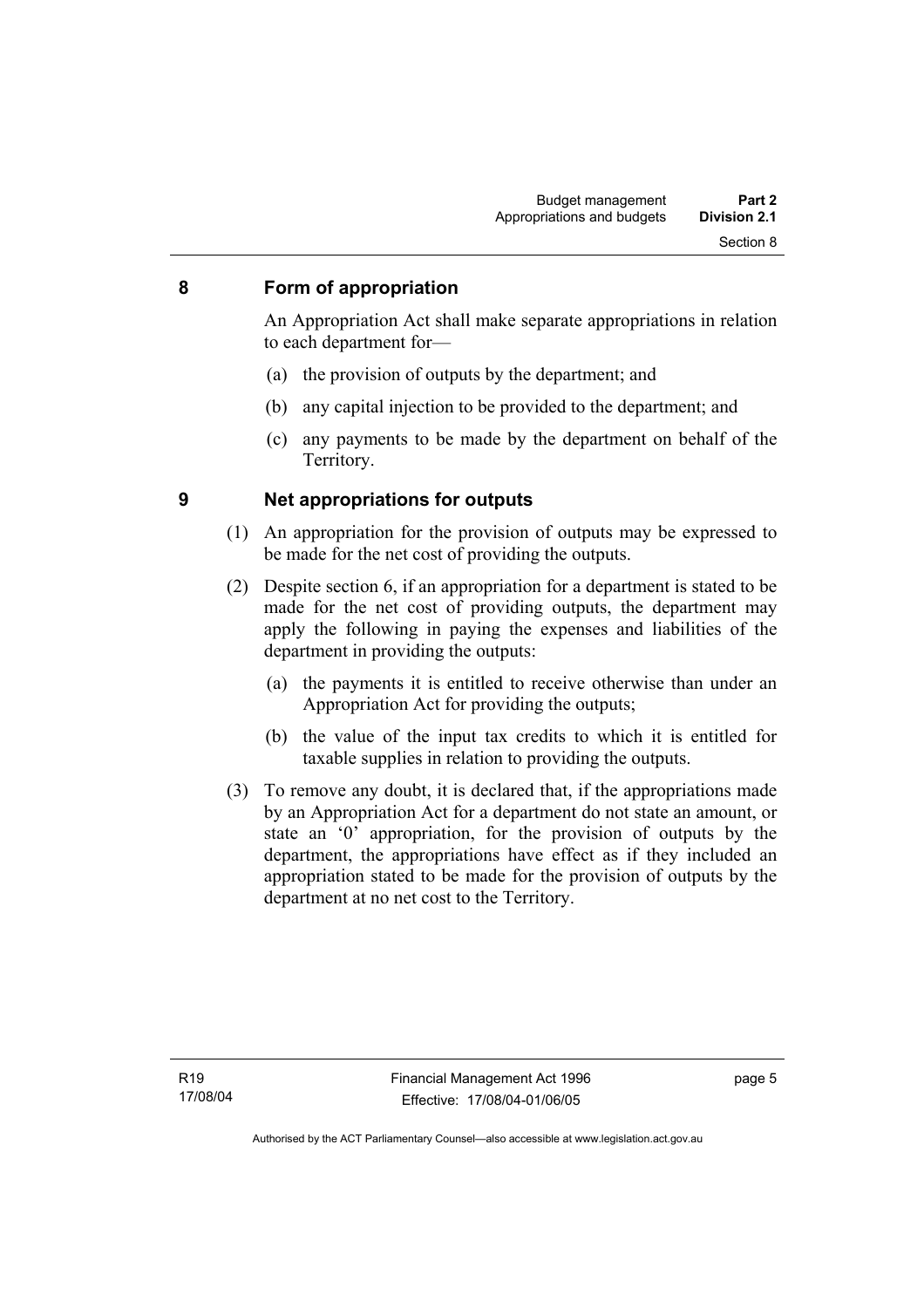# **9A Net appropriations for capital injections**

- (1) An appropriation for a capital injection may be stated to be made for, or partly for, the net cost of purchasing or developing assets.
- (2) Despite section 6, if an appropriation is stated to be made for, or partly for, the net cost of purchasing or developing assets, the value of the input tax credits to which the relevant entity is entitled for taxable supplies in relation to purchasing or developing the assets may be applied by the entity in paying the expenses and liabilities of the entity in purchasing or developing the assets.
- (3) In this section:

*relevant entity*, in relation to an appropriation for a capital injection, means the department, authority or corporation that is to undertake the purchasing or developing of assets for which the appropriation is made.

### **9B Appropriations for payments on behalf of Territory to be net appropriations**

Despite section 6 (Necessity for appropriations), if an appropriation for a department is made for payments to be made on behalf of the Territory, the department may apply input tax credits to which the Territory is entitled for taxable supplies for which the payments are made towards the payments under the appropriation.

### **10 Budget papers**

The Treasurer shall, for each financial year, immediately after the presentation of the Bill for the first Appropriation Act relating to the year, present to the Legislative Assembly—

- (a) the proposed budget for the Territory for the year; and
- (b) the proposed budget for each department for the year; and
- (c) the proposed budget for each public trading enterprise for the year; and

R19 17/08/04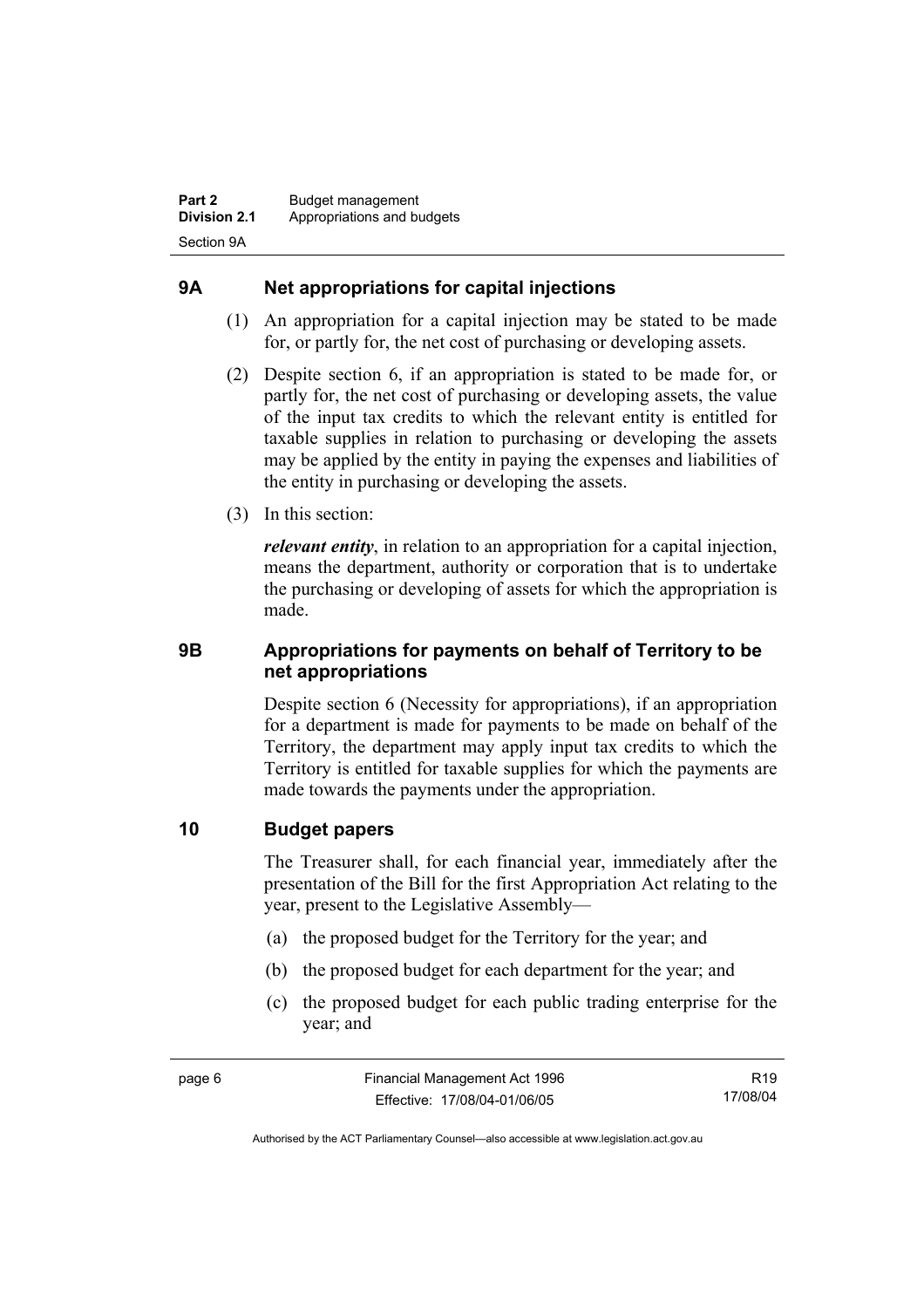- (d) a consolidated financial management statement in relation to—
	- (i) the general government sector; and
	- (ii) the public trading enterprise sector.

### **11 Territory budgets**

- (1) The proposed budget for the Territory for a financial year presented to the Legislative Assembly under section 10 (a) must include—
	- (a) a financial policy objectives and strategies statement under section 11A for the financial year; and
	- (b) a statement of the economic or other assumptions used to make the budget estimates; and
	- (c) a statement about the sensitivity of the budget estimates to changes in the economic or other assumptions; and
	- (d) a statement of the risks, quantified if possible, that may affect the budget estimates, including contingent liabilities; and
	- (e) the financial statements required under the financial management guidelines.
- (2) The proposed budget must be prepared in a form that assists a comparison, for each appropriation unit, between the budget for the Territory for the previous financial year and the proposed budget.
- (3) The financial statements included in the proposed budget under subsection (1) (e) must include budget estimates, for each appropriation unit, for each of the next 3 financial years; and
- (4) The proposed budget must be prepared taking into account—
	- (a) the principles of responsible fiscal management;
	- (b) the object of providing a basis for sustainable social and economic services and infrastructure fairly to all ACT residents; and

page 7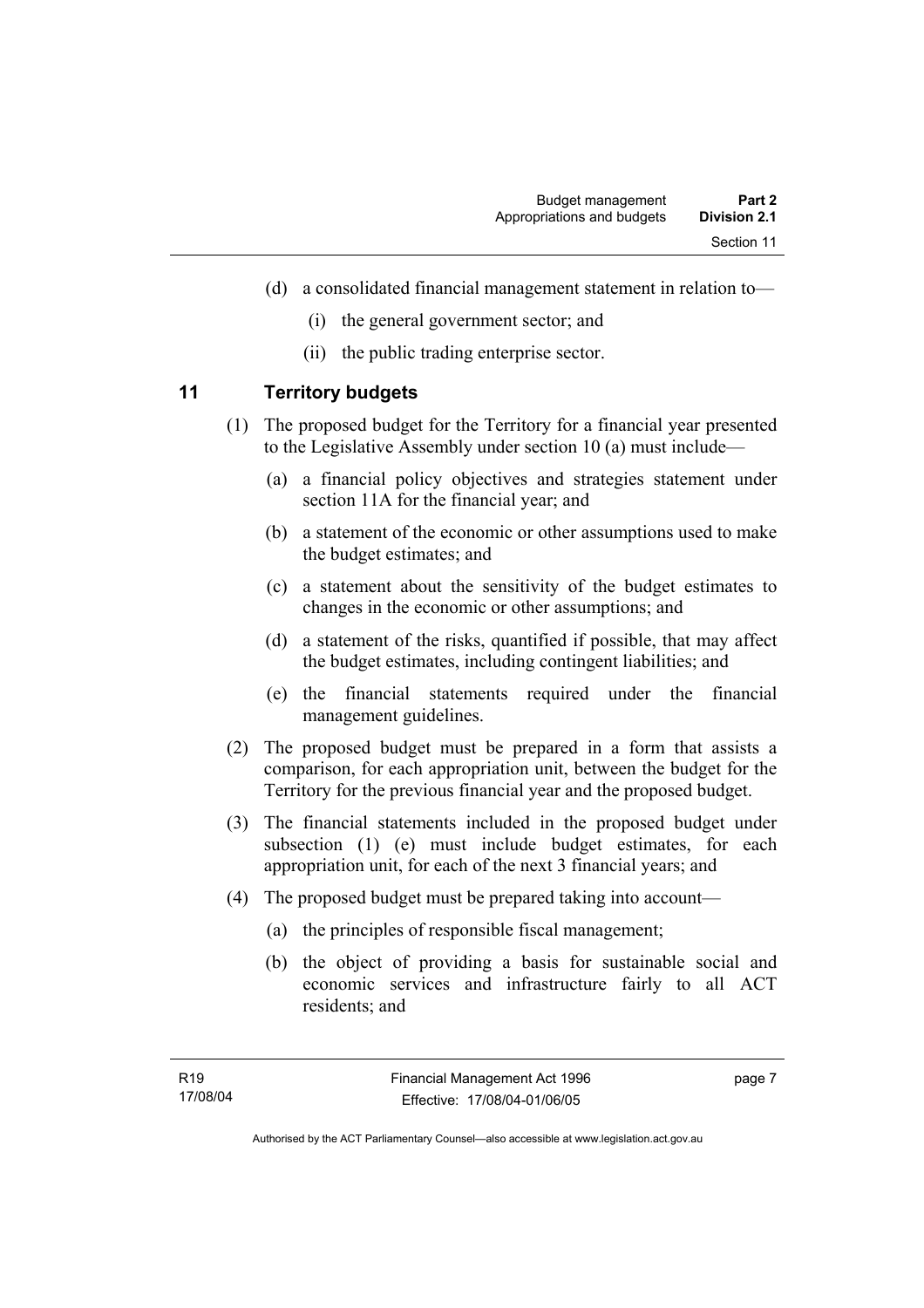- (c) the object of ecologically sustainable development.
- (5) The proposed budget may depart from the principles of responsible fiscal management, but if it does so—
	- (a) any departure must be temporary; and
	- (b) the Treasurer must present to the Legislative Assembly, when the first Appropriation Bill for the financial year is presented to the Legislative Assembly, a statement setting out—
		- (i) the reasons for the departure; and
		- (ii) the approach intended to be taken to return to the principles; and
		- (iii) when the principles are expected to be returned to.
- (6) In this section:

*ecologically sustainable development* means the effective integration of economic and environmental considerations in decision-making processes achievable through implementation of the following principles:

- (a) the precautionary principle;
- (b) the inter-generational equity principle;
- (c) conservation of biological diversity and ecological integrity;
- (d) improved valuation and pricing of environmental resources.

*fiscal risks* include the following:

- (a) risks from the level of the Territory's general government sector debt;
- (b) commercial risks from ownership of corporations and public enterprises:
- (c) risks from changes in the structure of the Territory's tax base;
- (d) risks from management of the Territory's assets and liabilities.

| page 8 | Financial Management Act 1996 | R <sub>19</sub> |
|--------|-------------------------------|-----------------|
|        | Effective: 17/08/04-01/06/05  | 17/08/04        |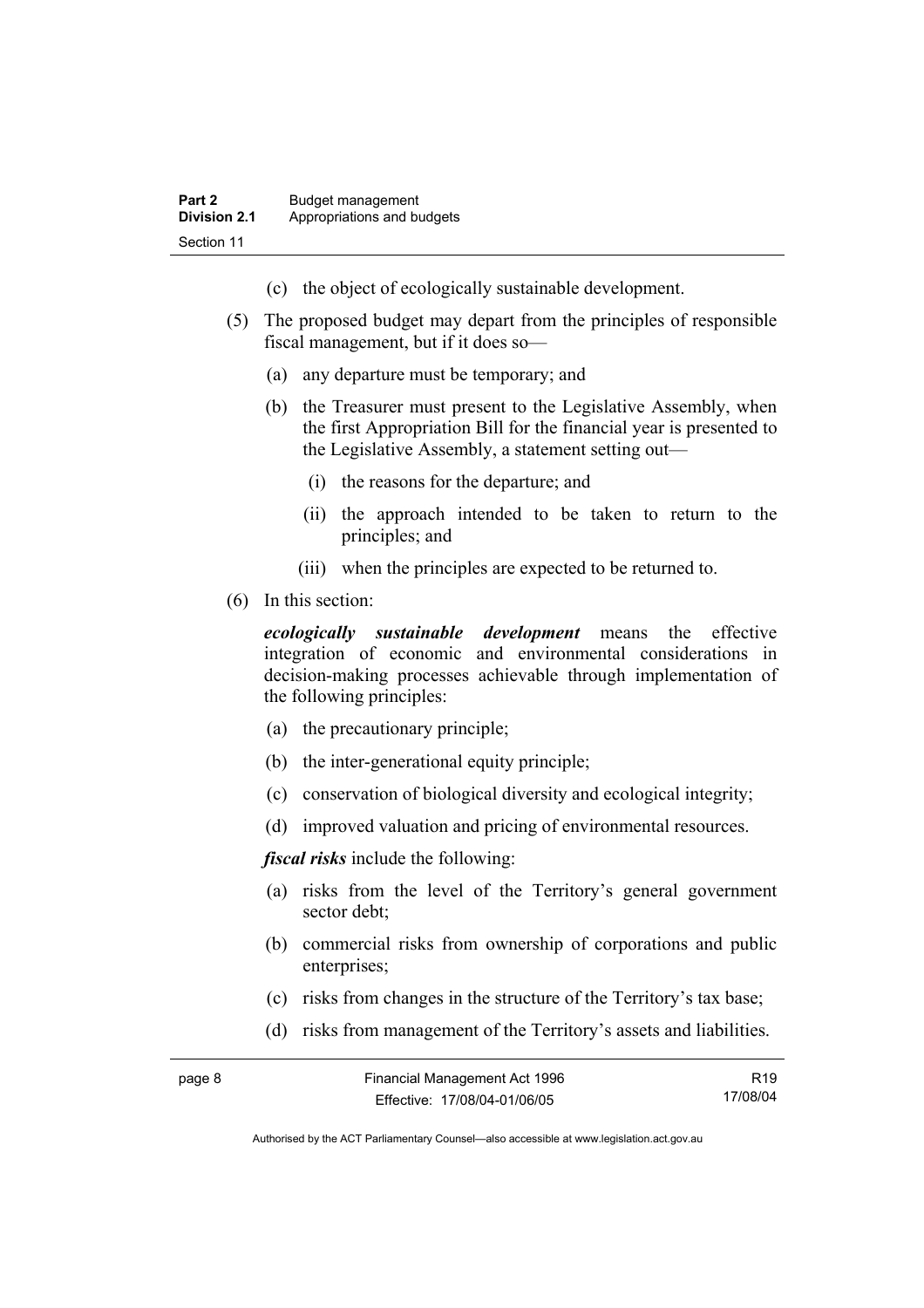*inter-generational equity principle* means that the present generation should ensure that the health, diversity and productivity of the environment is maintained or enhanced for the benefit of future generations.

*precautionary principle* means that, if there is a threat of serious or irreversible environmental damage, a lack of full scientific certainty should not be used as a reason for postponing measures to prevent environmental degradation.

*principles of responsible fiscal management* means the following principles:

- (a) ensuring that the total liabilities of the Territory are at prudent levels to provide a buffer against factors that may impact adversely on the level of total Territory liabilities in the future, and ensuring that, until prudent levels have been achieved, the total operating expenses of the Territory in each financial year are less than its operating revenue levels in the same financial year;
- (b) when prudent levels of total Territory liabilities have been achieved, maintaining the levels by ensuring that, on average, over a reasonable period of time, the total operating expenses of the Territory do not exceed its operating revenue levels;
- (c) achieving and maintaining levels of Territory net worth to provide a buffer against factors that may impact adversely on levels of Territory net worth in the future;
- (d) managing prudently the fiscal risks of the Territory;
- (e) pursuing spending and taxing policies that are consistent with a reasonable degree of stability and predictability in the level of the tax burden;
- (f) giving full, accurate and timely disclosure of financial information about the activities of the government and its agencies.

page 9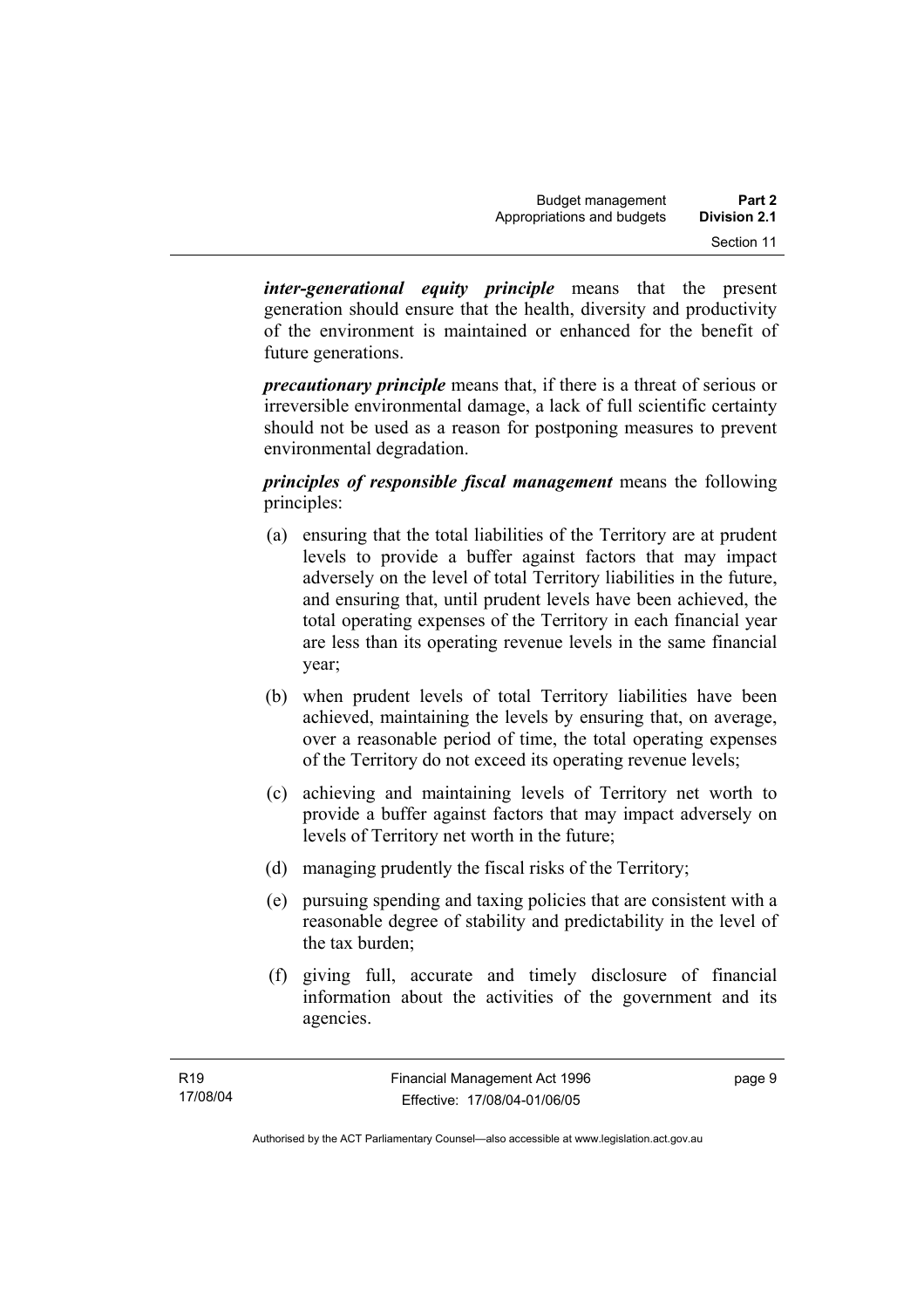#### **11A Financial policy objectives and strategies statement**

- (1) The purposes of a financial policy objectives and strategies statement included in a proposed budget under section 11 (1) (a) are—
	- (a) to make transparent the government's financial strategies; and
	- (b) to establish a benchmark for evaluating the government's conduct of financial policy.
- (2) The statement must be based on the principles of responsible fiscal management.
- (3) The statement must—
	- (a) state the government's long-term financial objectives within which financial policy for the financial year and the next 3 financial years will be framed; and
	- (b) explain the broad strategic priorities on which the budget is based; and
	- (c) state the key financial measures that the government has identified as being important and against which financial policy will be set and assessed; and
	- (d) state, for the financial year and the next 3 financial years—
		- (i) the government's short-term financial objectives; and
		- (ii) the targets for each stated key financial measure; and
	- (e) explain how the financial objectives and strategic priorities mentioned in paragraphs (a), (b) and (d) relate to the principles of responsible fiscal management; and
	- (f) state the reasons for any changes from the previous financial policy objectives and strategies statement.
- (4) In this section:

*principles of responsible fiscal management*—see section 11 (6).

| page 10 | Financial Management Act 1996 | R <sub>19</sub> |
|---------|-------------------------------|-----------------|
|         | Effective: 17/08/04-01/06/05  | 17/08/04        |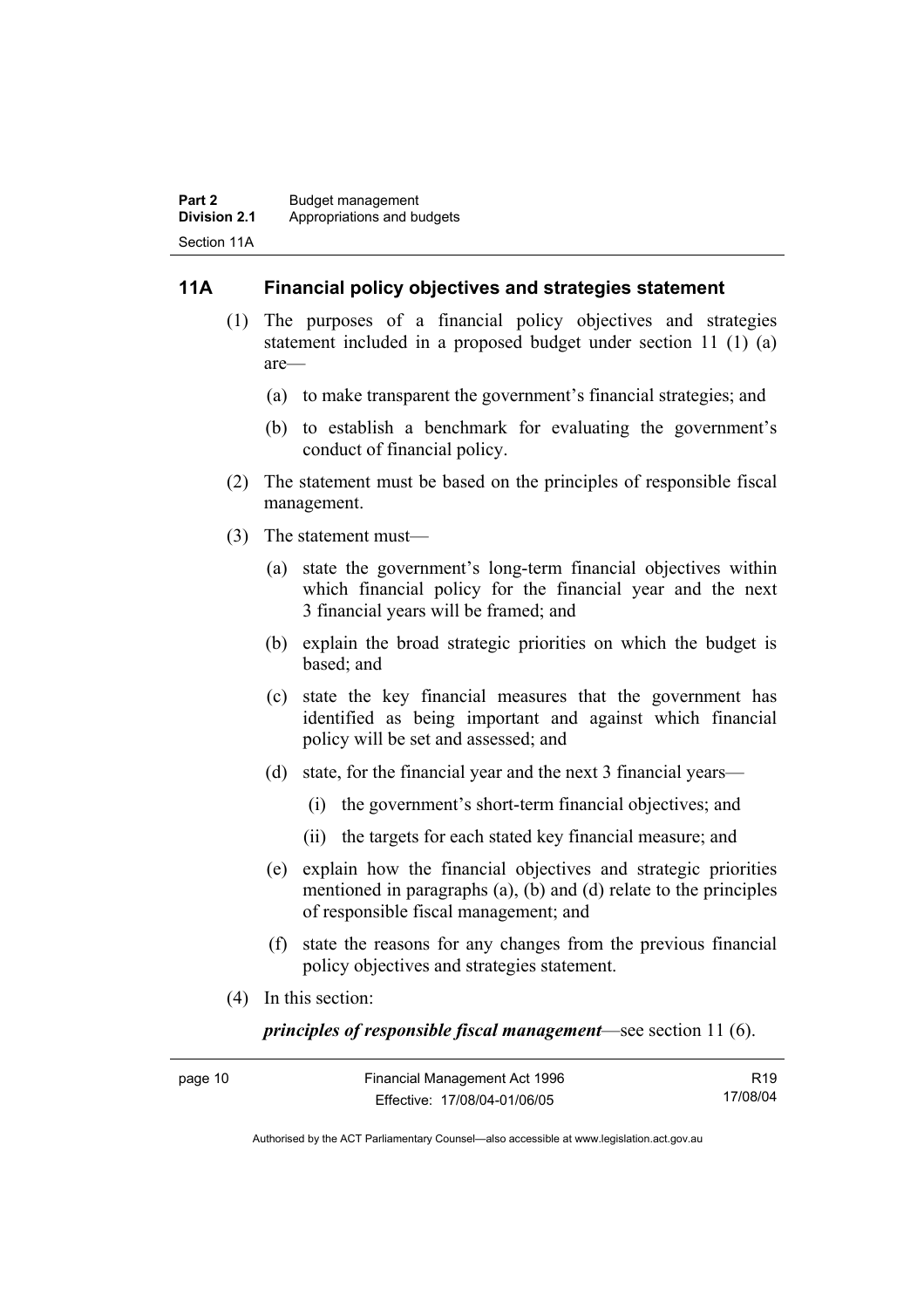#### **12 Departmental budgets**

- (1) A proposed budget for a department for a financial year presented to the Legislative Assembly under section 10 (b) must include—
	- (a) the financial statements required under the financial management guidelines; and
	- (b) a statement of the classes of outputs it is proposed the department should provide during the year and the performance criteria to be met by the department in providing the outputs; and
	- (c) if, during the year, the department is to be given a capital injection that must be repaid—a statement that—
		- (i) states that the capital injection is such an injection; and
		- (ii) sets out the conditions under which the injection is to be given, including the requirements about the time within which it must be repaid; and
	- (d) a statement of the financial targets of the department's operations during the year for which the chief executive of the department will be responsible.
- (2) Subsection (1) (b) does not apply to the Legislative Assembly secretariat.
- (3) A proposed budget is to be in a form that facilitates a comparison, in relation to outputs, between—
	- (a) the proposed budget; and
	- (b) the budget for the department for the previous financial year; and
	- (c) the expected whole of year results for the department for that previous financial year.
- (4) A proposed budget shall include budget estimates in relation to outputs of the department for each of the next 3 financial years.

| R19      | Financial Management Act 1996 | page 11 |
|----------|-------------------------------|---------|
| 17/08/04 | Effective: 17/08/04-01/06/05  |         |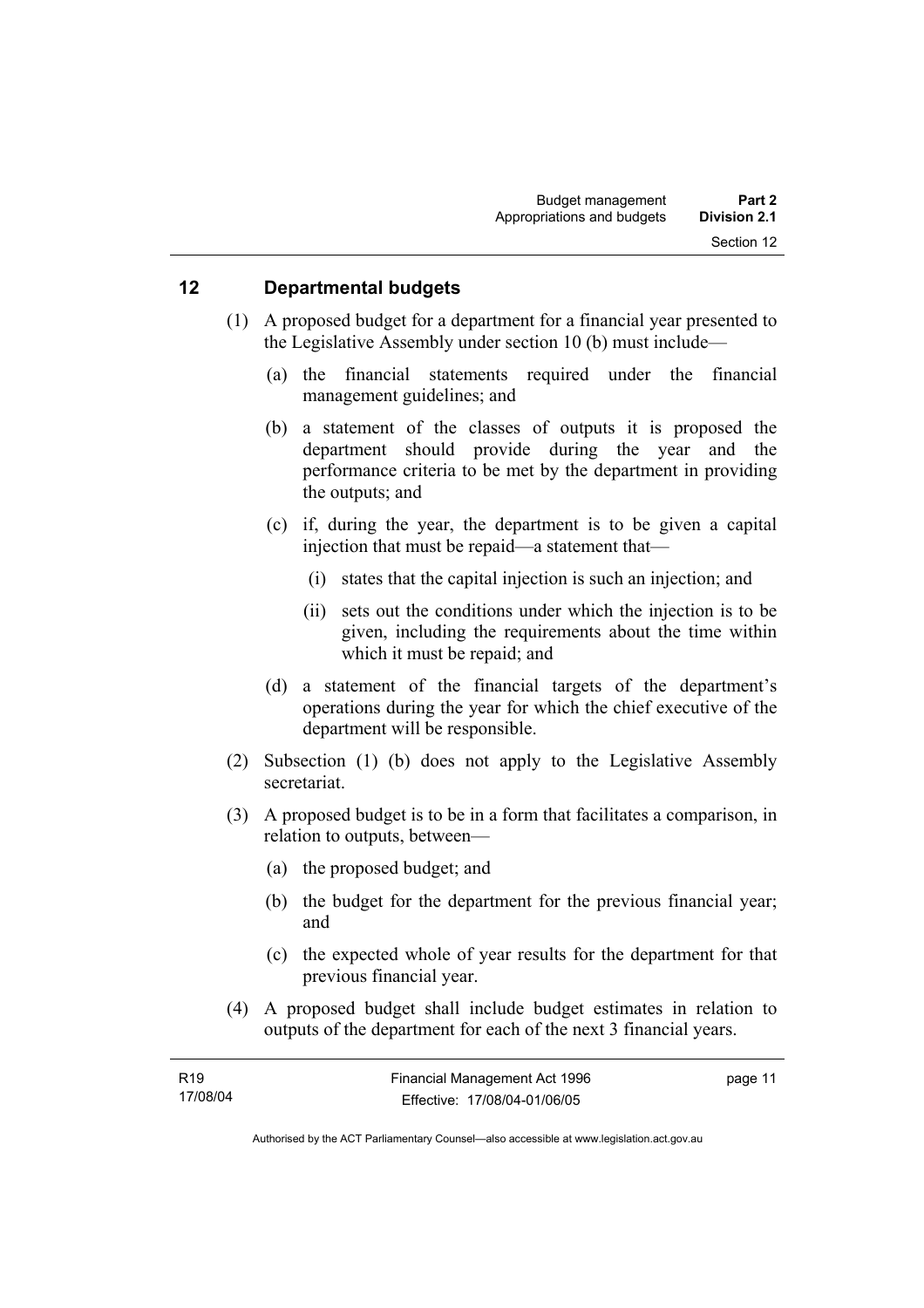# **12A Public trading enterprise budgets**

- (1) A proposed budget presented to the Legislative Assembly under section 10 (c) must include the financial statements required under the financial management guidelines.
- (2) A proposed budget shall be prepared in a form that facilitates a comparison between the budget for the public trading enterprise for the previous financial year and the proposed budget.
- (3) A proposed budget shall include budget estimates for each of the next 3 financial years.

# **13 Supplementary budget papers**

- (1) The Treasurer must, on the presentation of a bill for an Appropriation Act other than the first Appropriation Act relating to a financial year, present to the Legislative Assembly supplementary budget papers.
- (2) The supplementary budget papers must, for each department for which an appropriation is provided by the bill (an *affected department*)—
	- (a) state, for each purpose mentioned in section 8—
		- (i) the amount of the appropriation provided in the first Appropriation Act; and
		- (ii) the variations (if any) previously made to the appropriation under this Act; and
		- (iii) the amount of the appropriation provided by the bill; and
		- (iv) the total amount appropriated for the department for the financial year; and
	- (b) indicate the impact of the proposed variation.

Authorised by the ACT Parliamentary Counsel—also accessible at www.legislation.act.gov.au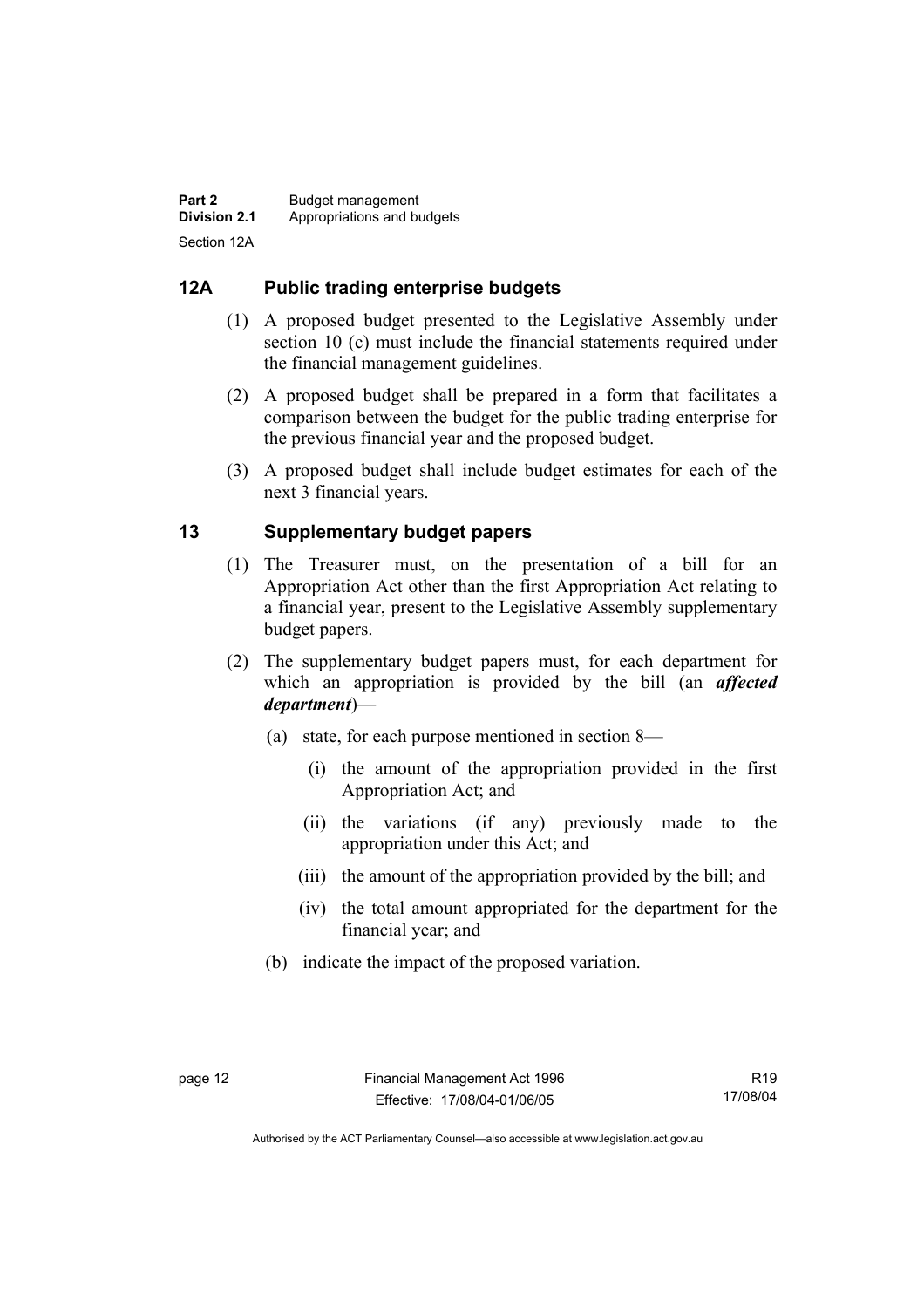- (3) For subsection (2) (b), the supplementary budget papers need not include an original or final budgeted financial statement (a *budgeted statement*) for an affected department.
- (4) If the supplementary budget papers do not include a budgeted statement for an affected department—
	- (a) the supplementary budget papers must state the reasons why the budgeted statement for the department is not included; and
	- (b) the Treasurer must present the budgeted statement for the department to the Legislative Assembly as soon as practicable after the passing of the bill.
- (5) A budgeted statement for a department—
	- (a) must include details of the impact on the budget of the department of all variations to the appropriation that happened in the financial year before the passing of the bill; and
	- (b) may show the impact of variations other than those resulting from additional appropriations.

#### **Example for par (b)**

The impact of revised economic forecasts.

*Note* An example is part of the Act, is not exhaustive and may extend, but does not limit, the meaning of the provision in which it appears (see *Legislation Act 2001*, s 126 and s 132).

#### **13A Amendment of departmental budget for supplementary appropriation**

- (1) If an appropriation is made for a department by an Appropriation Act other than the first Appropriation Act for a financial year, the budget for the department for the financial year is amended in accordance with—
	- (a) the supplementary budget papers presented to the Legislative Assembly under section 13 (1) in relation to the bill for the Act by which the appropriation was made; and

| R <sub>19</sub> | Financial Management Act 1996 | page 13 |
|-----------------|-------------------------------|---------|
| 17/08/04        | Effective: 17/08/04-01/06/05  |         |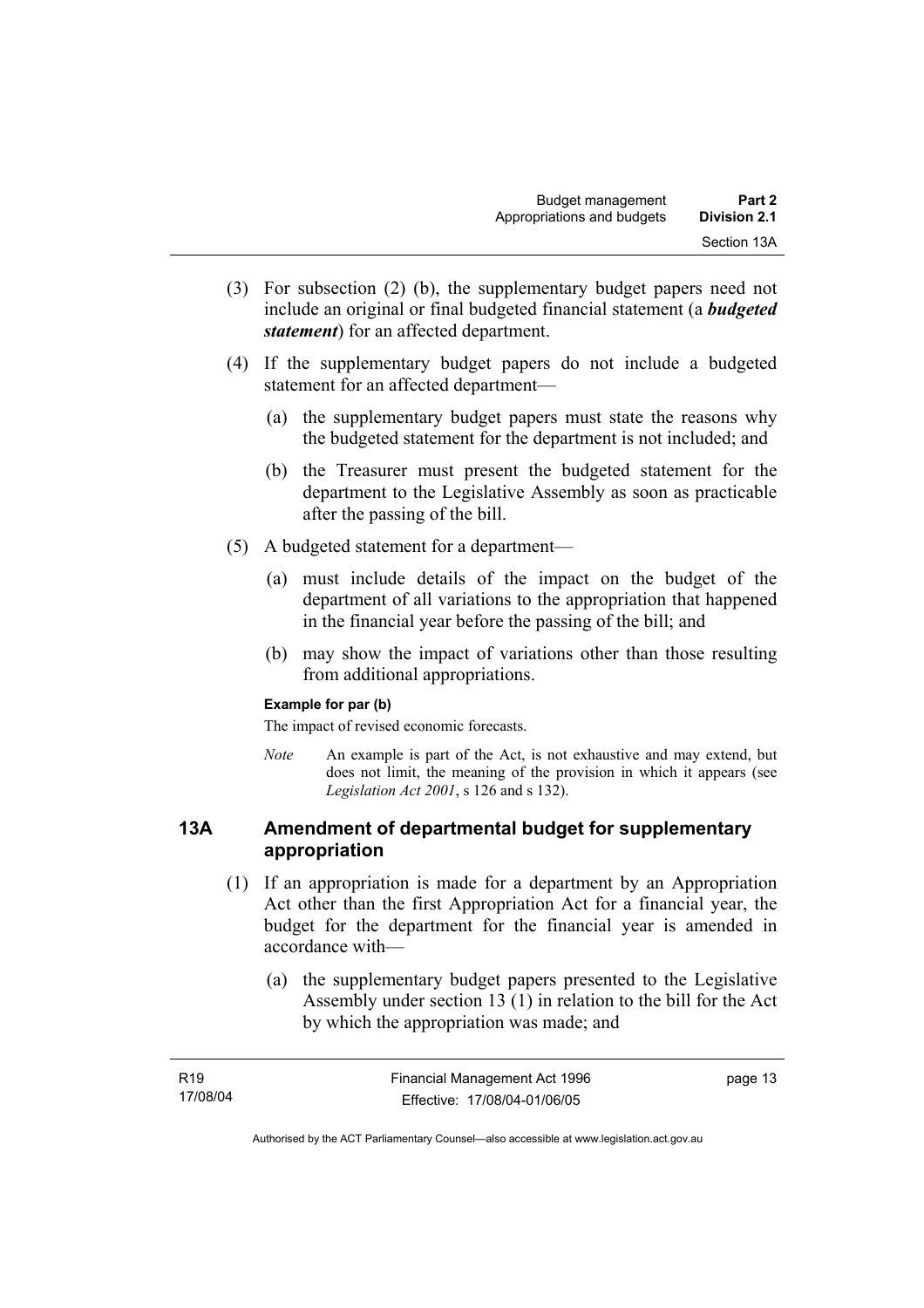| Part 2              | Budget management          |
|---------------------|----------------------------|
| <b>Division 2.1</b> | Appropriations and budgets |
| Section 14          |                            |

- (b) any statement presented to the Legislative Assembly under section 13 (4) (b) in relation to the bill.
- (2) In this section:

*budget*, for a department for a financial year, means the budget for the department for the year presented to the Legislative Assembly under section 10 (b) (Budget papers) and, if that budget has been amended under this Act, the budget as amended.

# **14 Transfer of funds between appropriations**

- (1) Notwithstanding section 6, the Executive may, in writing, direct that appropriations made by an Appropriation Act be varied by transfers of funds between the appropriations.
- (3) A transfer of funds between appropriations under this section shall not cause an appropriation from which funds are transferred to be reduced by more than 3%.
- (4) If the Executive gives a direction under subsection (1), the Treasurer must present the following to the Legislative Assembly within 3 sitting days after the direction is given:
	- (a) a copy of the direction;
	- (b) a statement of the reasons for giving it.
- (5) Subsection (1) does not apply to a superannuation appropriation.

### **15 Transfer of funds within appropriations**

- (1) The Executive may, in writing, direct that funds within the same appropriation that are allocated for the provision of different classes of outputs be reallocated in relation to those classes of outputs.
- (2) If a reallocation of funds under subsection (1) involves an amount larger than 3% of the appropriation within which the reallocation is made or \$150 000 (whichever is the larger), the Treasurer must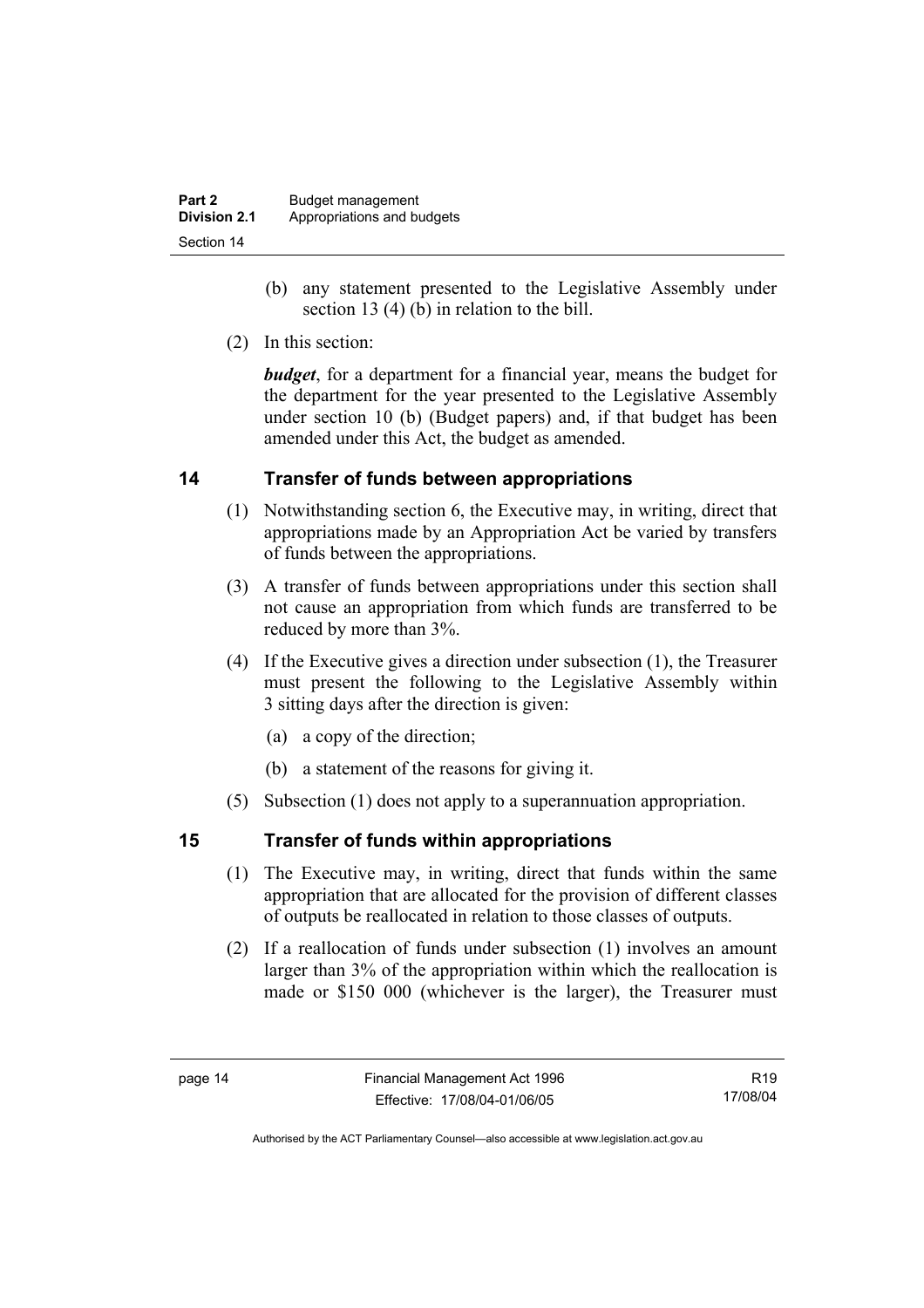present the following to the Legislative Assembly within 3 sitting days after a direction is given:

- (a) a copy of the direction;
- (b) a statement of the reasons for the reallocation.

# **15A Reclassification of certain appropriations**

- (1) If an appropriation has been classified by the Act by which it was made as an appropriation for payments to be made by a department on behalf of the Territory, the Treasurer may, if he or she is satisfied that the appropriation should be classified as an appropriation for the provision of outputs by the department, in writing, direct that the classification of the appropriation be changed accordingly.
- (2) If an appropriation has been classified by the Act by which it was made as an appropriation for the provision of outputs by a department, the Treasurer may, if he or she is satisfied that the appropriation should be classified as an appropriation for payments to be made by the department on behalf of the Territory, in writing, direct that the classification of the appropriation be changed accordingly.
- (3) If the Treasurer gives a direction under subsection (1) or (2), the Treasurer must present a copy of the direction to the Legislative Assembly within 3 sitting days after the direction is given.

# **16 Transfer of functions between departments**

 (1) If, after the passing of an Appropriation Act for a financial year, the responsibility for a service or function for which an appropriation is made in that Act is transferred from the department for which the appropriation was made to another department, the Treasurer may, in writing, direct that the appropriation shall not lapse but may be issued to, or applied by, that other department, in accordance with the direction, for that service or function.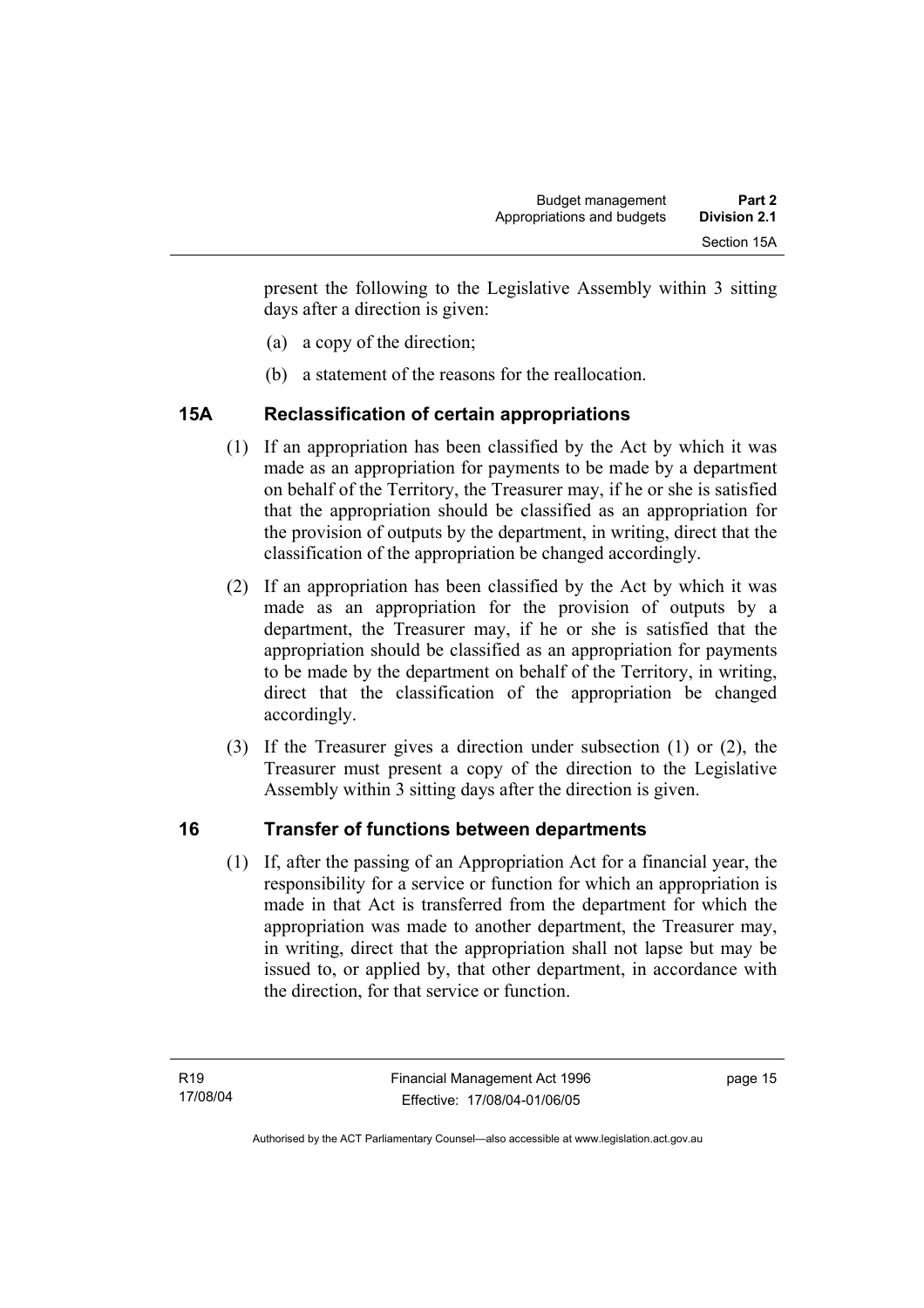| Part 2              | Budget management          |
|---------------------|----------------------------|
| <b>Division 2.1</b> | Appropriations and budgets |
| Section 17          |                            |

- (2) If the Treasurer gives a direction under subsection (1), the Treasurer must present a copy of the direction to the Legislative Assembly within 3 sitting days after it is given.
- (3) This section does not apply to a superannuation appropriation.

### **17 Variation of appropriations for Commonwealth grants**

- (1) This section applies to an appropriation that is declared by the Act by which it is made to be an appropriation to which this section applies.
- $(2)$  If—
	- (a) an appropriation to which this section applies is to be funded in whole or in part by a payment made to the Territory by the Commonwealth for a nominated purpose; and
	- (b) an estimate of the level of the funding to be provided to the Territory by the Commonwealth for that purpose is contained in the budget papers presented to the Legislative Assembly in conjunction with the bill for the Act by which the appropriation was made; and
	- (c) the level of funding provided to the Territory by the Commonwealth for that purpose for the financial year for which the appropriation was made is greater than the level of funding specified in those budget papers;

the Treasurer may, in writing, direct that the appropriation be increased by an amount not exceeding the difference between the level of funding specified in the budget papers and the level of funding provided by the Commonwealth.

 (3) If the Treasurer gives a direction under subsection (2), the Treasurer must present a copy of the direction to the Legislative Assembly within 3 sitting days after it is given.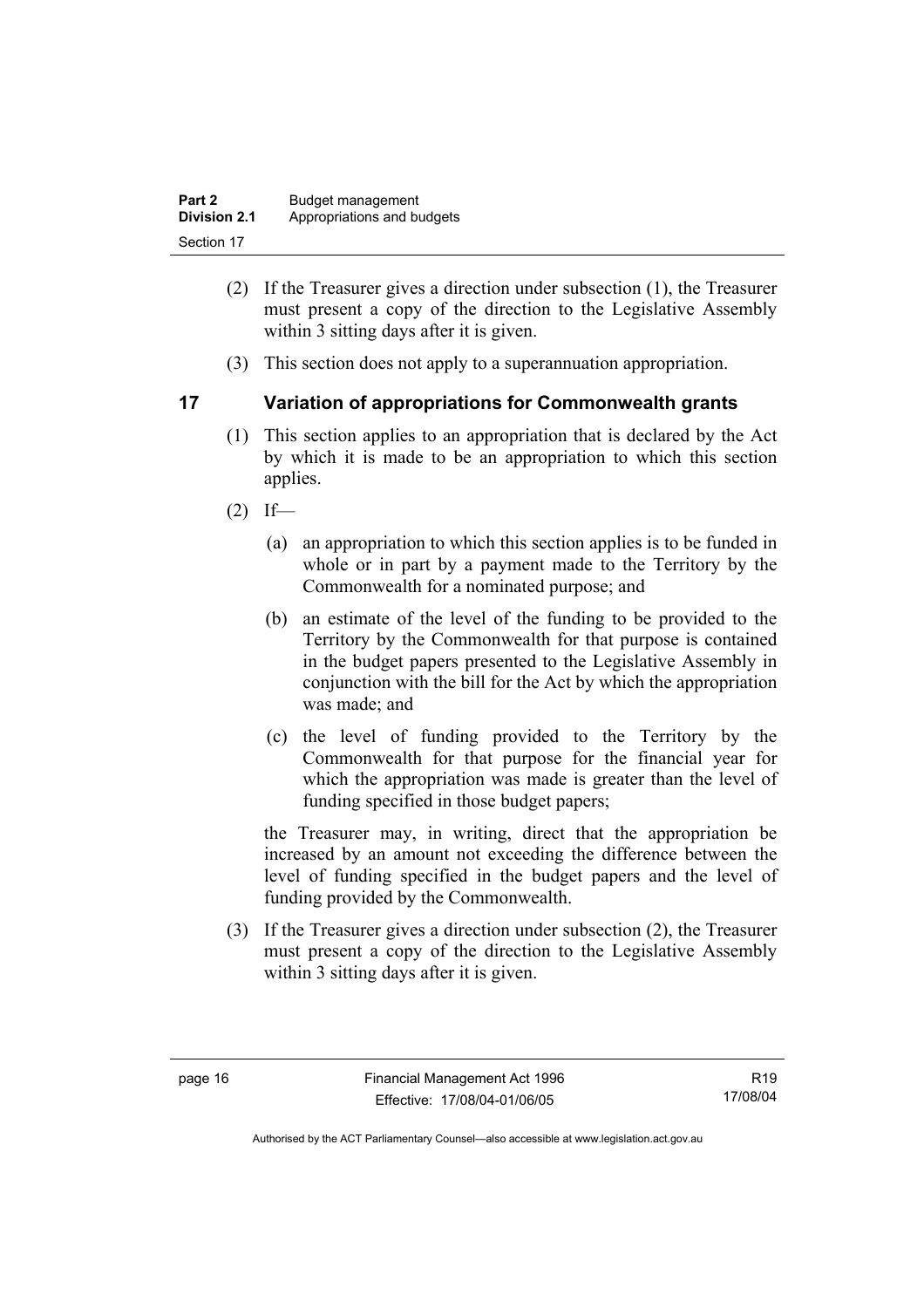#### **17A Variations of appropriations for certain payments to Commonwealth**

- (1) This section applies to an appropriation that is declared by the Act by which it is made to be an appropriation to which the section applies.
- (2) Where—
	- (a) an appropriation to which this section applies is made wholly or partially for a payment required to be made to the Commonwealth for the provision of a service; and
	- (b) an estimate of the amount of the payment is contained in the budget papers presented to the Legislative Assembly in conjunction with the bill for the Act by which the appropriation is made; and
	- (c) the amount of the payment exceeds the amount of the estimate;

the Treasurer may, by instrument, direct that the appropriation be increased by an amount not exceeding the difference between the amount of the estimate and the amount of the payment.

- (3) Where the Treasurer gives a direction under subsection (2), the Treasurer must present a copy of the direction to the Legislative Assembly within 3 sitting days after it is given.
- (4) This section expires on 30 June 2005.

#### **18 Treasurer's advance**

- (1) This section applies to expenditure that is—
	- (a) in excess of the amount specifically appropriated for expenditure of that kind; or
	- (b) not provided for by an appropriation.
- (2) The Treasurer may, in writing, authorise the appropriation if—
	- (a) the Treasurer is satisfied that—

| R <sub>19</sub> | Financial Management Act 1996 | page 17 |
|-----------------|-------------------------------|---------|
| 17/08/04        | Effective: 17/08/04-01/06/05  |         |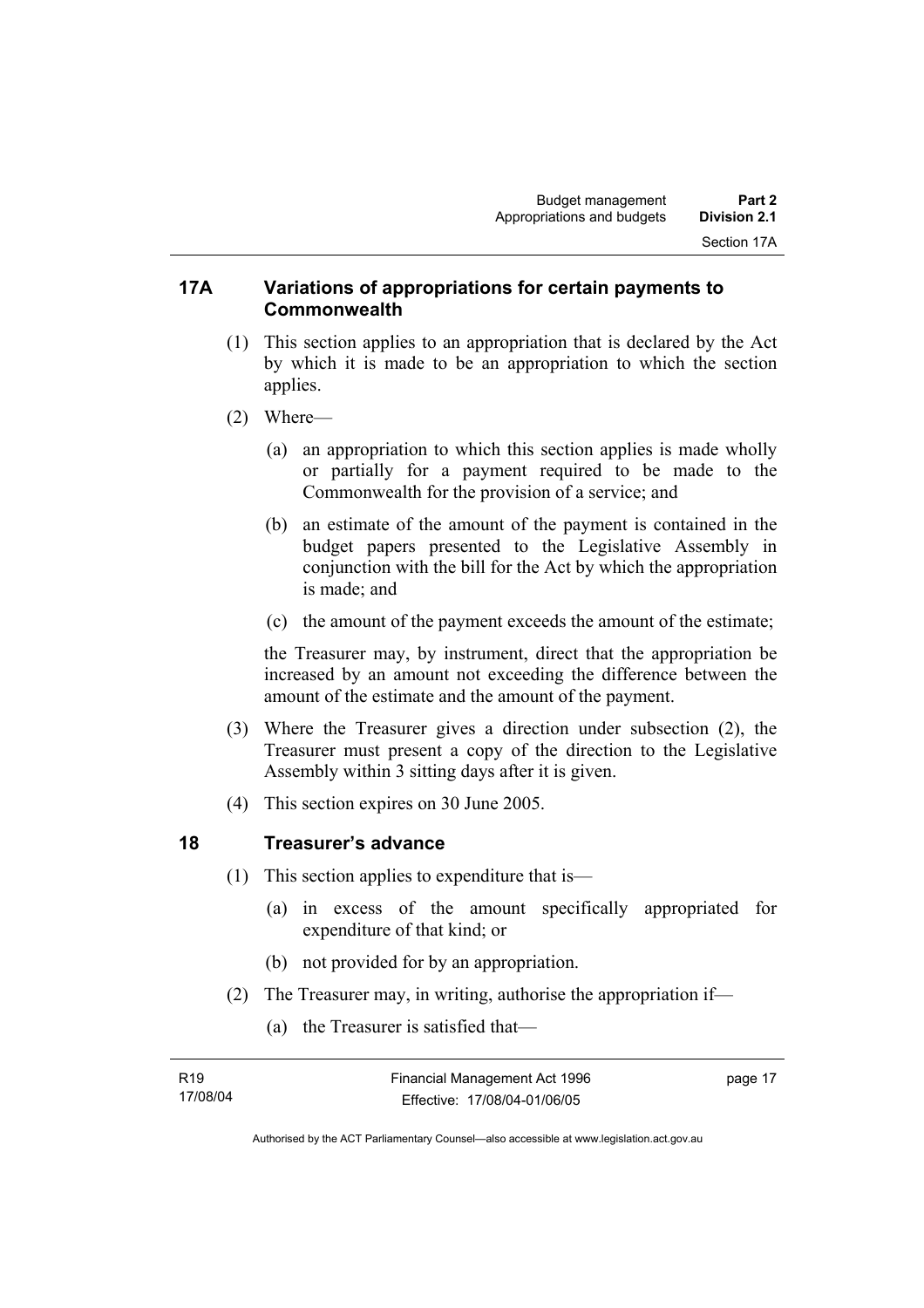- (i) there is an urgent need for the expenditure; and
- (ii) the expenditure is not provided for, or is insufficiently provided for, because of a prescribed circumstance; and
- (b) the total expenditure authorised under this subsection in any financial year does not exceed the amount appropriated for that year for this section.
- (3) The amount appropriated for this section for a financial year must not exceed 1% of the total amount appropriated by all Appropriation Acts for that year.
- (4) The guidelines may prescribe when there is an *urgent need for expenditure* for subsection (2) (a) (i).
- (5) In this section:

*expenditure* means—

- (a) a payment for, or entering into a contract to make a payment for, an output delivery, including a payment for goods, services or grants; or
- (b) a payment on behalf of the Territory, or entering into a contract to make a payment on behalf of the Territory, including a payment for goods, services or grants; or
- (c) a payment from, or entering into a contract to make a payment from, a capital injection.

*prescribed circumstance*—each of the following is a *prescribed circumstance* in relation to expenditure:

- (a) there was an erroneous omission or understatement in an appropriation;
- (b) the expenditure was unforeseen until after the last day when it was practicable to provide for it in the relevant Appropriation Bill before the bill was introduced into the Legislative Assembly.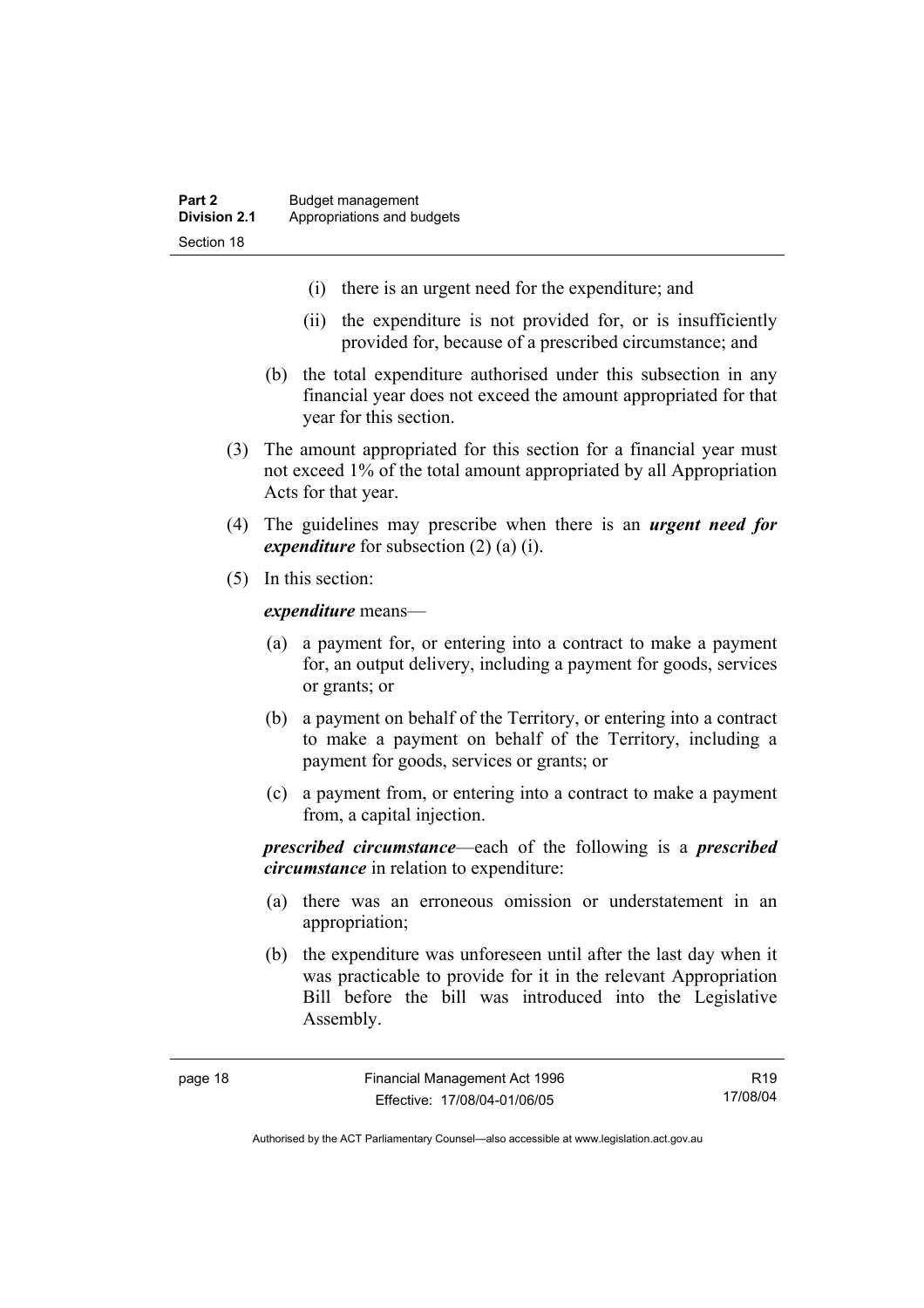*relevant Appropriation Bill*, for expenditure, means the 1st Appropriation Bill for the financial year when the expenditure is to happen.

# **18A Assembly to be told about treasurer's advance**

- (1) This section applies if the Treasurer authorises expenditure under section 18 for a financial year.
- (2) Within 3 sitting days after the day when the authorisation is given, the Treasurer must present to the Legislative Assembly—
	- (a) a copy of the authorisation; and
	- (b) a statement of the reasons for giving it; and
	- (c) a summary of the total expenditure authorised under section 18 for the financial year to date.
- (3) Within 3 sitting days after the end of the financial year, the Treasurer must present to the Legislative Assembly a summary of the total expenditure authorised.

### **19 Refunds of payments made without liability**

- (1) If a payment is made to the Territory in purported discharge of a liability that does not exist, the amount paid may be refunded to the person by whom the payment was made whether or not there is an appropriation available for that purpose.
- (2) If a payment made to the Territory to discharge a liability exceeds the amount of the liability, the amount by which the payment exceeds the liability may be refunded to the person by whom the payment was made whether or not there is an appropriation available for that purpose.
- $(3)$  If—
	- (a) a person has paid an amount to the Territory for tax claimed by the Territory to be due from that person; and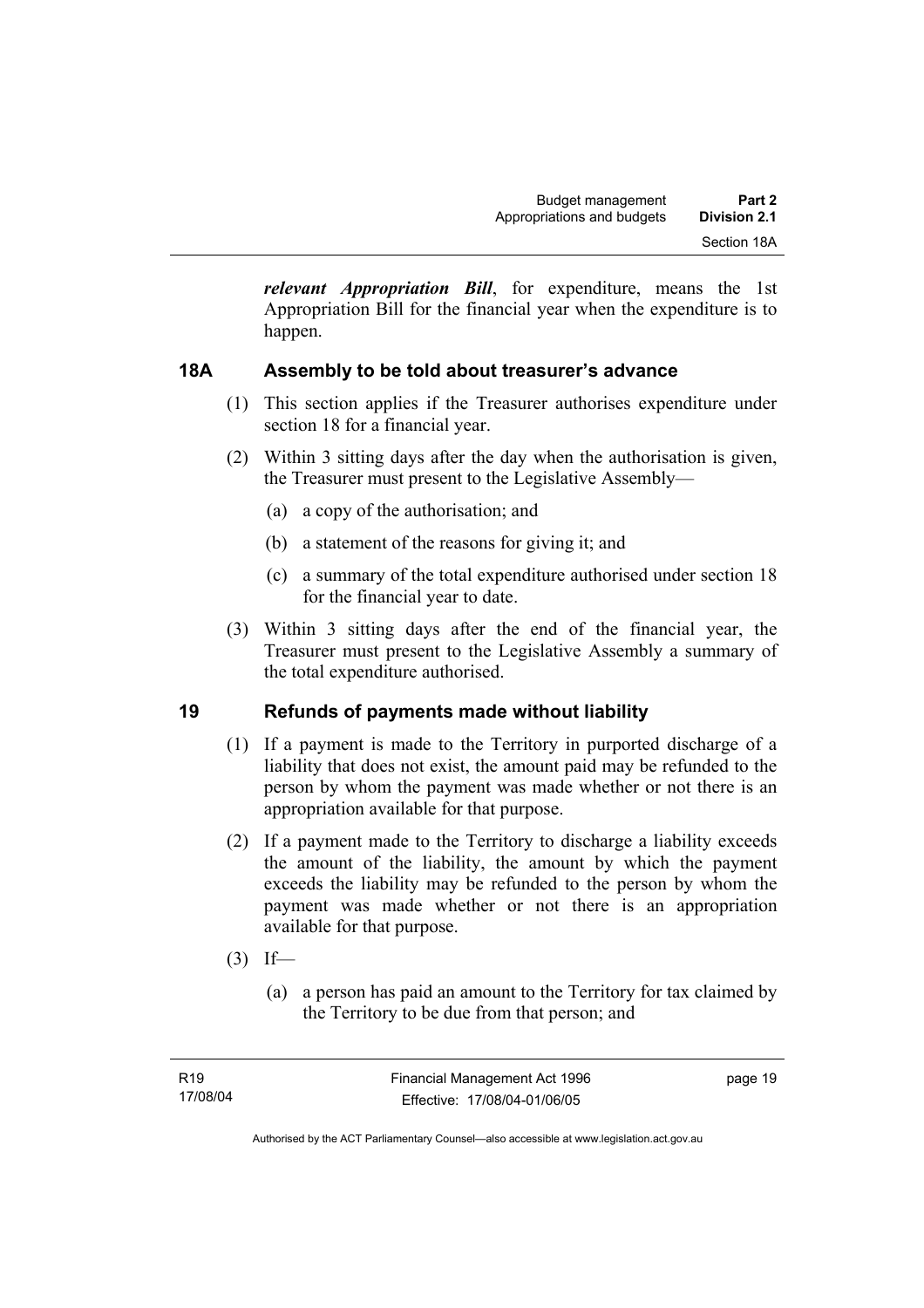| Part 2              | Budget management          |  |
|---------------------|----------------------------|--|
| <b>Division 2.1</b> | Appropriations and budgets |  |
| Section 19A         |                            |  |

 (b) a court or tribunal of competent jurisdiction subsequently finds that the person was not liable for that tax or was liable for an amount of tax less than the amount paid;

the amount paid, or the amount by which the payment exceeds the liability, as the case requires, may be refunded to the person who made the payment whether or not there is an appropriation available for that purpose.

### **19A Payments for Territory GST liabilities**

Payments may be made to the Commonwealth for the GST liabilities of the Territory whether or not there is an appropriation for the purpose.

#### **19B Authorisation of expenditure of certain Commonwealth grants**

- (1) Notwithstanding section 6, if—
	- (a) funds have been provided to the Territory by the Commonwealth under an agreement that specifies how the funds may be applied; and
	- (b) no appropriation has been made in relation to the funds;

the Treasurer may, in writing, authorise the expenditure of the funds in accordance with the agreement.

 (2) If the Treasurer gives an authorisation under subsection (1), the Treasurer must present a copy of the authorisation to the Legislative Assembly within 3 sitting days after it is given.

### **19C Amendment of conditions of capital injection**

 (1) If a capital injection is given under conditions set out under section 12 (1) (c) (ii) (Departmental budgets) in a statement included in a proposed budget for a department for a financial year, the Treasurer may, in writing, amend the conditions.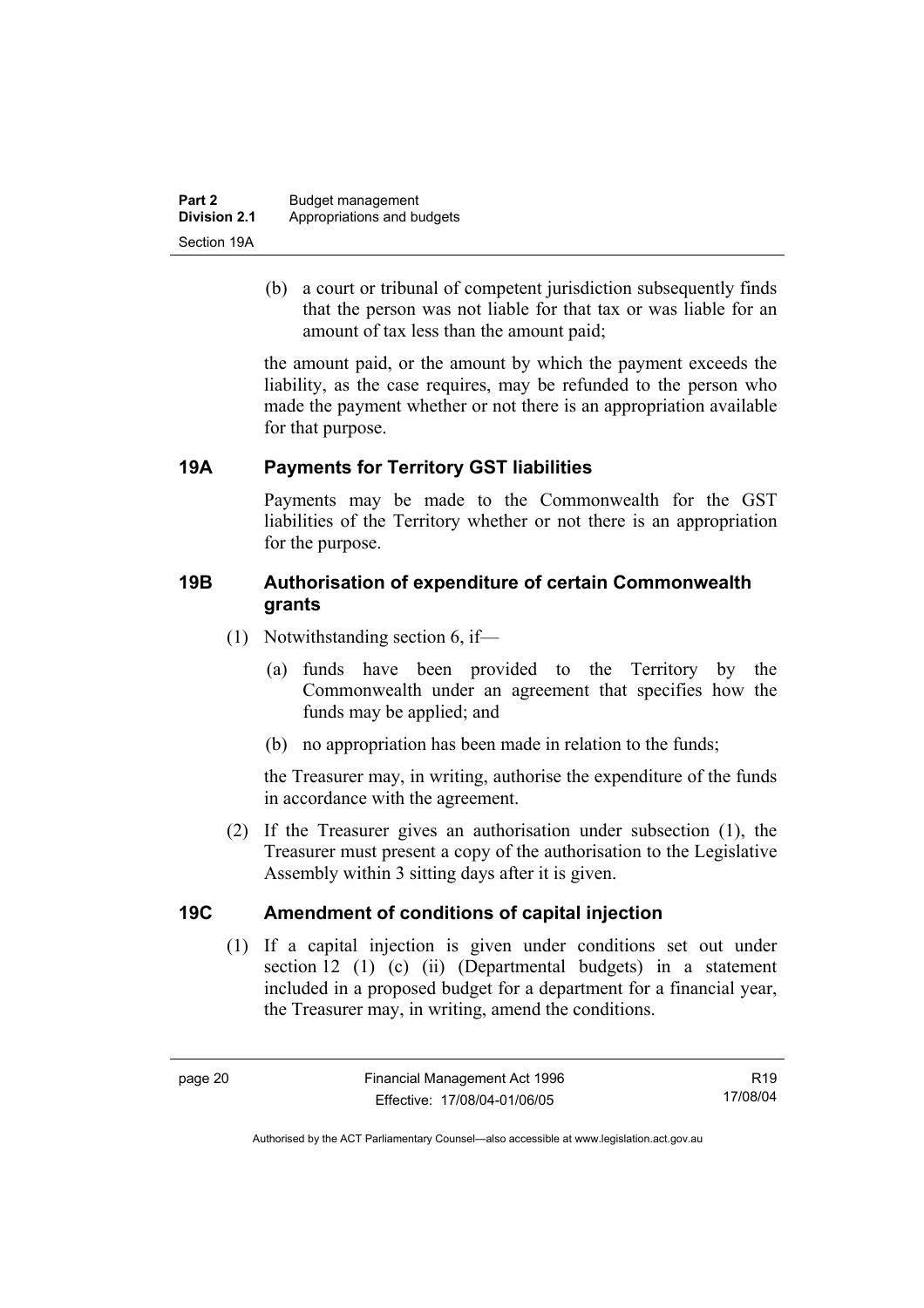- (2) An amendment of the conditions of the capital injection must state the Treasurer's reasons for the amendment.
- (3) An amendment of conditions of a capital injection is a notifiable instrument.
	- *Note* A notifiable instrument must be notified under the *Legislation Act 2001*.

#### **19D Amendment of performance criteria**

- (1) The responsible Minister of a department may, in writing, amend the performance criteria set out under section 12 (1) (b) in a statement included in a proposed budget for the department for a financial year.
- (2) Without limiting subsection (1), the responsible minister may amend the performance criteria if—
	- (a) the appropriations for the department for the financial year are varied under section 14 or 17; or
	- (b) the Executive gives a direction under section 15 (1) in relation to an appropriation made for the department; or
	- (c) funds are transferred to or from the department under section 16; or
	- (d) funds are given to the department under section 18 (Treasurer's advance); or
	- (e) funds mentioned in section 19B (Authorisation of expenditure of certain Commonwealth grants) are given to the department; or
	- (f) changes happen in the priorities of the department; or
	- (g) the Minister is satisfied that performance criteria (other than those stated in the budget) should be adopted for the provision of outputs by the department.

page 21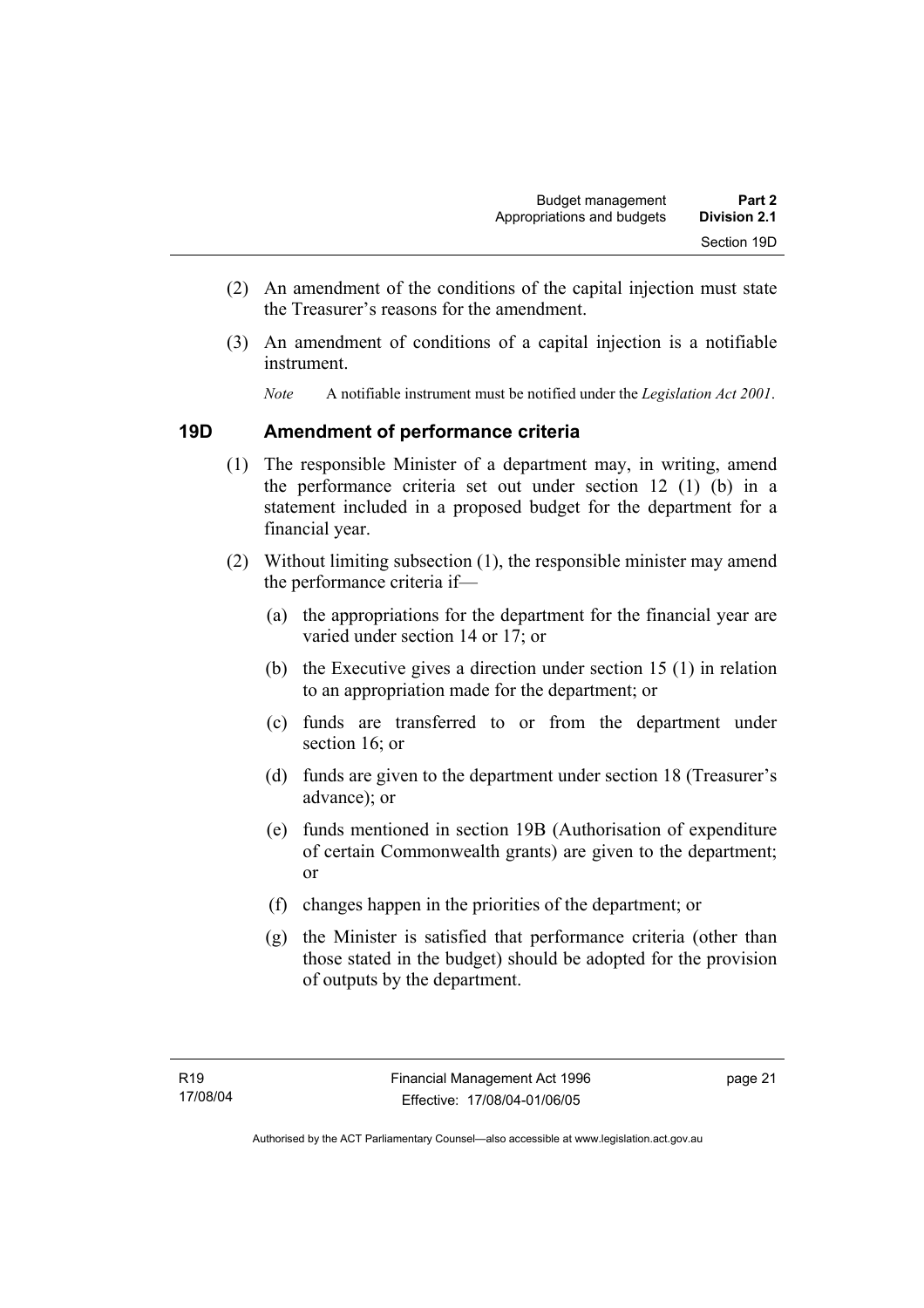| Part 2       | Budget management          |
|--------------|----------------------------|
| Division 2.1 | Appropriations and budgets |
| Section 19E  |                            |

- (3) An amendment of performance criteria must be made in such a way that the department's budget as amended will comply with section 12 (3).
- (4) An amendment of performance criteria is a notifiable instrument.

*Note* A notifiable instrument must be notified under the *Legislation Act 2001*.

(5) In this section:

*budget*, for a department for a financial year, means the budget for the department for the financial year presented to the Legislative Assembly under section 10 (b) (Budget papers) and, if that budget has previously been amended under this Act, the budget as amended.

# **19E Amendment of financial targets**

- (1) The Treasurer may, in writing, amend the financial targets set out in a statement under section 12 (1) (d) (Departmental budgets) included in a proposed budget for a department for a financial year.
- (2) An amendment of the financial targets must state the Treasurer's reasons for making the amendment.
- (3) An amendment of financial targets is a notifiable instrument.

*Note* A notifiable instrument must be notified under the *Legislation Act 2001*.

### **19F Amendment of budgets**

 (1) If a variation is made in relation to an appropriation for a department for a financial year under section 14 (1), 15 (1), 15A (1) or  $(2)$ ,  $16$ ,  $17(2)$  or  $17A(2)$ , the Treasurer must, in writing, amend the budget for the department for the financial year to show the effects of the variation.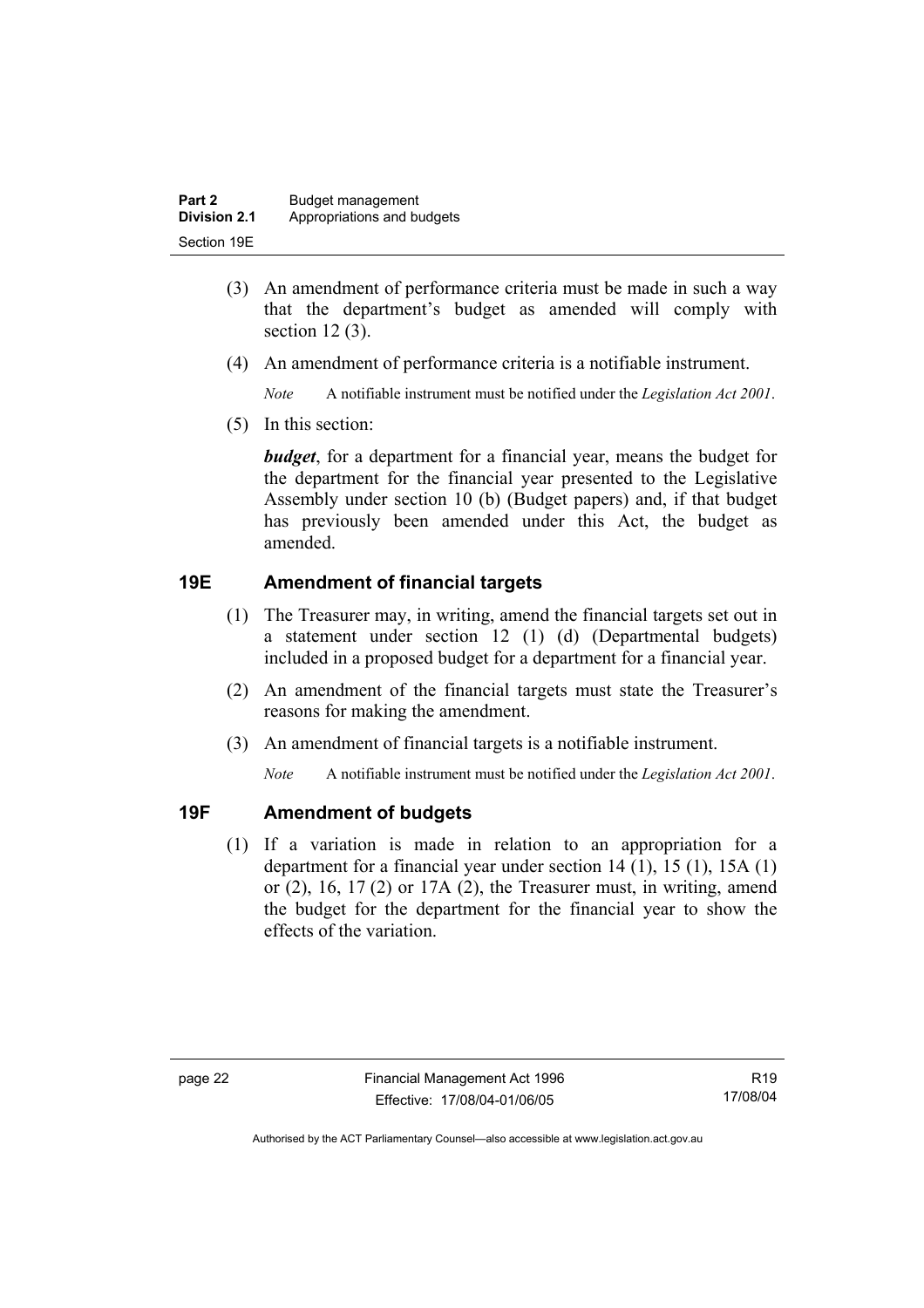(2) If funds are provided to a department for a financial year under section 18 or section 19B, the Treasurer must, in writing, amend the budget for the department for the financial year to show the effects of the provision of the funds.

*Note* A budget may also be amended under section 13A.

- (3) The budget for a department for a financial year may be amended under this section—
	- (a) at the time of the variation in relation to the appropriation or the provision of funds; or
	- (b) at a later time.
- (4) If the Treasurer amends the budget for a department for a financial year under this section, the Treasurer must, within 3 sitting days after the day on which the amendment is made, present to the Legislative Assembly a statement of the amendments made.
- (5) The financial management guidelines may prescribe the way in which a budget for a department may be amended under this section.
	- *Note* Amendments of a budget may be included in the same instrument as amendments of financial targets under section 19E (see Legislation Act, s 49).
- (6) In this section:

*budget*, for a department for a financial year, means the budget for the department for the year presented to the Legislative Assembly under section 10 (b) (Budget papers) or, if that budget has been amended under this Act, the budget as amended.

### **20 Budgets for Legislative Assembly secretariat**

Before the beginning of a financial year, the Speaker of the Legislative Assembly may—

 (a) after consultation with an appropriate committee of the Legislative Assembly, advise the Treasurer of the

| R <sub>19</sub> | Financial Management Act 1996 | page 23 |
|-----------------|-------------------------------|---------|
| 17/08/04        | Effective: 17/08/04-01/06/05  |         |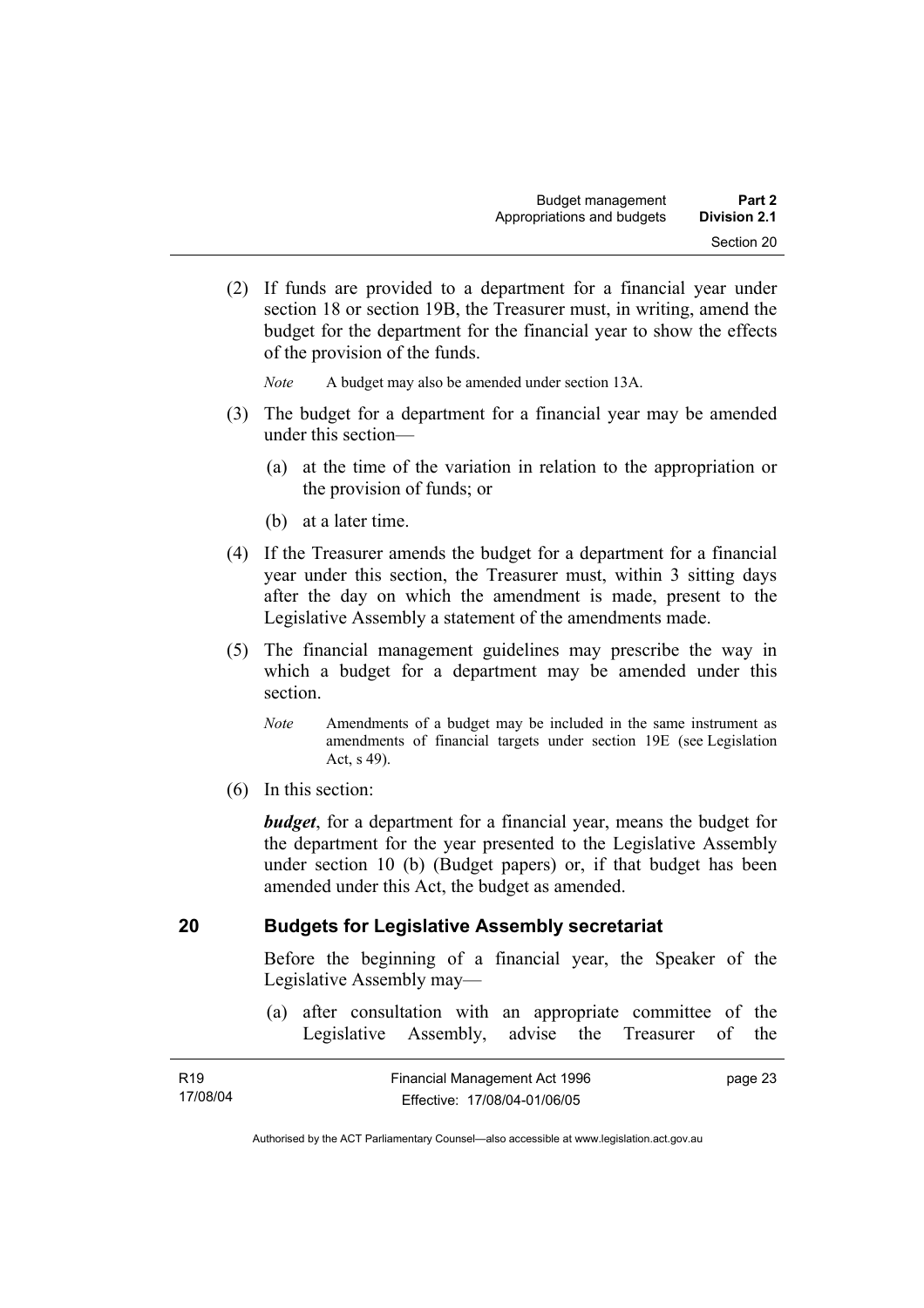appropriations that the Speaker considers should be made for the Legislative Assembly secretariat for the financial year; and

 (b) provide the Treasurer with a draft budget for the Legislative Assembly secretariat for the financial year that contains the information referred to in section 12 other than that referred to in subsection (1) (b).

# **Division 2.2 Budget reviews and pre-election updates**

### **20A Budget review**

- (1) The Treasurer must prepare a budget review for each financial year.
- (2) The Treasurer must present the budget review for a financial year to the Legislative Assembly not later than 15 February in the financial year.
	- *Note* This is the same day as financial statements for the second quarter of the financial year are required to be presented under section 26 (Periodic financial statements).
- (3) However, if a sitting day does not fall in that year on or before 15 February, the Treasurer must give copies of the budget review to each member of the Legislative Assembly on or before that day.

### **20B Purpose and contents of budget review**

- (1) The purpose of the budget review for a financial year is to give updated information to allow the assessment of the government's financial performance against the financial policy objectives and strategies set out in the financial policy objectives and strategies statement for the Territory budget for the financial year.
- (2) The budget review for a financial year must be based on the financial policy objectives and strategies statement for the Territory budget for the financial year.
- (3) The budget review for a financial year must—

| page 24 | Financial Management Act 1996 | R <sub>19</sub> |
|---------|-------------------------------|-----------------|
|         | Effective: 17/08/04-01/06/05  | 17/08/04        |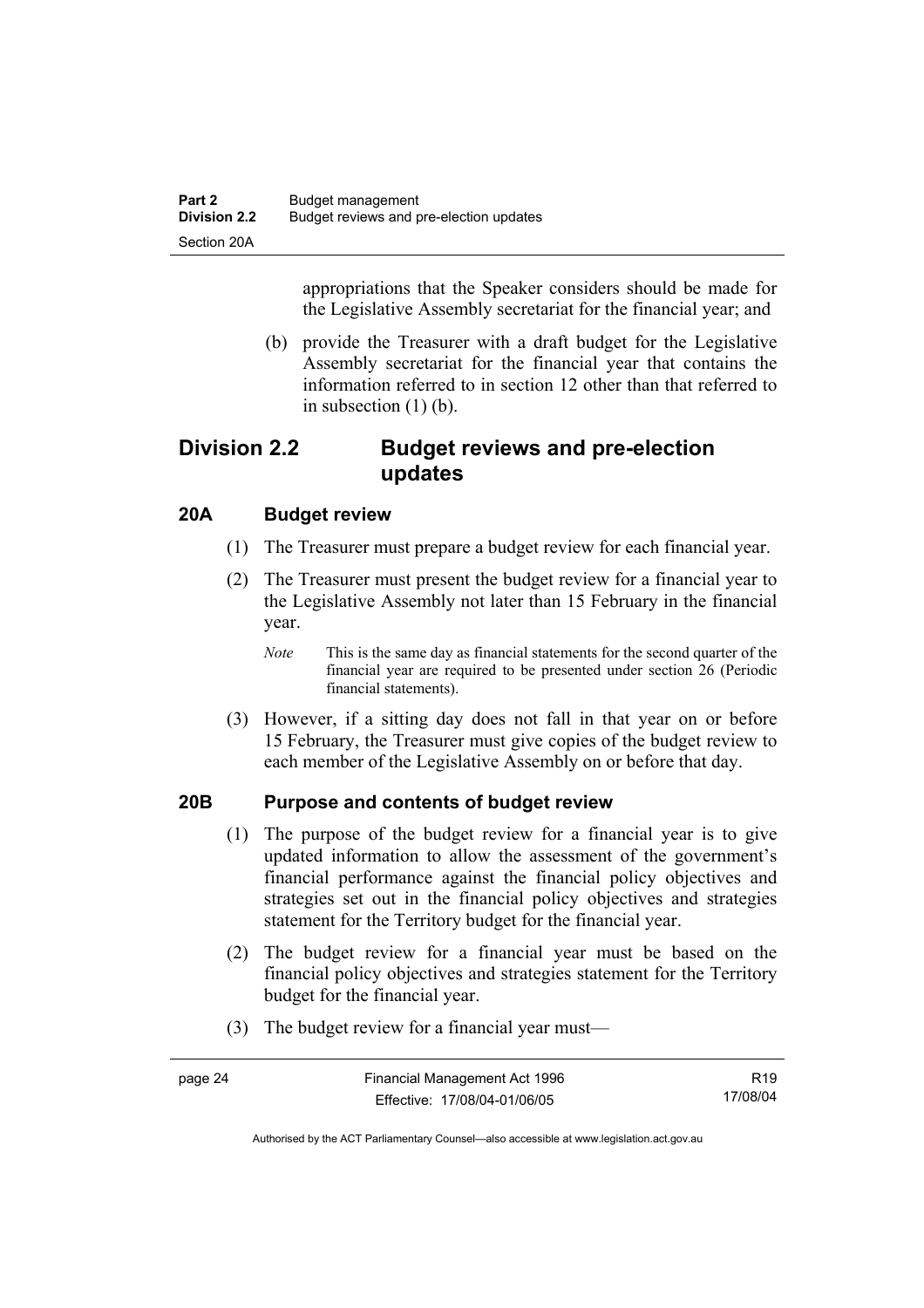- (a) include updated financial statements required under the financial management guidelines for the general government sector for the financial year; and
- (b) include whole-of-year results for the previous financial year, the budget for the financial year, the estimated financial position of the Territory at the end of the financial year and updated budget estimates for each of the next 3 financial years; and
- (c) include a review of the financial policy objectives and strategies statement included in the budget for the financial year that satisfies the requirements of section 11A (2) and (3); and
- (d) state the date as at when the review was done.
- (4) However, if particular information required to be included in the budget review is unchanged from information set out in full in the budget for the Territory under section 11 (1) for the financial year, the review may instead summarise the information and state that it is unchanged from that set out in the budget.
- (5) For subsection (3):

*budget*, for a financial year, means the budget for the year presented to the Legislative Assembly under section 10 (a) (Budget papers) and, if that budget has been amended under this Act, the budget as amended.

### **20C Pre-election budget update**

- (1) At least 30 days before the polling day for an ordinary election, the chief executive must prepare a pre-election budget update and give it to the parliamentary counsel for notification.
- (2) At least 20 days before the polling day for an election mentioned in the *Australian Capital Territory (Self-Government) Act 1988* (Cwlth), section 16 (Dissolution of Assembly by Governor-General)

page 25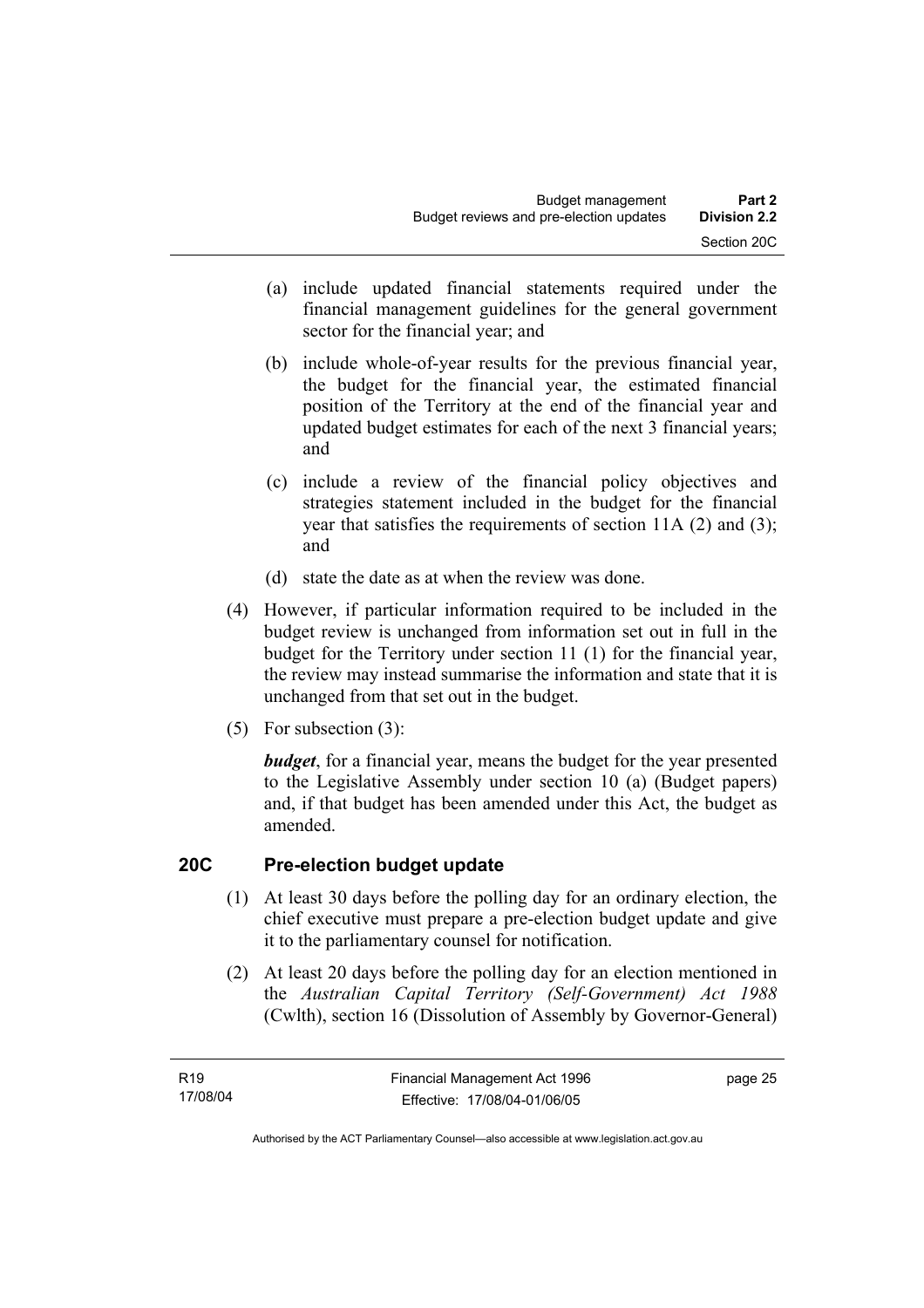or section 48 (Resolution of no confidence in Chief Minister), the chief executive must prepare a pre-election budget update and give it to the parliamentary counsel for notification.

(3) A pre-election budget update is a notifiable instrument.

*Note* A notifiable instrument must be notified under the Legislation Act.

(4) In this section:

*ordinary election*—see the *Electoral Act 1992*, dictionary.

*polling day*—see the *Electoral Act 1992*, dictionary.

### **20D Purpose and contents of pre-election budget update**

- (1) The purpose of a pre-election budget update for an election is—
	- (a) to allow the assessment of the government's financial performance against the financial policy objectives and strategies set out in the latest financial policy objectives and strategies statement; and
	- (b) to give the electorate an accurate picture of the Territory's financial position before the election.
- (2) A pre-election budget update must be based on the latest financial policy objectives and strategies statement.
- (3) A pre-election budget update for an election must include—
	- (a) updated financial statements required under the financial management guidelines for the financial year in which the election is to be held; and
	- (b) updated budget estimates for the general government sector, public trading enterprises and the Territory for that financial year and for each of the next 3 financial years; and
	- (c) a statement of the economic or other assumptions used in preparing the updated financial statements and budget estimates; and

R19 17/08/04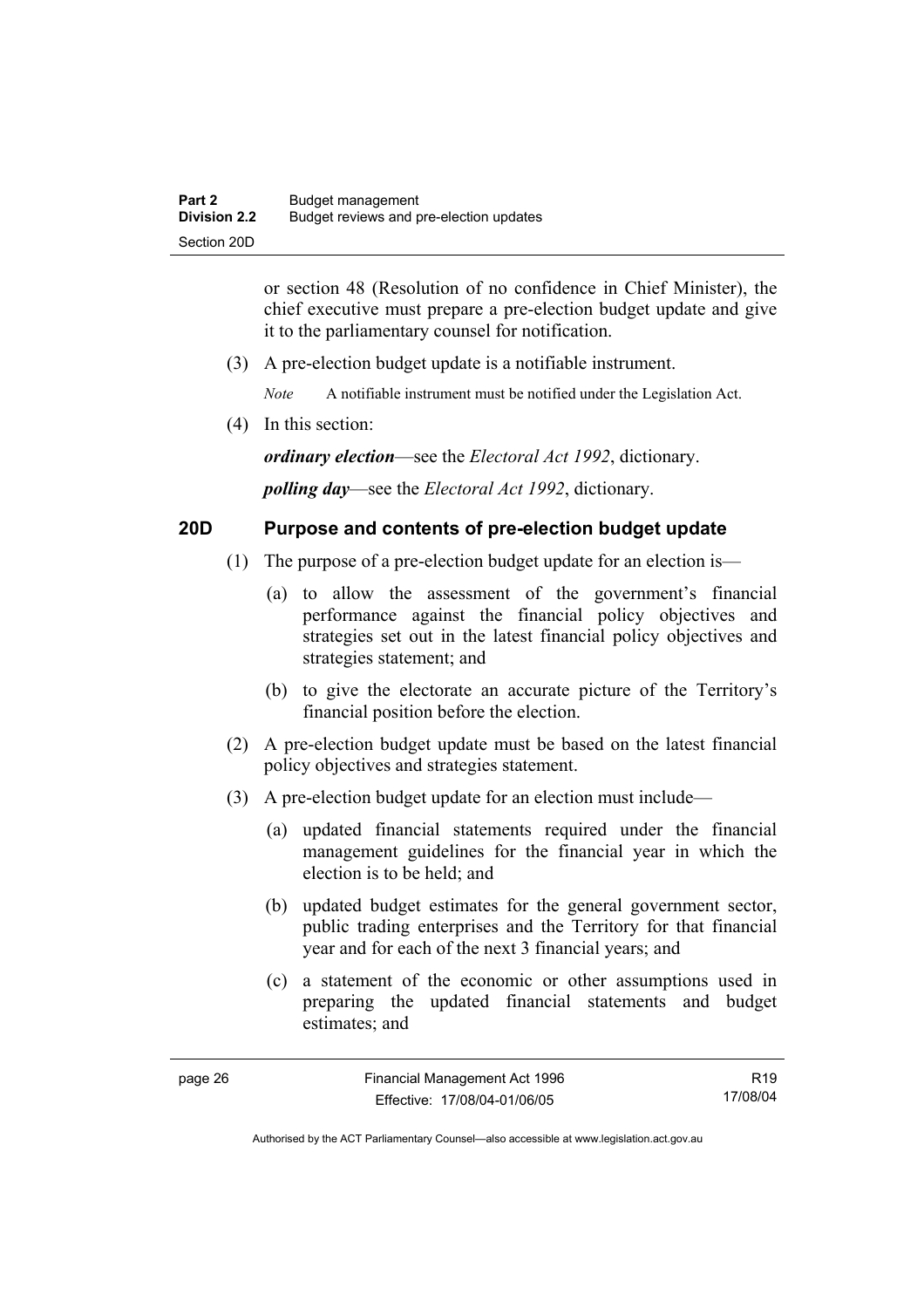- (d) a statement about the sensitivity of the updated financial statements and budget estimates to changes in the economic or other assumptions; and
- (e) a statement of the risks, quantified if possible, that may affect the economic or other assumptions, including—
	- (i) contingent liabilities; and
	- (ii) publicly announced government commitments that are not yet included in the updated financial statements and budget estimates.
- (4) Information in the pre-election budget update must—
	- (a) take into account government decisions and other circumstances that may have material effect on the financial statements and budget estimates; and
	- (b) state the date as at when the updating was done.
- (5) However, if particular information required to be included in the pre-election budget update is unchanged from information set out in full in the latest financial statements, the budget estimates mentioned in section 11 (Territory budgets) or budget review, the pre-election budget update may instead summarise the information and state that it is unchanged from that set out in the financial statements, budget estimates or budget review.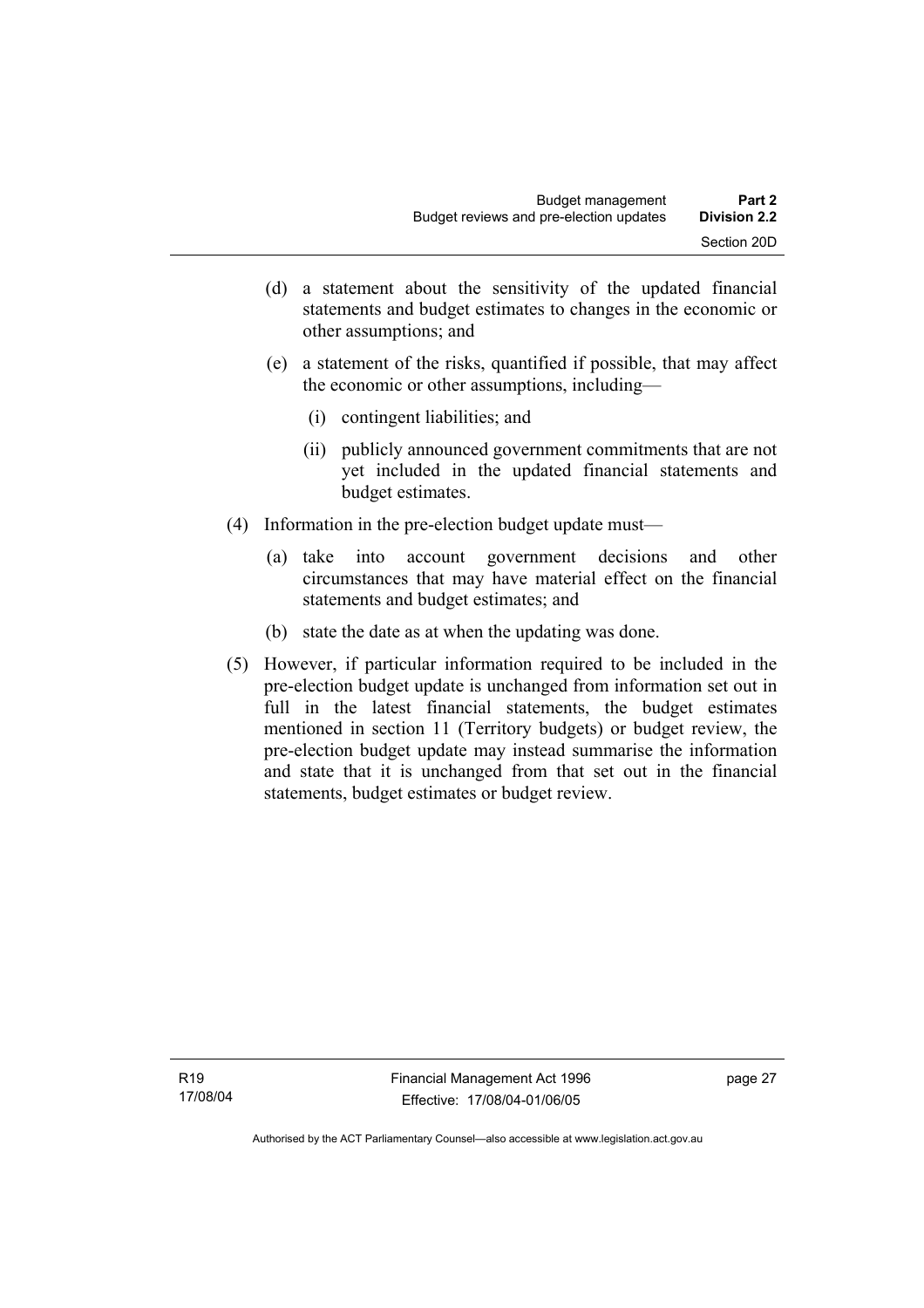# **Part 3 Financial reports**

# **Division 3.1 Financial reports of the Territory**

# **21 Meaning of** *the Territory* **in div 3.1**

In this division, a reference to *the Territory* includes a reference to all Territory authorities and all Territory owned corporations.

# **22 Annual financial statements of the Territory**

- (1) The Treasurer shall, as soon as practicable after the end of a financial year, prepare annual financial statements for the Territory for that year.
- (2) The statements must be prepared in accordance with generally accepted accounting practice and include—
	- (a) the financial statements required under the financial management guidelines; and
	- (b) a statement of the accounting policies adopted by the Territory; and
	- (c) such other statements as are necessary to fairly reflect the financial operations of the Territory during the year and its financial position at the end of the year.

# **23 Responsibility for annual financial statements**

- (1) Annual financial statements of the Territory shall have endorsed on them, or attached to them, a statement of responsibility signed by—
	- (a) the Treasurer; and
	- (b) the chief executive of the administrative unit to which responsibility for the administration of this Act has been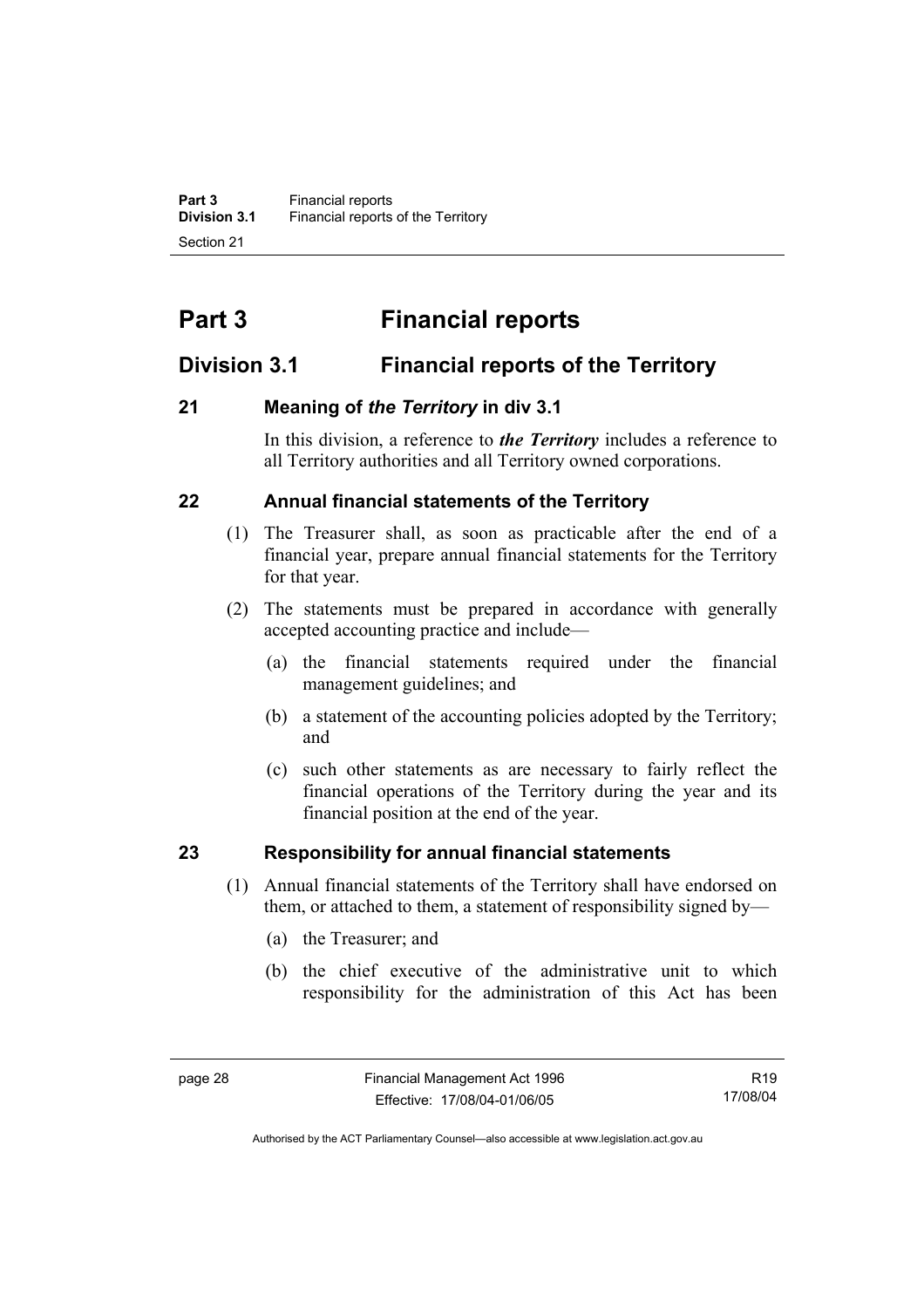allocated under the *Public Sector Management Act 1994*, section 14.

- (2) A statement of responsibility shall comprise—
	- (a) a statement by the Treasurer that in his or her opinion the financial statements fairly reflect the financial operations of the Territory during the year to which they relate and the financial position of the Territory at the end of the year; and
	- (b) a statement by the chief executive that the financial statements have been prepared in accordance with generally accepted accounting practice.

## **24 Audit of annual financial statements**

- (1) The Treasurer must give the auditor-general a copy of the annual financial statements of the Territory for a financial year within 3 months after the end of the year.
- (2) The auditor-general shall, within 30 days after he or she receives a copy of annual financial statements under subsection (1), give the Treasurer an audit opinion about the statements.
- (3) Despite subsections (1) and (2), if an ordinary election is to be held in the year after the end of the financial year—
	- (a) the Treasurer must give the auditor-general a copy of the annual financial statements of the Territory for the financial year in sufficient time for the auditor-general to give an audit opinion about the statements within 3 months after the end of the financial year; and
	- (b) the auditor-general must give an audit opinion to the Treasurer within 3 months after the end of the financial year.
- (4) In this section:

*ordinary election*—see the *Electoral Act 1992*, dictionary.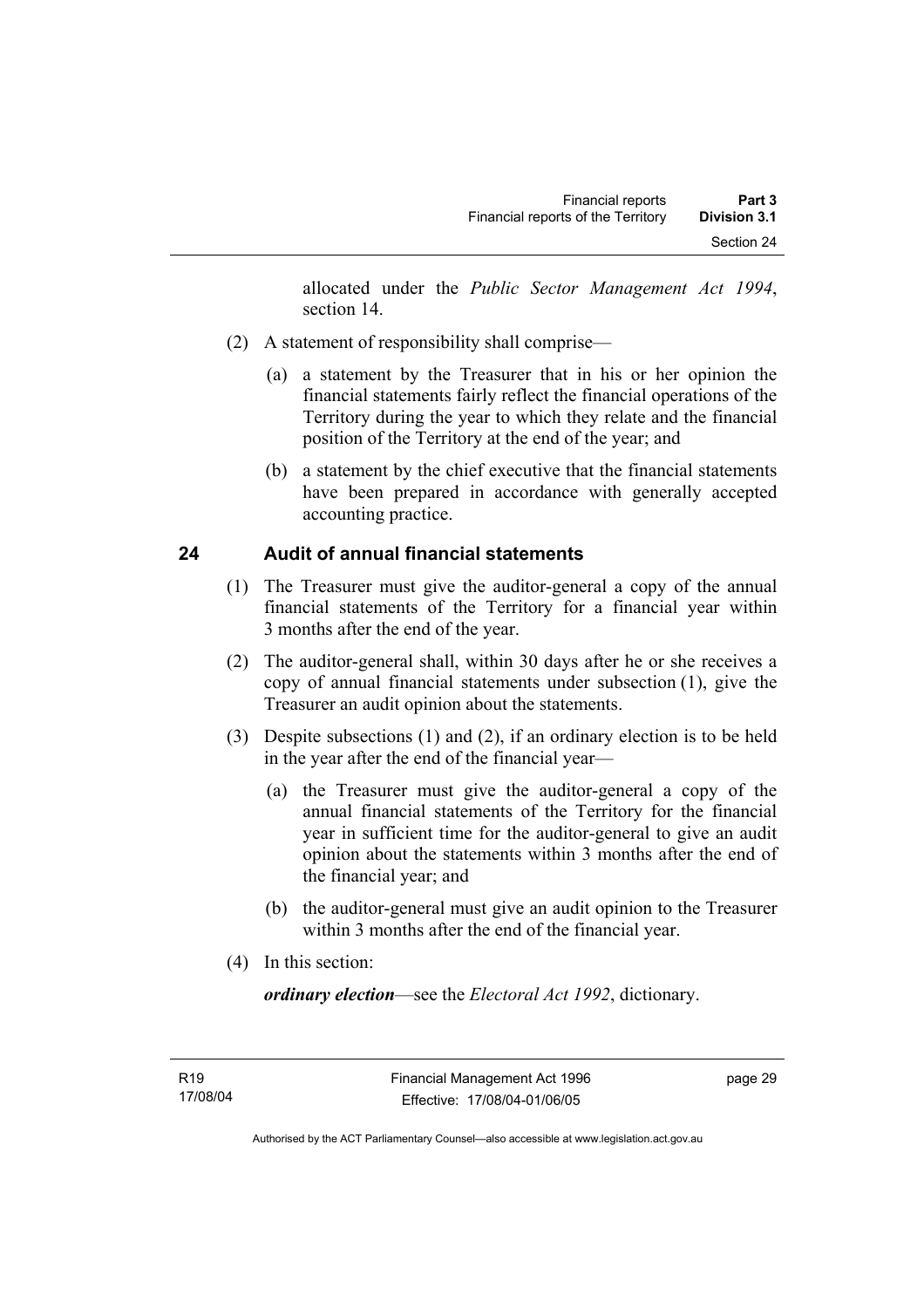## **25 Presentation of annual financial statements to Legislative Assembly**

- (1) If the Treasurer receives, under section 24 (2), an audit opinion about annual financial statements, the Treasurer must present to the Legislative Assembly, within 3 sitting days after receiving the opinion—
	- (a) a copy of the annual financial statements; and
	- (b) a copy of the audit opinion.
- (2) If the Treasurer receives, under section 24 (3) (b), an audit opinion about annual statements, the Treasurer must give to each member of the Legislative Assembly, within 7 days after receiving the opinion—
	- (a) a copy of the annual financial statements; and
	- (b) a copy of the audit opinion.

## **26 Periodic financial statements**

- (1) Within 45 days after the end of each quarter of a financial year, the Treasurer must prepare financial statements for—
	- (a) the quarter; and
	- (b) the period from the beginning of the financial year until the end of the quarter.
- (2) The statements must be prepared in accordance with the financial management guidelines.
- (3) The Treasurer must present copies of the statements prepared under subsection (1) to the Legislative Assembly on the first sitting day after they are prepared.
- (4) If the first sitting day mentioned in subsection (3) does not fall within 45 days after the end of the relevant quarter, the Treasurer

R19 17/08/04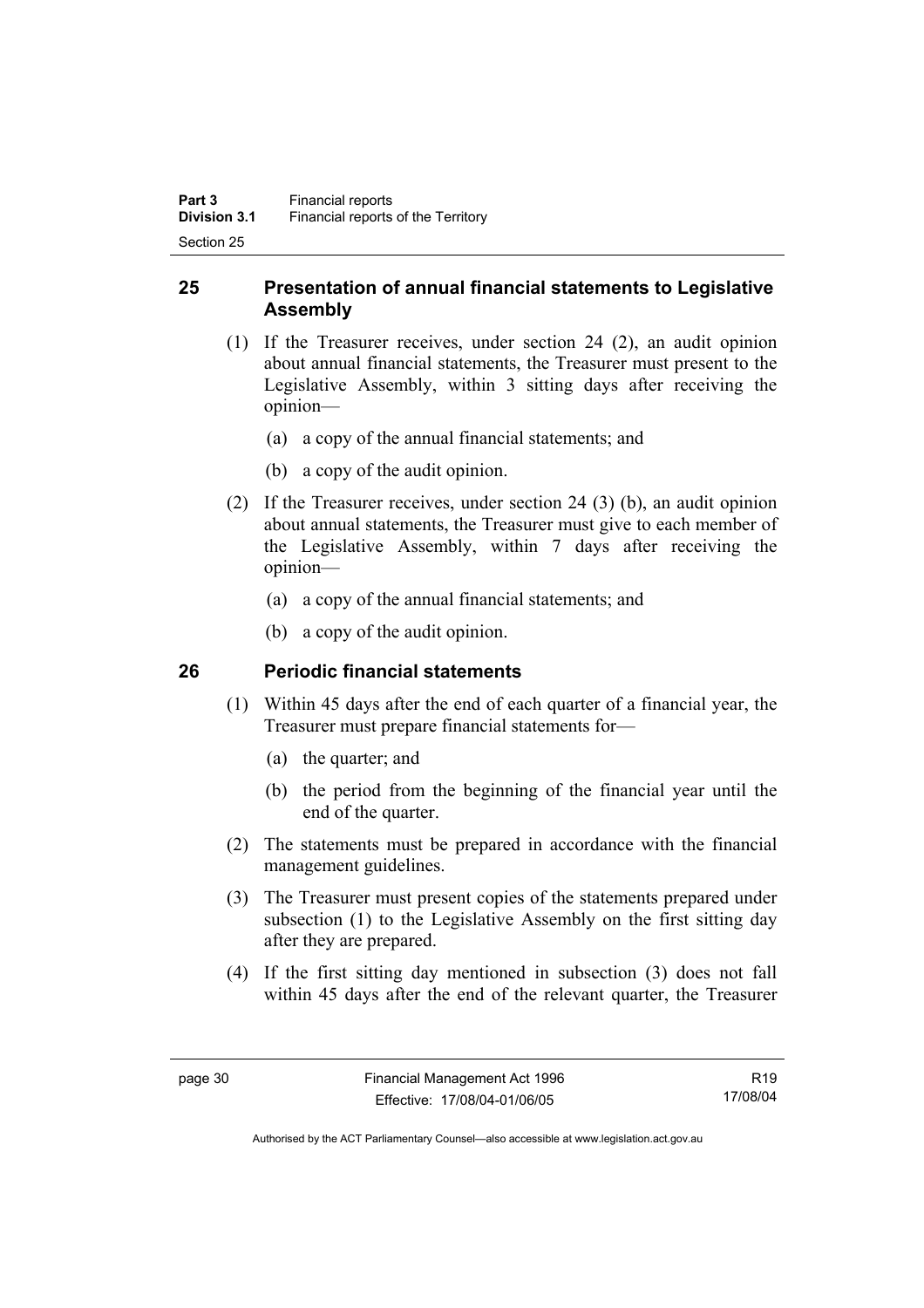must give copies of the statements prepared under subsection (1) to each member of the Legislative Assembly within the 45 days.

# **Division 3.2 Financial reports of departments**

## **27 Annual financial statements of departments**

- (1) A department shall, as soon as practicable after the end of each financial year, prepare annual financial statements relating to its operations during the year.
- (2) The annual financial statements of a department shall be prepared in accordance with generally accepted accounting practice and in a form that facilitates a comparison between the financial operations of the department during the year and the estimates of those operations contained in the budget for the department for the financial year.
- (3) The annual financial statements must include—
	- (a) the financial statements required under the financial management guidelines; and
	- (b) a statement of the performance of the department in providing each class of outputs provided by it during the year; and
	- (c) if a change was made during the year to the conditions of a capital injection set out under section 12 (1) (c) (ii) (Departmental budgets) in a statement included in a proposed budget for the department for a financial year—a statement of the change and the reasons for it; and
	- (d) a statement of the accounting policies adopted by the department; and
	- (e) any other statements necessary to fairly reflect the financial operations of the department during the year and its financial position at the end of the year.
- (4) A statement of a department under subsection (3) (b) must—

| R <sub>19</sub> | Financial Management Act 1996 | page 31 |
|-----------------|-------------------------------|---------|
| 17/08/04        | Effective: 17/08/04-01/06/05  |         |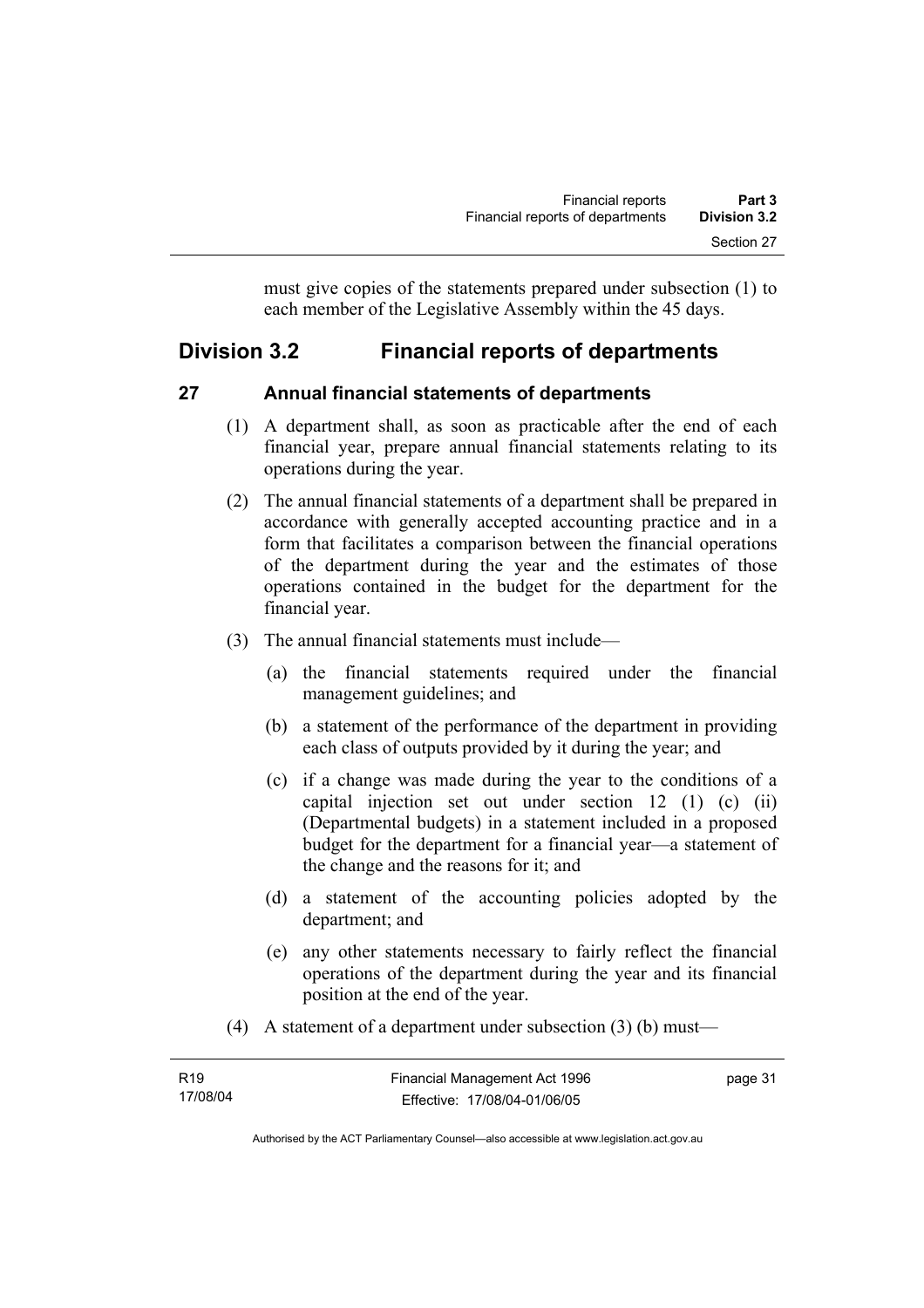- (a) compare the performance of the department in providing each class of outputs provided by it during the financial year with the forecast of the performance in the budget for the department for the year; and
- (b) give particulars of the extent to which the performance criteria included in the budget for the provision of the outputs were met.
- (5) In subsections  $(2)$  and  $(4)$ :

*budget*, for a department for a financial year, means the budget for the department for the year presented to the Legislative Assembly under section 10 (b) (Budget papers) and, if that budget has been amended under this Act, the budget as amended.

## **28 Responsibility for annual financial statements**

- (1) Annual financial statements of a department shall have endorsed on them, or attached to them, a statement of responsibility made by the responsible chief executive.
- (2) A statement of responsibility shall—
	- (a) state that, in the opinion of the responsible chief executive, the financial statements fairly reflect the financial operations and service performance of the department during the year to which they relate and the financial position of the department at the end of the year; and
	- (b) be signed by the responsible chief executive.

## **29 Audit of financial statements of departments**

 (1) The responsible chief executive of a department must give the auditor-general a copy of the financial statements of the department for a financial year as soon as practicable after the statements are prepared.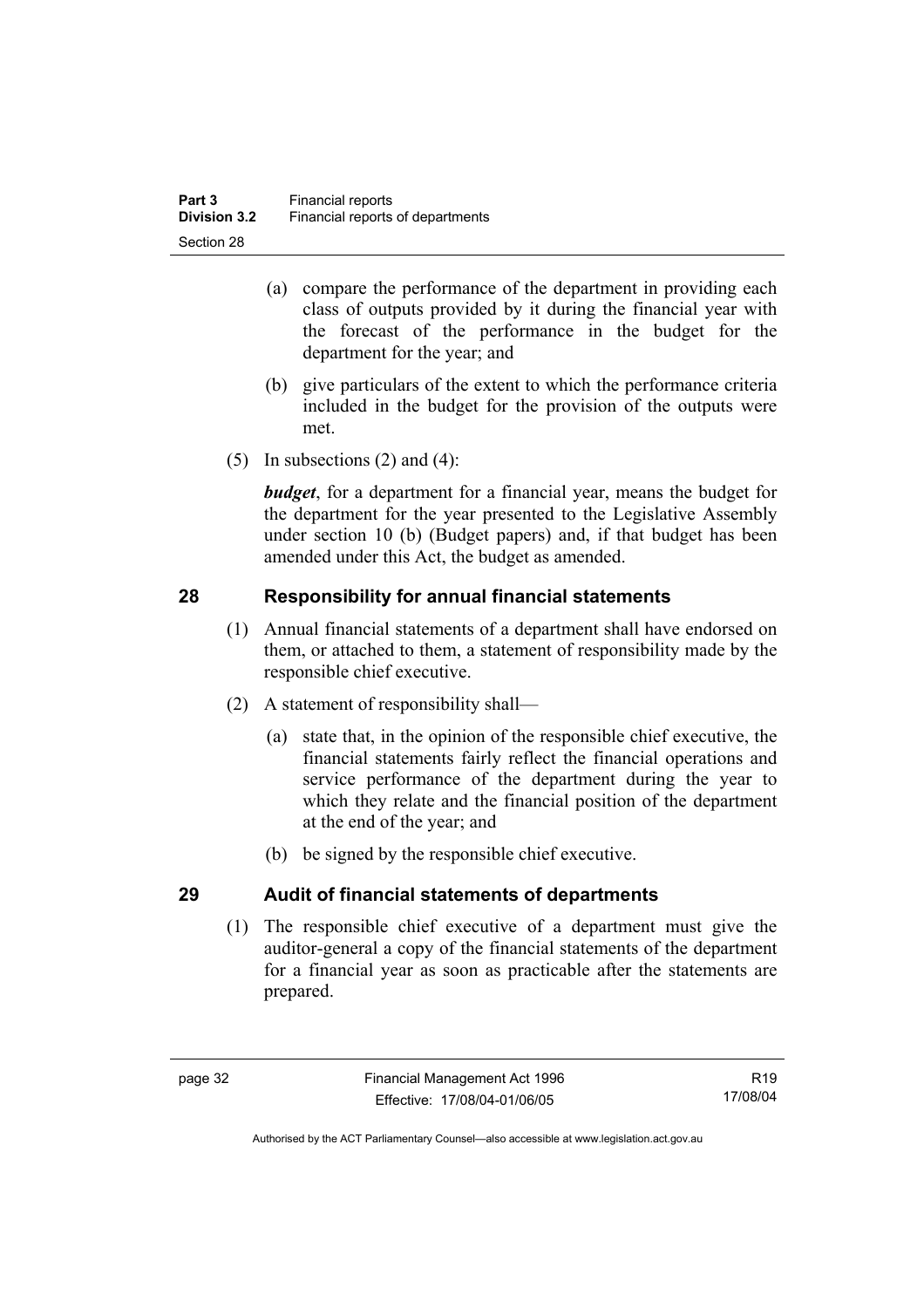- (2) The copy of the financial statements given to the auditor-general under subsection (1) must have endorsed on them, or attached to them, a signed copy of the statement of responsibility made for the financial statements under section 28.
- (3) The auditor-general must give the responsible chief executive an audit opinion about the financial statements as soon as practicable after the auditor-general receives them.

## **30 Presentation of annual financial statements**

If, under section 29 (2), the responsible chief executive of a department receives an audit opinion about annual financial statements of the department, the responsible Minister of the department must present to the Legislative Assembly, within 6 sitting days after the chief executive receives the audit opinion—

- (a) a copy of the annual financial statements; and
- (b) a copy of the audit opinion.

## **30A Quarterly departmental performance reports**

- (1) A Minister shall within 30 days after the end of each quarter of a financial year, prepare a quarterly performance report for each department for which he or she is responsible.
- (2) A Minister shall, on the first sitting day after a report referred to in subsection (1) has been prepared, present the report to the Legislative Assembly.
- (3) If the first sitting day referred to in subsection (2) does not fall within 30 days after the end of the relevant quarter, a Minister shall make a copy of a report prepared under subsection (1) available to members of the Legislative Assembly within those 30 days.
- (4) A report referred to in subsection (1) shall include—
	- (a) a progress report on delivery of outputs; and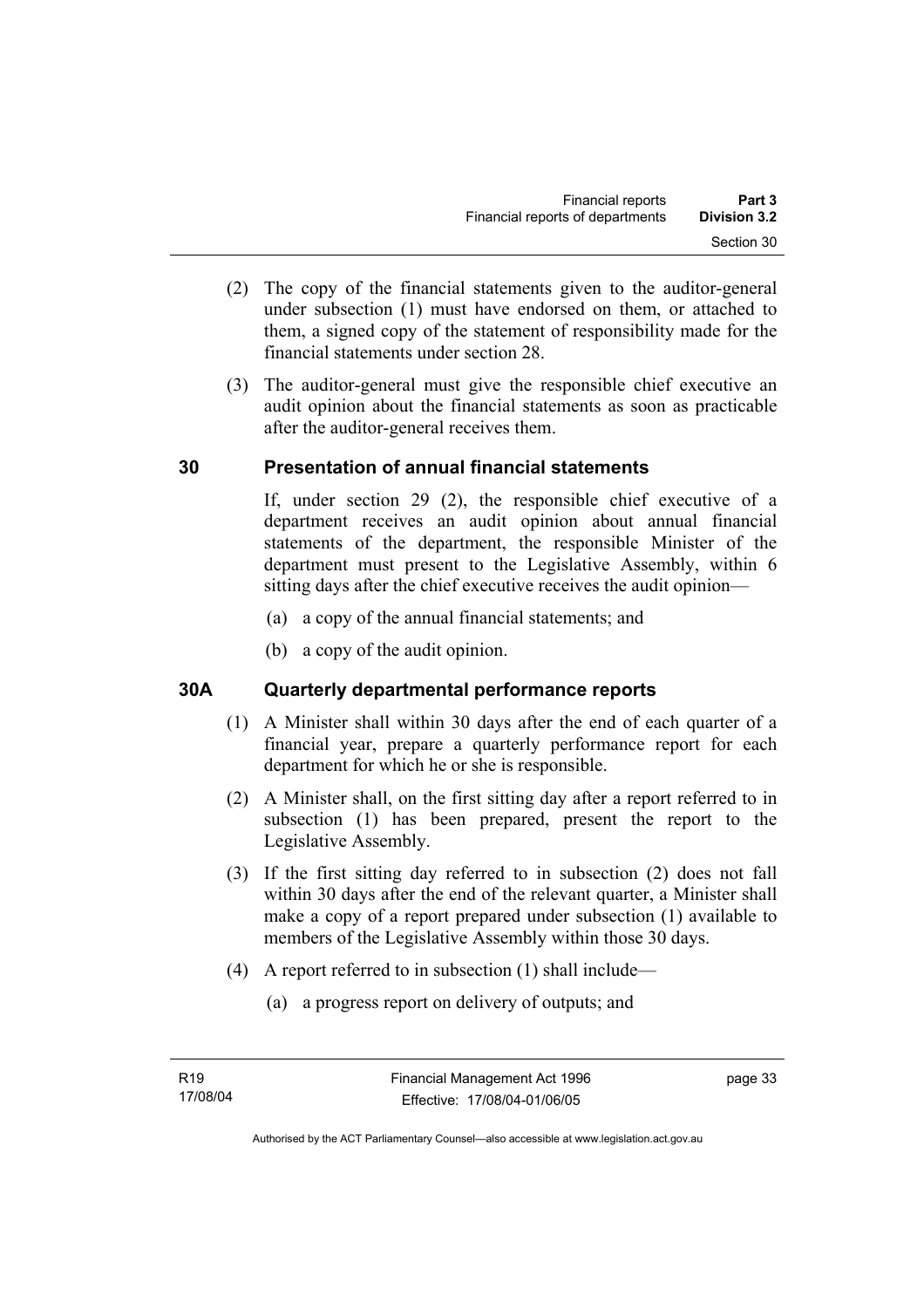- (b) an explanation of any significant variations from performance criteria.
- (5) This section does not apply in relation to the Legislative Assembly secretariat.

page 34 Financial Management Act 1996 Effective: 17/08/04-01/06/05

R19 17/08/04

Authorised by the ACT Parliamentary Counsel—also accessible at www.legislation.act.gov.au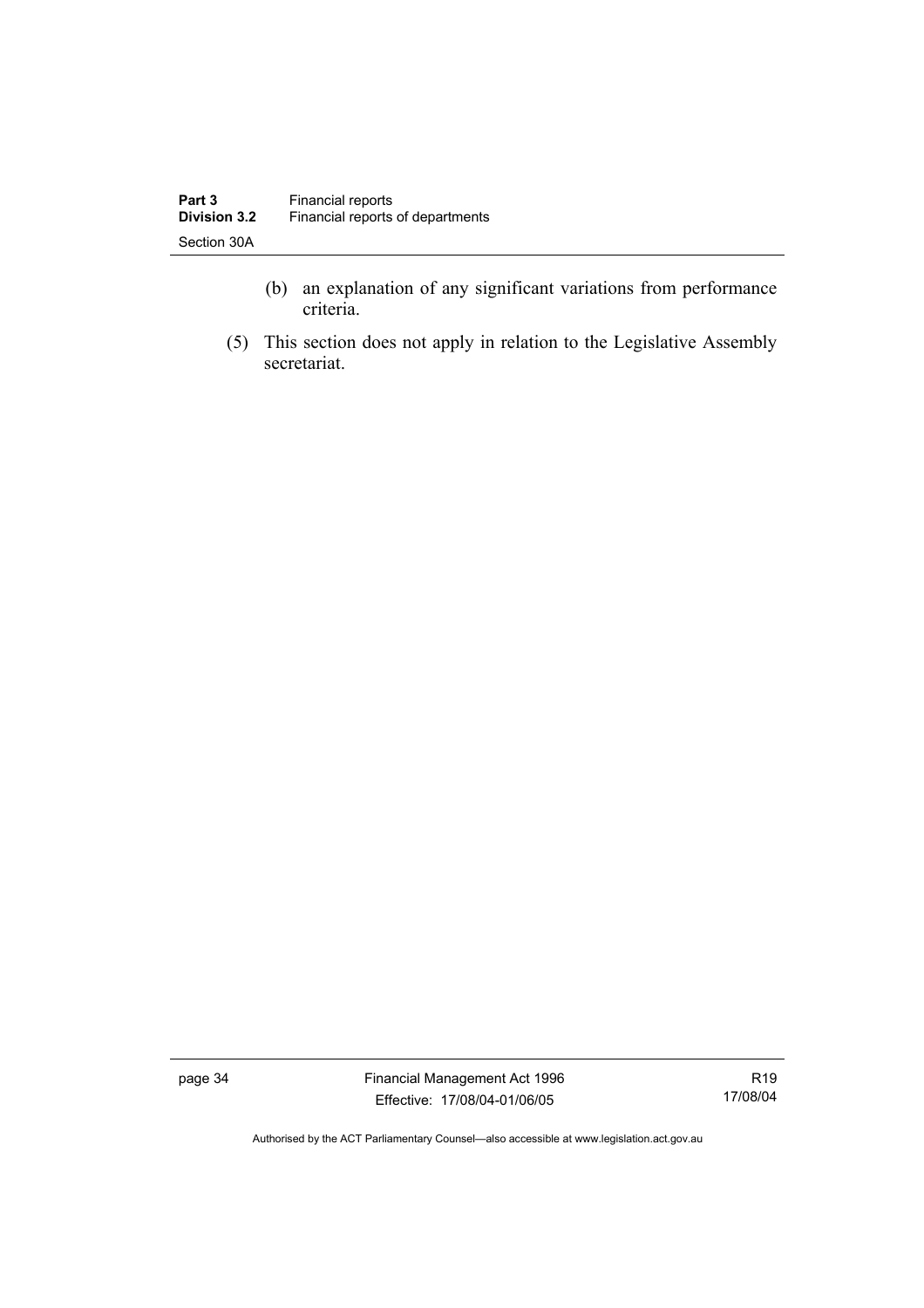# **Part 4 Financial management responsibilities of chief executives of departments**

## **31 Responsibilities of chief executives of departments**

- (1) The responsible chief executive of a department shall be accountable to the responsible Minister of the department for the efficient and effective financial management of the department.
- (2) The responsible chief executive of a department shall be responsible under the responsible Minister, for ensuring—
	- (a) that money spent by the department is spent in accordance with appropriations made for the department (including appropriations available under section 34B); and
	- (b) that the operations of the department in a financial year give the financial targets at the end of the year set out in the statement of financial targets in the proposed budget for the department for the year (or, if the statement has been amended by the Treasurer, in the amended statement) to be targets for which the chief executive is responsible; and
	- (c) that the officers and employees of the department comply with the requirements of this Act and the financial management guidelines; and
	- (d) that proper accounts and records are kept of the transactions and affairs of the department in accordance with generally accepted accounting practice; and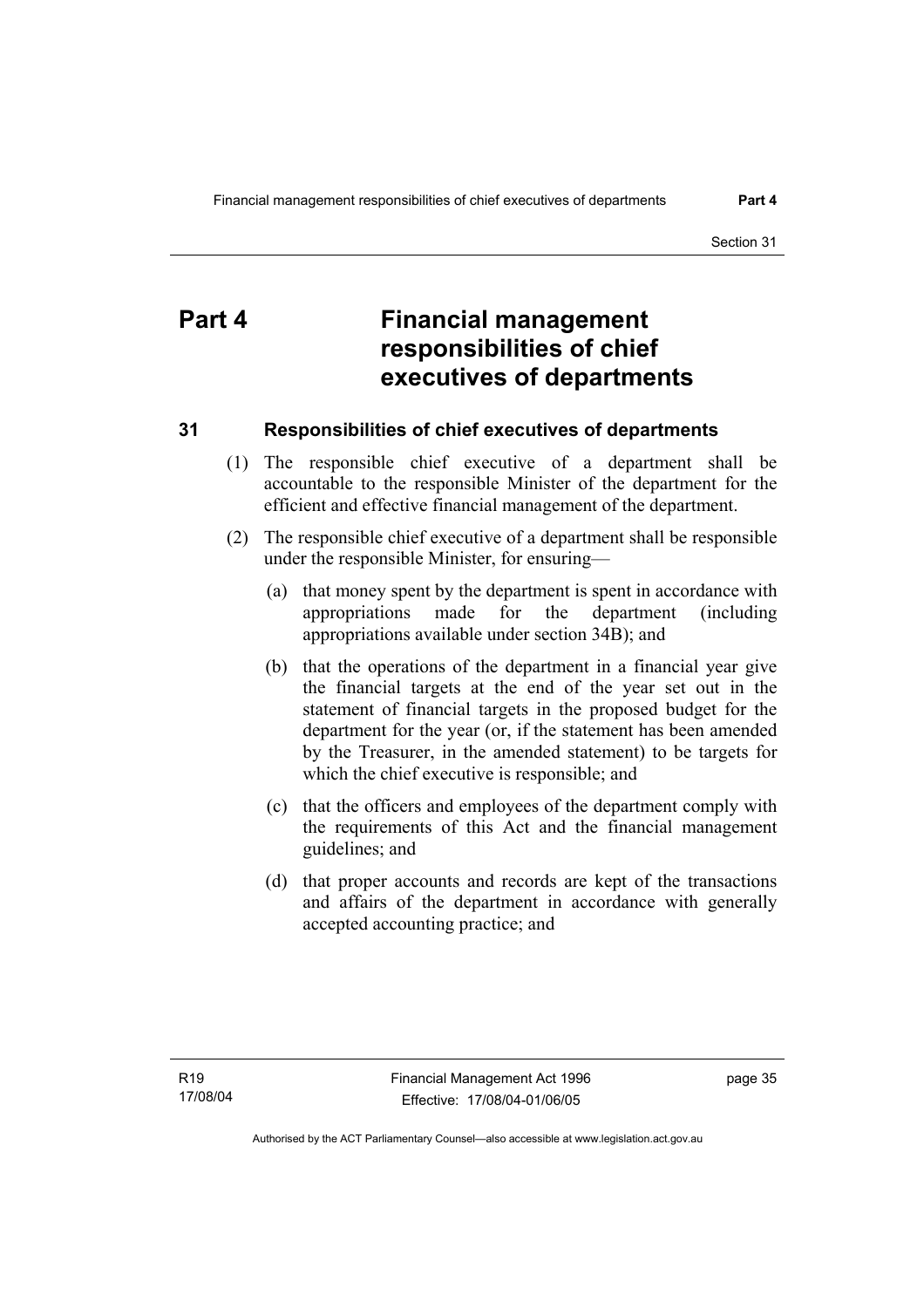- (e) that adequate control is maintained over the assets of the department and assets in the control of the department; and
- (f) that adequate control is maintained over the incurring of liabilities by the department.

page 36 Financial Management Act 1996 Effective: 17/08/04-01/06/05

R19 17/08/04

Authorised by the ACT Parliamentary Counsel—also accessible at www.legislation.act.gov.au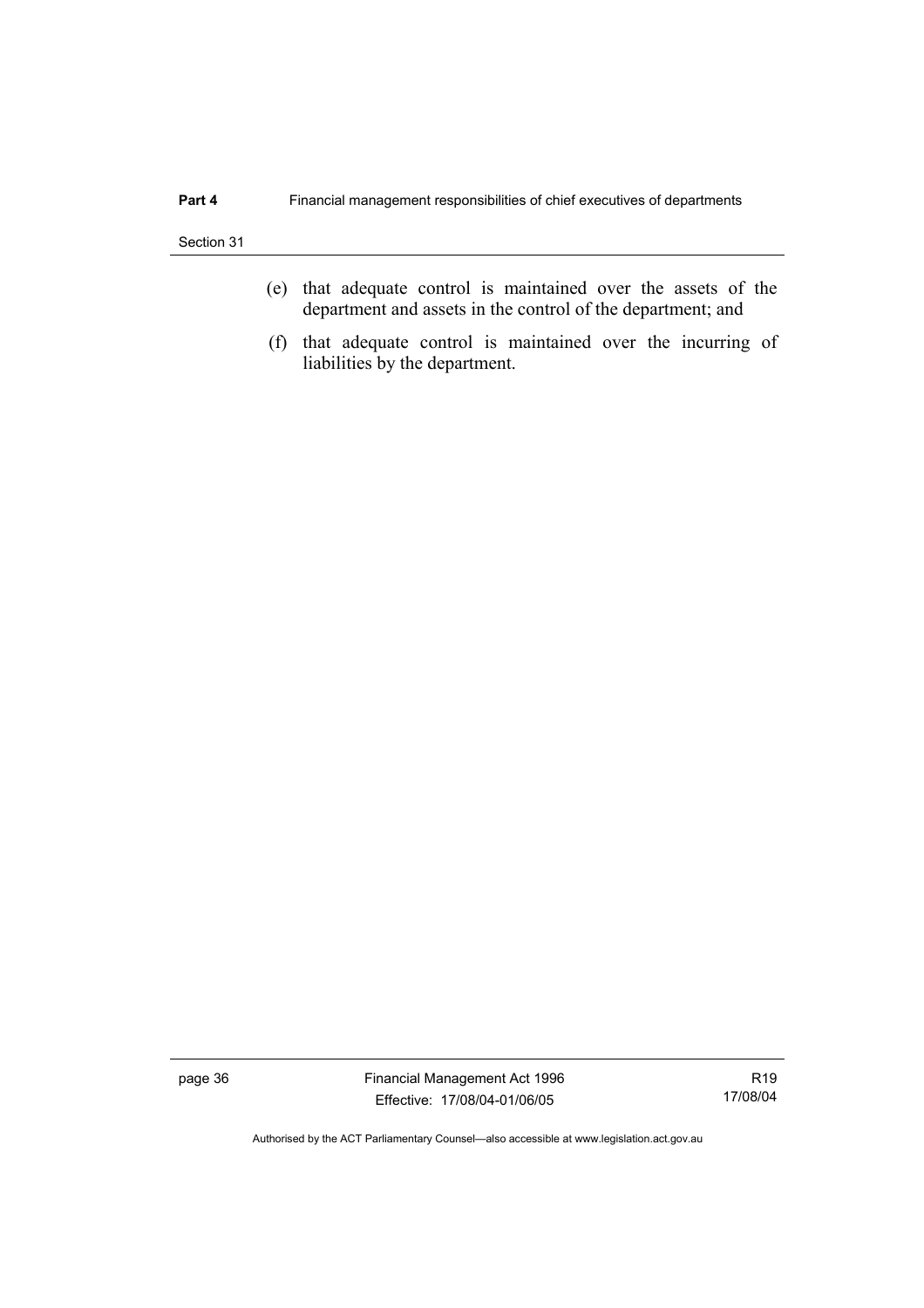# **Part 5 Banking and investment**

## **32 Agreement for the conduct of banking for Territory**

- (1) The Treasurer may enter into an agreement with an authorised deposit-taking institution relating to the conduct of banking for the Territory.
- (2) An agreement shall not be entered into unless it contains a provision to the effect that it may be terminated by the Territory at any time subject to the giving of written notice that specifies the date the termination is to take effect.

## **33 Territory banking account**

The Treasurer shall open and maintain a banking account for the purposes of the Territory.

## **34 Departmental banking accounts**

- (1) The responsible Minister or the responsible chief executive may open 1 or more banking accounts for the purposes of the relevant department.
- (2) A departmental banking account shall be maintained by the chief executive.
- (3) A departmental banking account must not, without the Treasurer's written approval, be opened or maintained otherwise than with an authorised deposit-taking institution with which an agreement is in force under section 32.
- (4) The responsible Minister or the responsible chief executive of a department may close a departmental banking account of the department.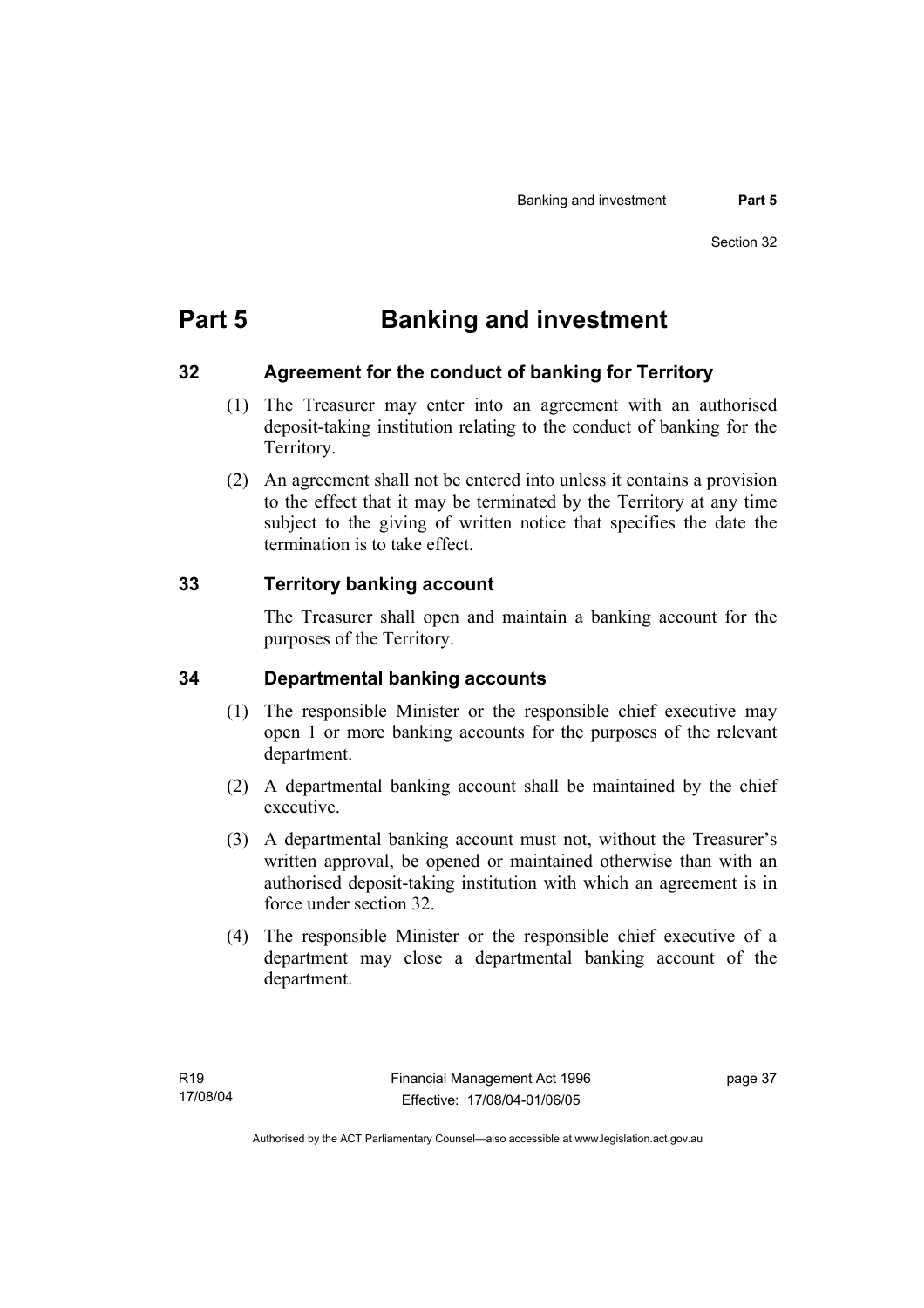#### **Part 5 Banking and investment**

Section 34A

- (5) If the responsible Minister or the responsible chief executive of a department closes a departmental banking account under subsection (4), he or she must transfer any money standing to the credit of the account to another departmental banking account of the department or to the Territory banking account.
- (6) The Treasurer may, at any time, after consultation with the responsible Minister, close or suspend the operation of a departmental banking account.
- (7) A Minister or a chief executive shall not open or operate a departmental banking account otherwise than in accordance with this Act.

#### **34A Transfer of departmental banking account**

- (1) If, in the Treasurer's opinion, it is desirable, because of changes in departmental responsibilities, to transfer a departmental banking account from a department to another department, the Treasurer may, in writing, direct the responsible chief executive of the department that holds the account to arrange for it to be transferred to another department nominated in the direction.
- (2) A chief executive who receives a direction under subsection (1) must comply with the direction.
- (3) A departmental banking account transferred in accordance with a direction under subsection (1) becomes a departmental banking account of the department to which it is transferred.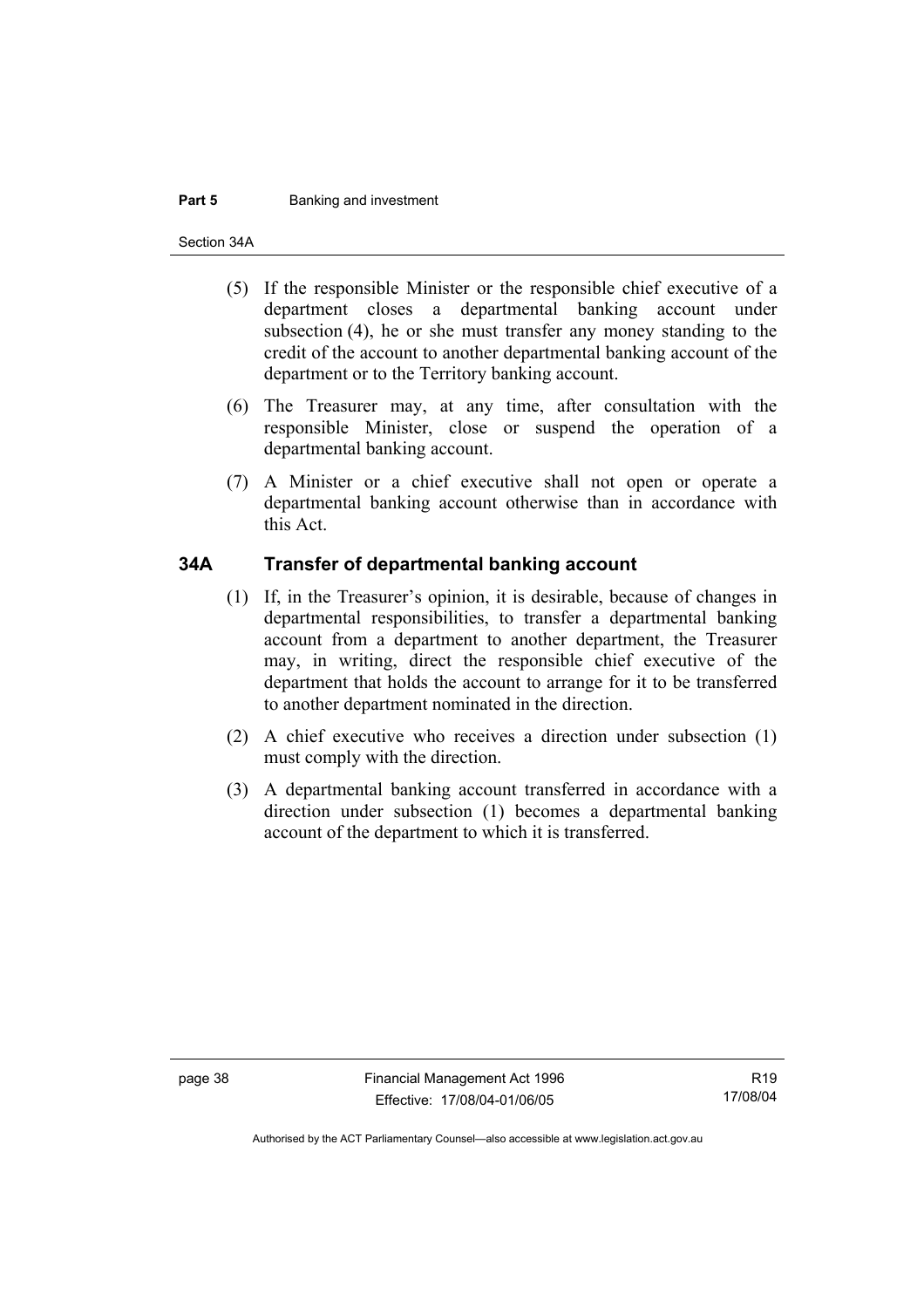#### **34B End of year balances of departmental banking accounts**

- (1) If at the end of a financial year amounts appropriated for a department for that financial year are held in a departmental banking account, the amounts may be applied after the end of that financial year for the purposes for which they were appropriated.
- (2) If at the end of a financial year a departmental banking account has a debit balance, the chief executive of the department shall devise and implement a scheme to recoup the amount of the deficit.

#### **35 Payments into banking accounts**

- (1) All public money is the property of the Territory.
- (2) If public money is received by a person other than for the purpose of making a payment in the course of his or her duties, the person shall take reasonable steps to safeguard the money until it is paid into a banking account in accordance with this section.
- (3) Money shall be paid into a departmental banking account of a department if the money is—
	- (a) money that may be disbursed to the department as a consequence of an appropriation; or
	- (b) a receipt relating to the operations of the department; or
	- (c) a receipt relating to the sale or disposal of assets of the Territory held by the department.
- (4) All public money, except money payable into a departmental banking account, shall be paid into the Territory banking account.
- (5) The Treasurer may issue financial management guidelines regarding the banking of public money.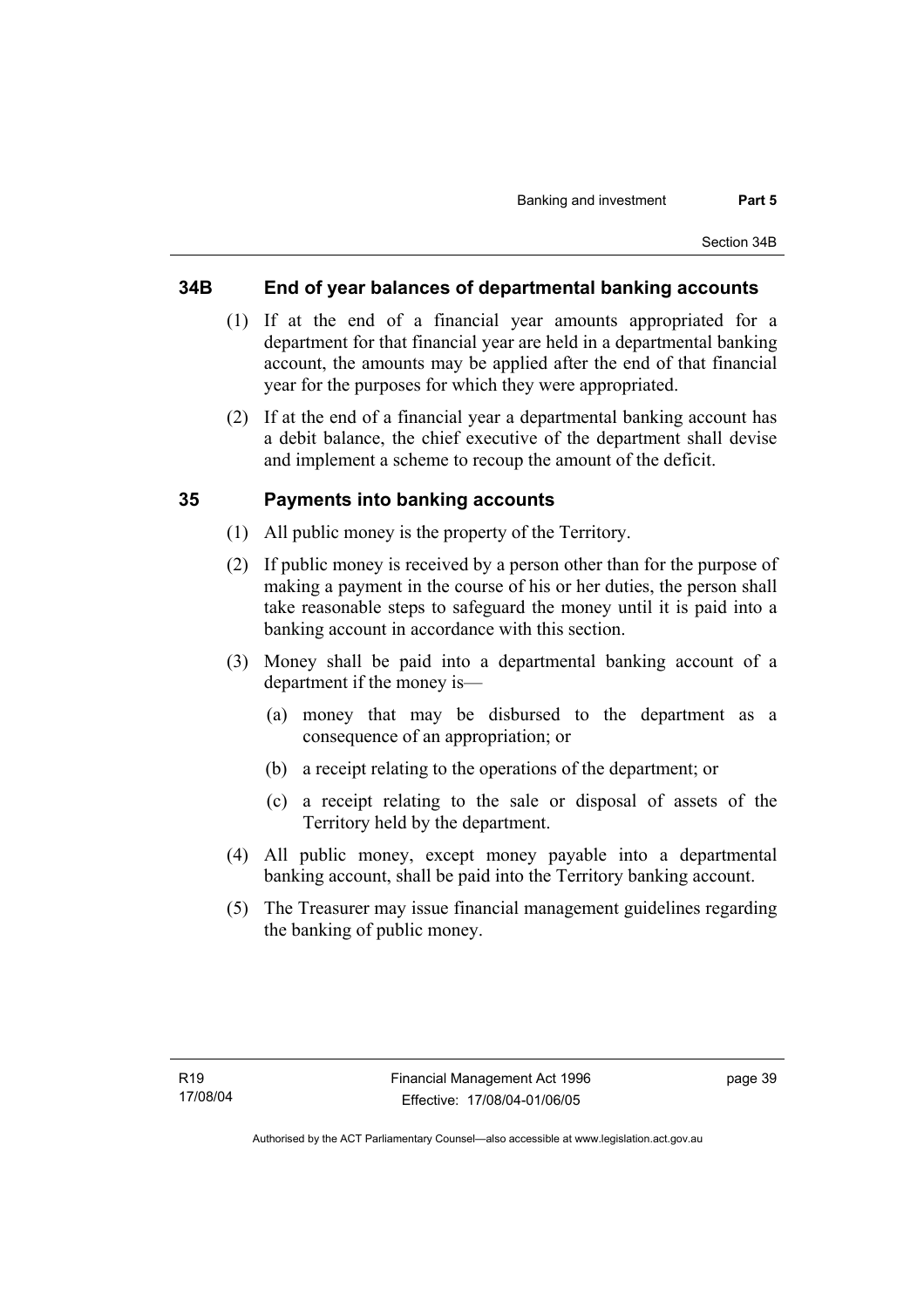#### **Part 5 Banking and investment**

Section 36

#### **36 Transfer following change in departmental responsibilities**

- (1) If, in the opinion of the Treasurer, it is necessary as a consequence of changes in departmental responsibilities, to transfer to another account money held in the Territory banking account or a departmental banking account, the Treasurer shall determine the amount to be transferred and direct that the transfer be made.
- (2) The Treasurer shall not exercise his or her powers under subsection (1) in relation to a departmental banking account except after consultation with the responsible Minister.

#### **36A Transfers from departmental banking accounts to Territory banking account**

If, in the Executive's opinion, it is desirable for the management of the public money of the Territory to transfer an amount held in a departmental banking account to the Territory banking account, the Executive may direct that the transfer be made.

#### **37 Payments from Territory banking account**

- (1) An amount must not be paid out of the Territory banking account except to a departmental banking account under an appropriation.
- (2) This section is subject to—
	- (a) the *Territory Superannuation Provision Protection Act 2000*, section 11 (2) (which is about transfers between the Territory banking account and departmental banking accounts to facilitate investment of superannuation funds); and
	- (b) this Act, section 38 (3) (which is about transfers of public money to facilitate investment); and
	- (c) this Act, section 38 (7) (which is about the payment of interest on certain investments of public money); and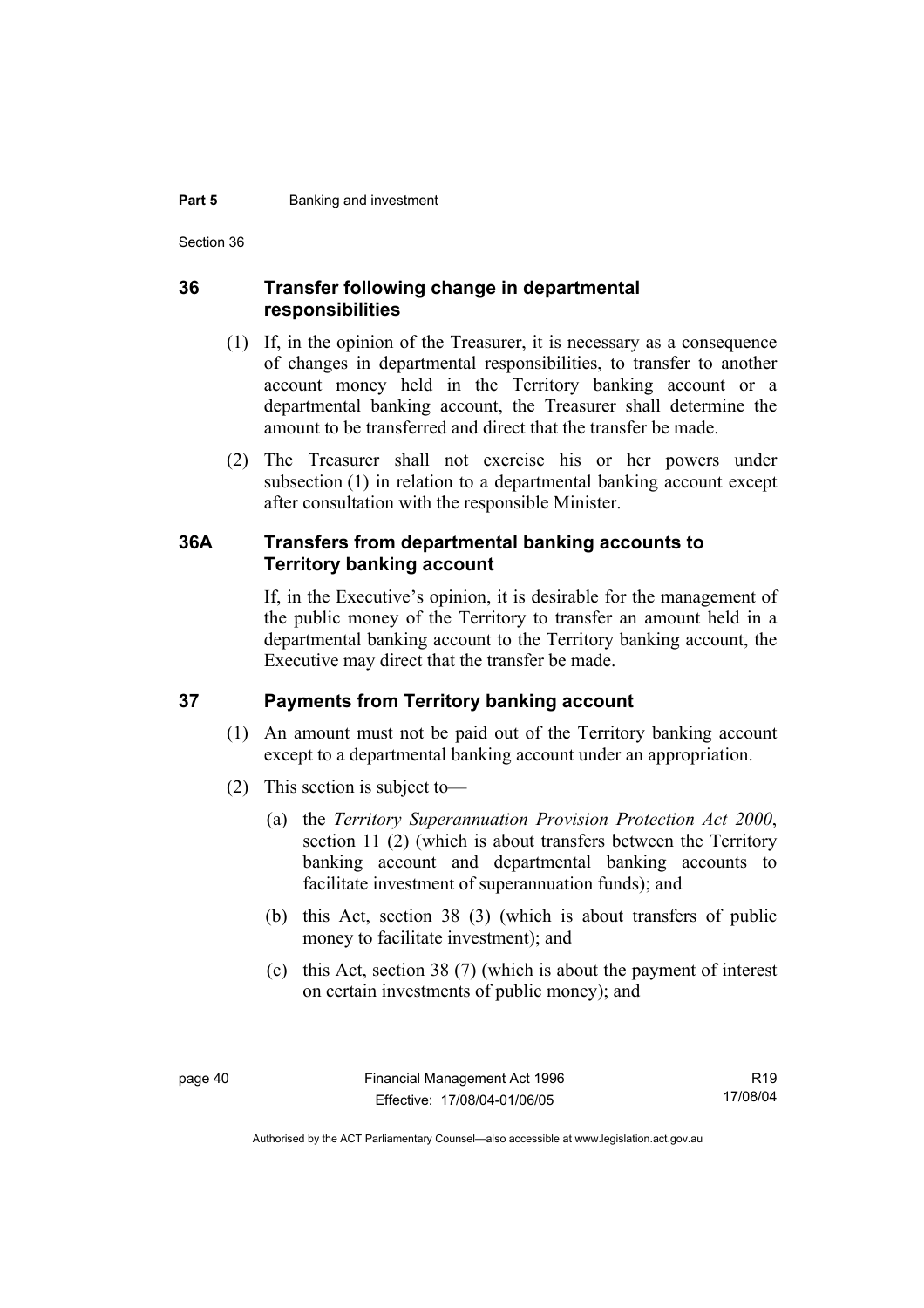(d) this Act, section 56 (7) (which is about transfers between the Territorybanking account and Territory authorities of interest earned on certain investments for Territory authorities).

#### **38 Investment of certain public money**

- (1) The Treasurer may invest any money held in the Territory banking account or departmental banking accounts for the period and on the terms and conditions the Treasurer considers appropriate—
	- (a) on deposit with an authorised deposit-taking institution; or
	- (b) in the purchase of a bill of exchange that is drawn or accepted by an authorised deposit-taking institution; or
	- (c) in a loan to a person who is a dealer in the short-term money market; or
	- (d) in Territory, State or Commonwealth securities; or
	- (e) in any investment prescribed under the financial management guidelines for this paragraph.
- (2) However, an investment may be made under this section only to increase or protect the financial wealth of the Territory.
- (3) Transfers of money for investment, including transfers between the Territory banking account and departmental banking accounts to facilitate investment, may be made without appropriation.
- (4) Interest received from the investment of public money under this section shall be paid to the Territory banking account.
- (5) However, if an investment of public money is made or managed for the Territory by an entity other than a department, the entity may deduct from the interest received by the entity for the investment—
	- (a) a fee charged by the entity for making or managing the investment; and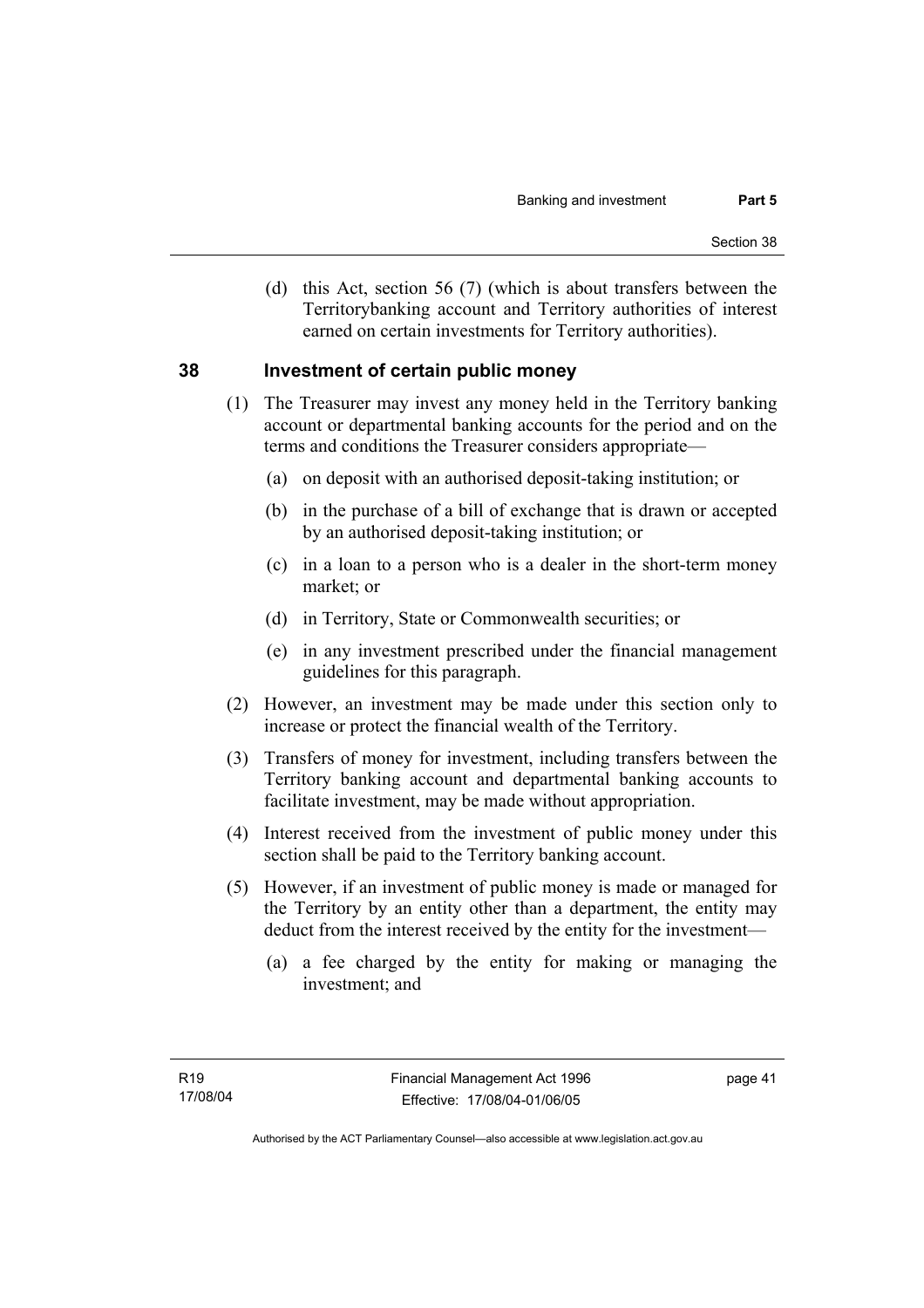#### **Part 5 Banking and investment**

Section 38

- (b) expenses reasonably incurred by the entity in making or managing the investment.
- (6) The Treasurer may decide the amounts of interest from investments under this section that are to be credited to departmental banking accounts.
- (7) The amounts decided by the Treasurer may be paid from the Territory banking account without further appropriation.
- (8) However, the total of the amounts paid under subsection (7) must not exceed the total of the interest received from investments under this section.
- (9) This section does not apply to money held in a superannuation banking account.

page 42 Financial Management Act 1996 Effective: 17/08/04-01/06/05

R19 17/08/04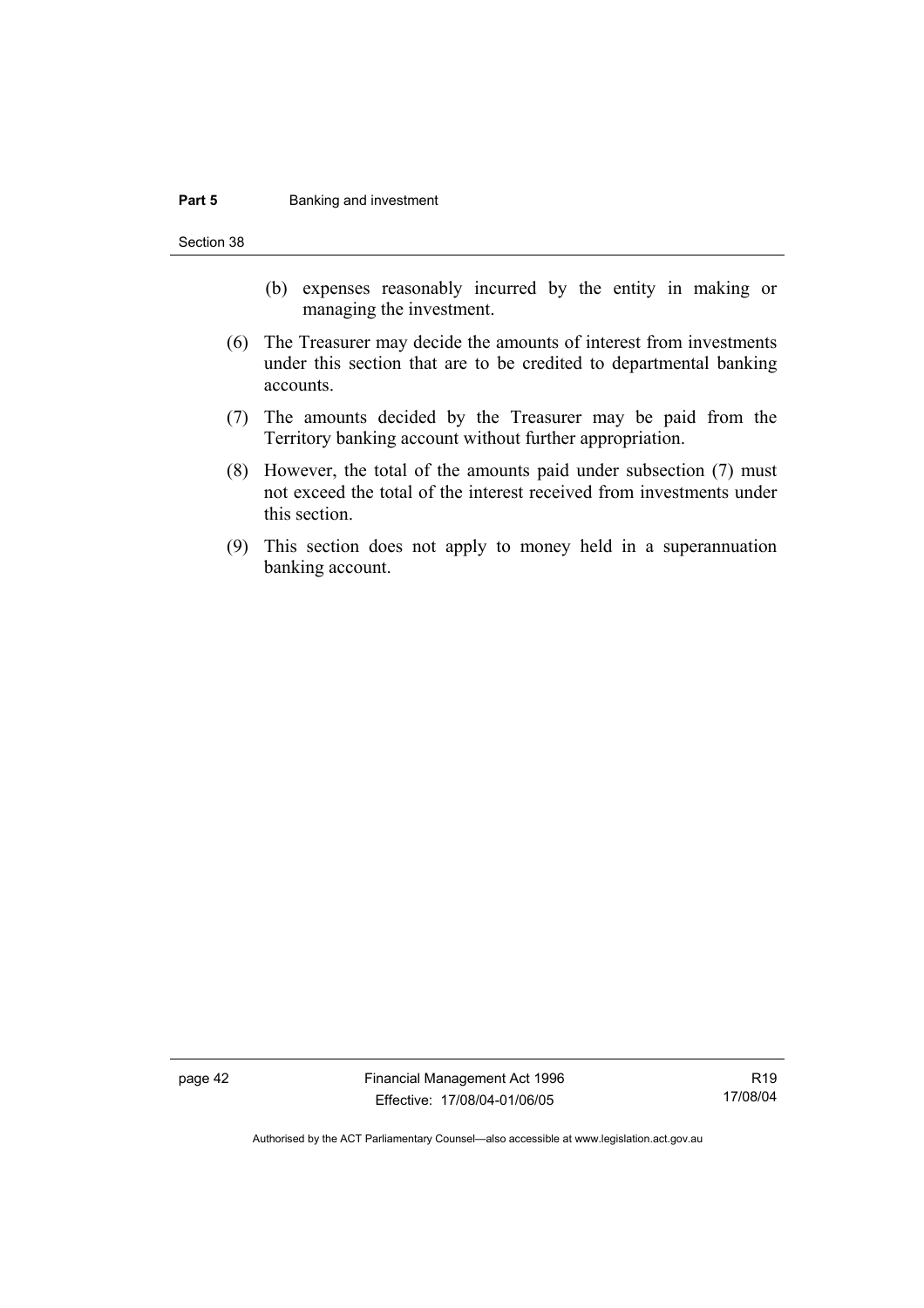# **Part 6 Borrowing and guarantees**

#### **39 Power of Territory to borrow**

The Territory may only borrow in accordance with this Act or another law of the Territory.

## **40 Treasurer may borrow on behalf of Territory**

The Treasurer may, on behalf of the Territory, if necessary or expedient in the public interest to do so—

- (a) borrow money; or
- (b) give security for the repayment of an amount borrowed or the payment of interest on such an amount; or
- (c) enter into a financing lease.

#### **41 Power of Territory authorities to borrow**

Despite any other Act, a Territory authority may only borrow (other than from the Territory) in accordance with this Act.

## **42 Borrowings by Territory authorities to be approved**

- (1) A Territory authority shall not borrow unless—
	- (a) the borrowing is approved in writing by the Treasurer; and
	- (b) the terms and conditions of the borrowing include the terms and conditions (if any) specified in the approval and are otherwise consistent with the approval; and
	- (c) the borrowing is within the borrowing limits (if any) of the authority for the financial year in which the borrowing is entered into, being limits approved in writing by the Treasurer.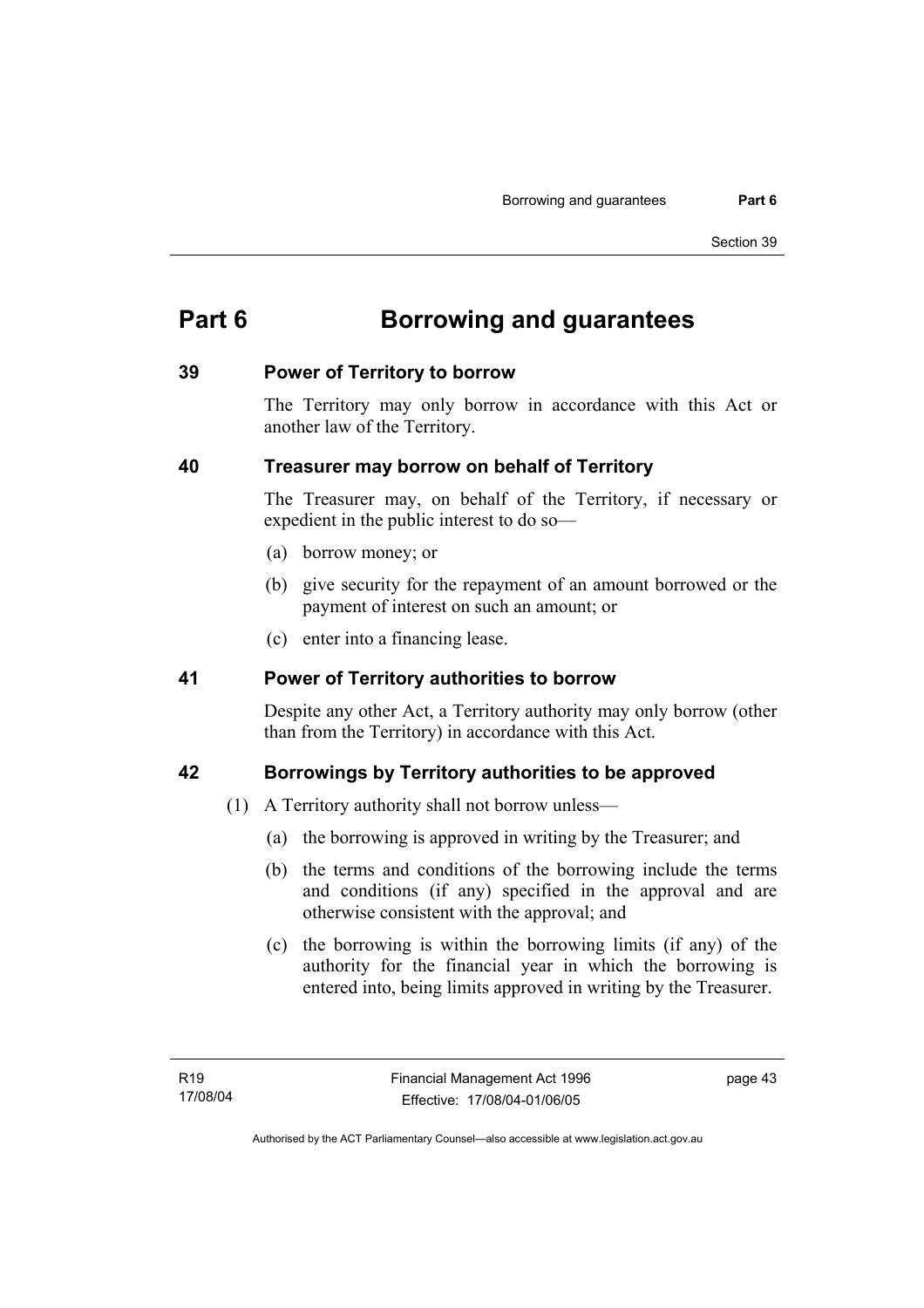Section 43

 (2) However, subsection (1) (a) and (b) does not apply to a loan made to a Territory authority under section 57 (1) (b).

#### **43 Territory authorities may give security**

Subject to the Treasurer's approval of the borrowing under section 42 (a), a Territory authority may give security for the repayment of an amount borrowed, or for the payment of interest on that amount, by issuing securities.

#### **44 Power to approve borrowings not delegable**

The Treasurer shall not delegate to any person his or her power under section 42 (a) to approve borrowings by Territory authorities.

#### **45 Loans to be paid into Territory banking account**

Subject to this Act and any other Act, the proceeds of a loan raised on behalf of the Territory must be paid into the Territory banking account.

#### **46 Payments by Treasurer**

The Treasurer may, without further appropriation, make payments needed for—

- (a) payment of interest on borrowings made for the Territory; or
- (b) repayment of borrowings made for the Territory; or
- (c) payment of the expenses of making or repaying borrowings for the Territory.

#### **47 Guarantees by Territory**

- (1) The Territory may only give a guarantee for the payment of money or the performance of an obligation in accordance with this Act.
- (2) The Treasurer may approve in writing a guarantee by the Territory for the payment of money or the performance by any person of an

R19 17/08/04

Authorised by the ACT Parliamentary Counsel—also accessible at www.legislation.act.gov.au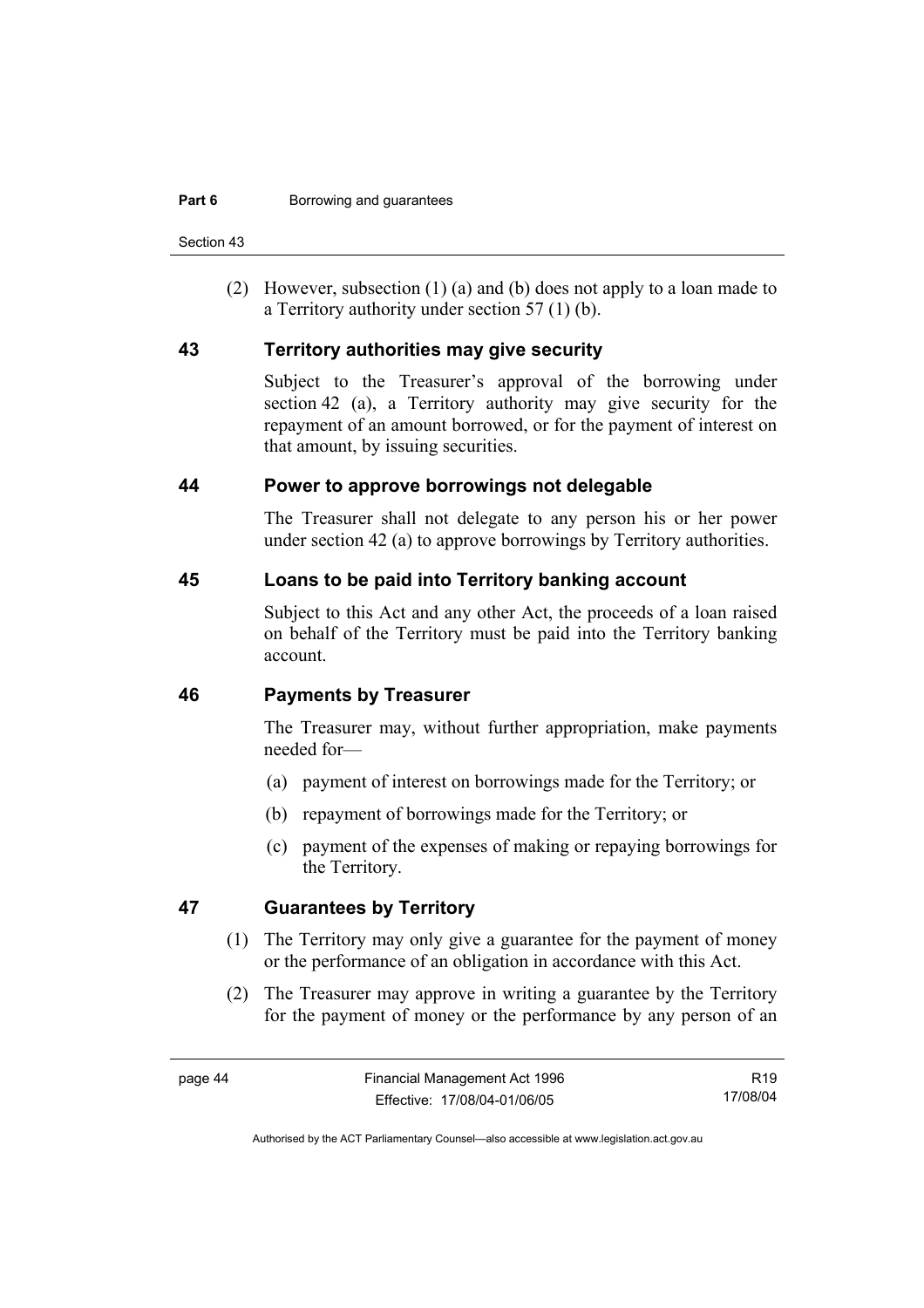obligation under a contract, subject to any conditions the Treasurer may specify in the approval.

 (3) If the Treasurer approves a guarantee under subsection (2), the Treasurer must present a copy of the approval to the Legislative Assembly within 3 sitting days after the approval is given.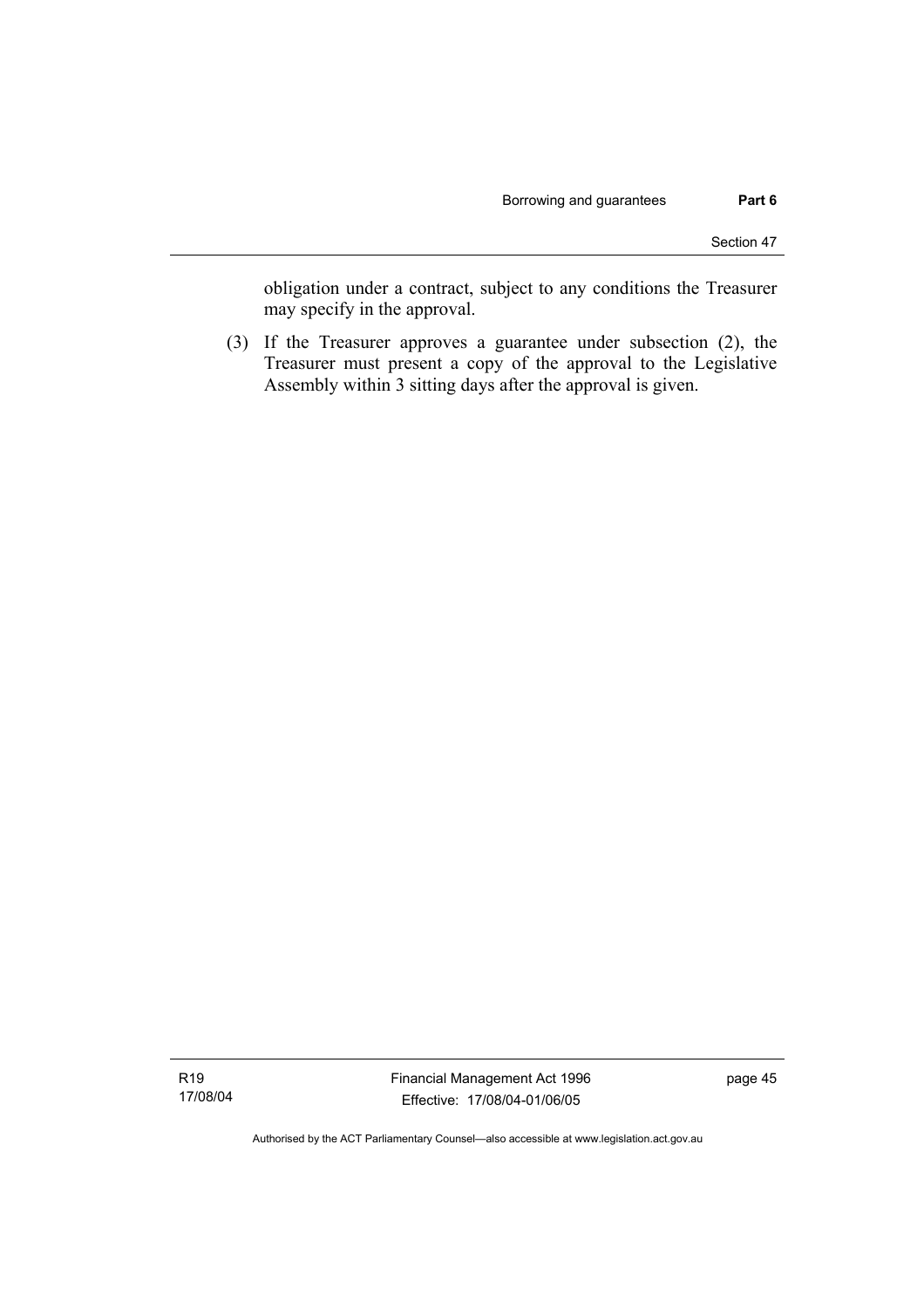#### **Part 7 Trust money**

Section 49

# **Part 7 Trust money**

#### **49 Identity of trust money**

All trust money held by the Territory shall be accounted for separately from public money.

#### **50 Administration of trust money**

- (1) Trust money shall be administered by the appropriate department on behalf of the Territory.
- (2) The Treasurer may, in writing, specify a department as the appropriate department in relation to an amount of trust money.
- (3) In this section:

*appropriate department*, in relation to an amount of trust money, means—

- (a) except if paragraph (b) applies—the department responsible for matters or enactments that relate most closely to the purpose of the payment; or
- (b) the department specified under subsection (2).

## **51 Departmental trust banking accounts**

- (1) The responsible Minister or the responsible chief executive may open a trust banking account for the purposes of the relevant department.
- (2) A trust banking account shall be maintained by the chief executive.
- (3) A trust banking account must not, without the Treasurer's written approval, be opened or maintained otherwise than with an authorised deposit-taking institution with which an agreement is in force under section 32 (Agreement for the conduct of banking for Territory).

| page 46 | Financial Management Act 1996 | R <sub>19</sub> |
|---------|-------------------------------|-----------------|
|         | Effective: 17/08/04-01/06/05  | 17/08/04        |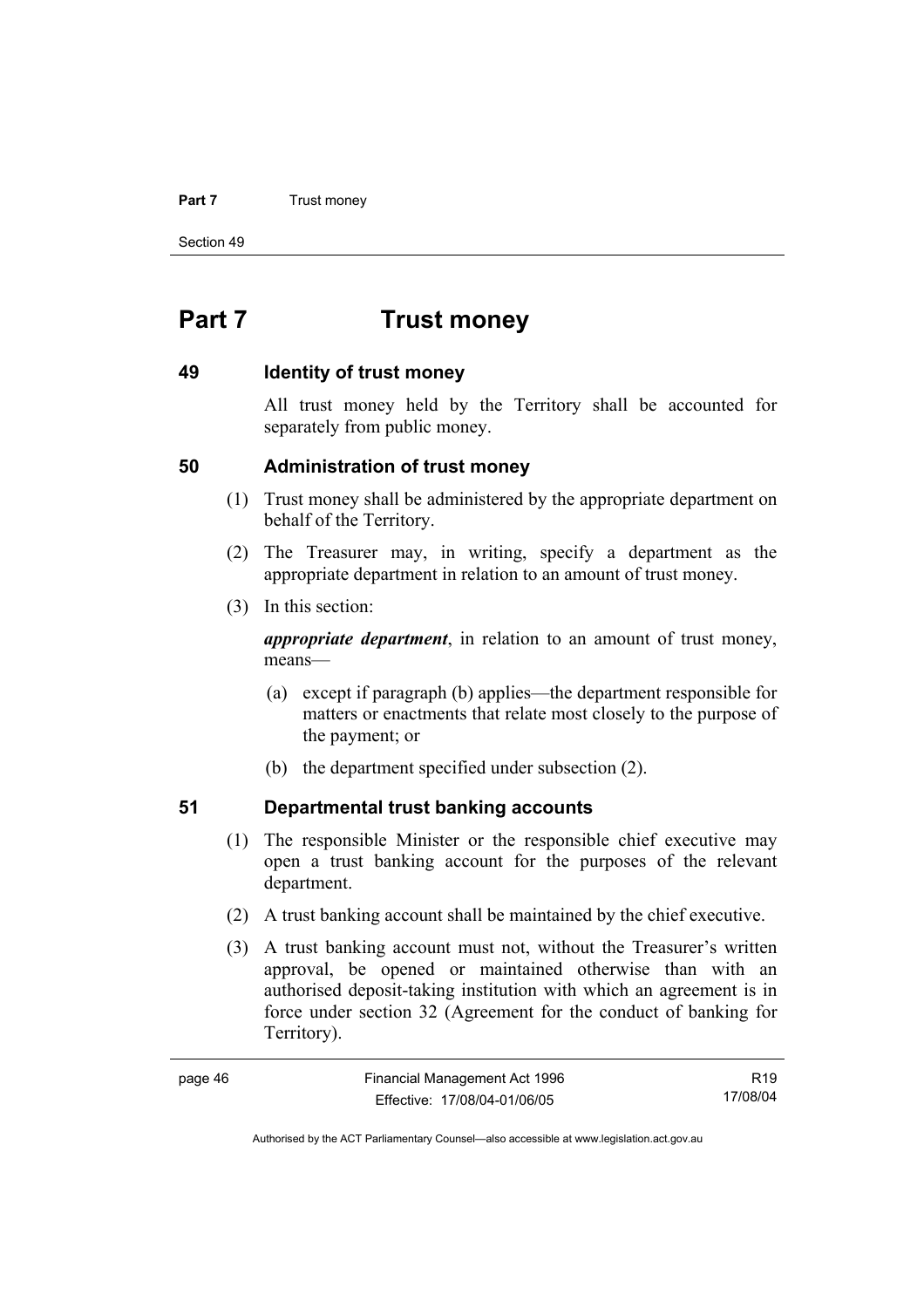- (4) No money may be held in a trust banking account other than trust money.
- (5) A Minister or a chief executive shall not open or operate a trust banking account otherwise than in accordance with this Act.

## **52 Transfers between banking accounts**

- (1) Money may only be transferred between a trust banking account and the Territory banking account—
	- (a) to facilitate investment of the trust money; or
	- (b) to make a payment required by section 53A (6).
- (2) Money may be transferred between trust banking accounts to facilitate investment of trust money.

#### **53 Investment of trust money**

The Treasurer may invest trust money as if the Treasurer were a trustee under the *Trustee Act 1925.*

#### **53A Unclaimed trust money**

- (1) For this section, money held in a trust banking account is unclaimed trust money if—
	- (a) not less than 6 years has elapsed since the date the money became payable; and
	- (b) during that period, no person entitled to the money has requested that the money be paid to him or her or according to his or her direction.
- (2) If on 1 January in any year a trust banking account contains unclaimed trust money, the chief executive responsible for maintaining the account shall, on or before 31 January next following, give to the Treasurer a statement of all unclaimed trust money held in the account.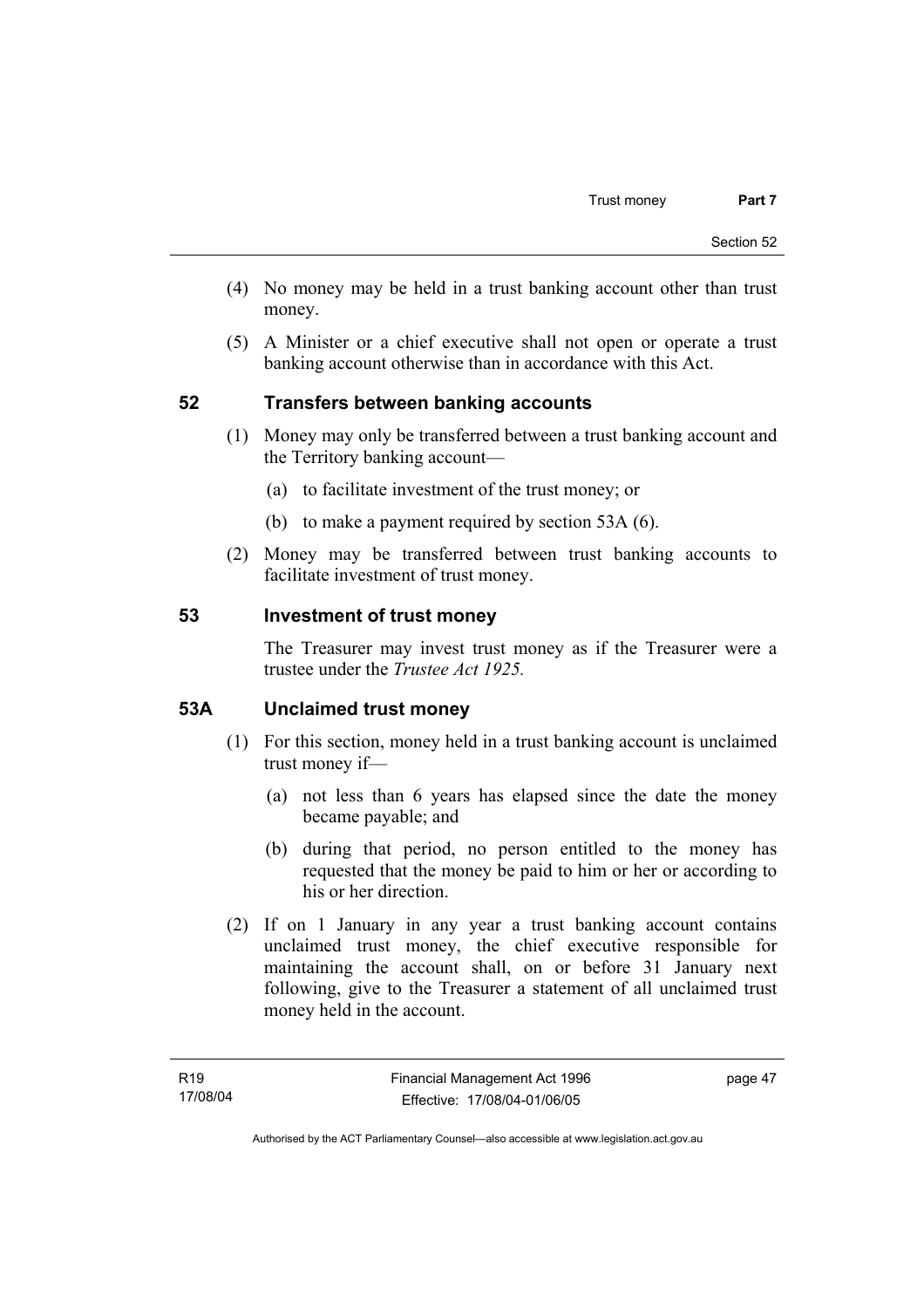#### **Part 7** Trust money

Section 53A

- (3) The statement shall set out—
	- (a) the name, and last-known address, of each person entitled to unclaimed trust money held in the account; and
	- (b) the amount of the trust money to which each of those persons is entitled; and
	- (c) the authorised deposit-taking institution, and the branch of the institution, with which the trust money is held.
- (4) The statement is a notifiable instrument.

*Note* A notifiable instrument must be notified under the *Legislation Act 2001*.

- (5) The chief executive must also publish the statement in a newspaper published in the ACT.
- (6) The total amount shown in the statement shall be paid into the Territory banking account when the statement is given to the Treasurer and, on being paid into that account, shall become public money of the Territory.
- (7) A person who claims to be entitled to any money paid into the Territory banking account in accordance with subsection (6) may apply to the Treasurer for a payment of an amount equal to the money to which he or she is entitled.
- (8) The Treasurer must consider each application and either refuse it or approve it completely or partly.
- (9) The Treasurer must give the applicant written notice of his or her decision.
- (10) A payment approved by the Treasurer under subsection (8) may be made whether or not an appropriation is available for the purpose.

R19 17/08/04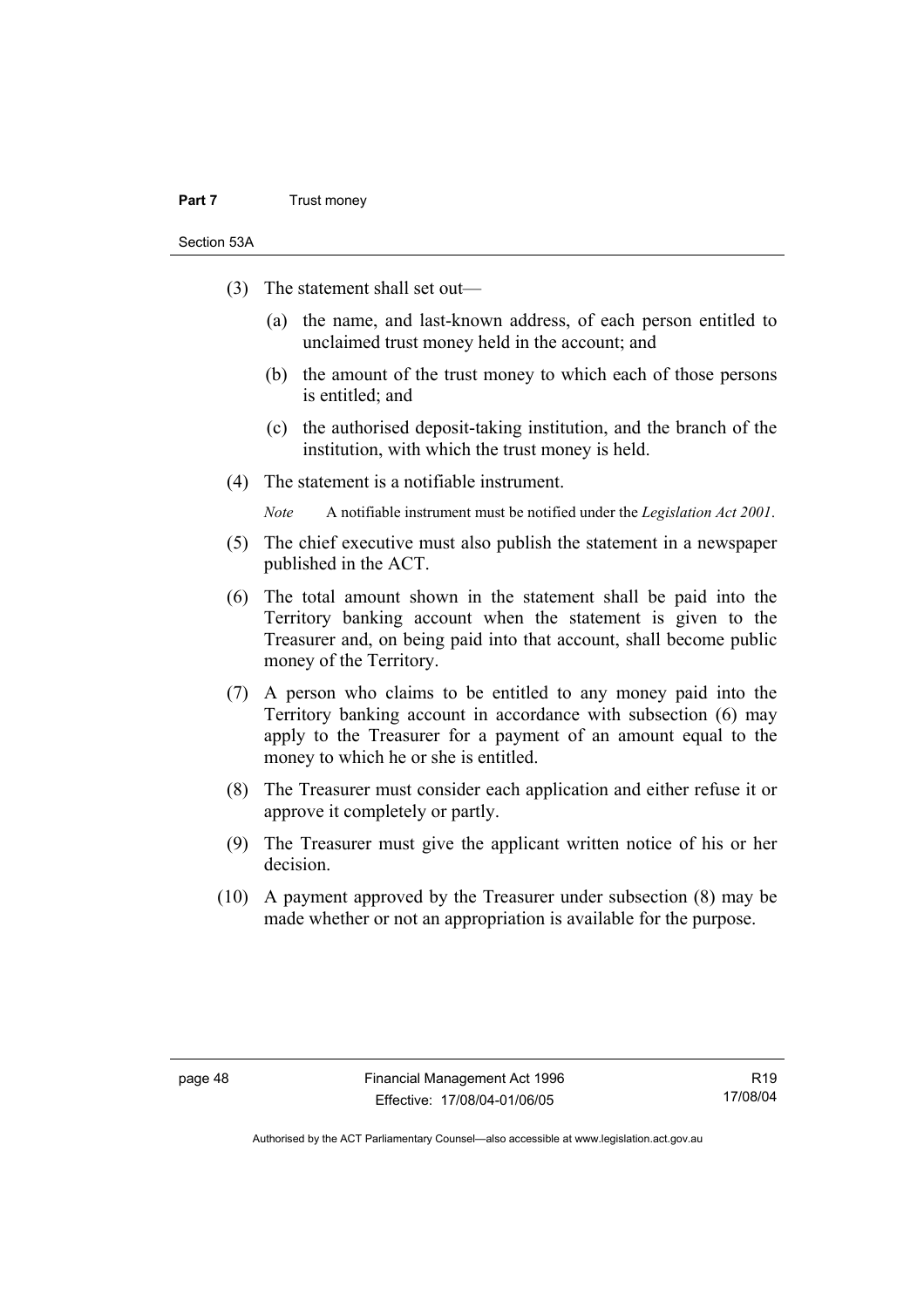#### **53B Review of decisions**

Application may be made to the administrative appeals tribunal for a review of a decision of the Treasurer under section 53A (8) refusing an application completely or partly.

#### **53C Notification of decisions**

A notice given under section 53A (9) shall be in accordance with the requirements of the code of practice in force under the *Administrative Appeals Tribunal Act 1989*, section 25B (1).

Financial Management Act 1996 Effective: 17/08/04-01/06/05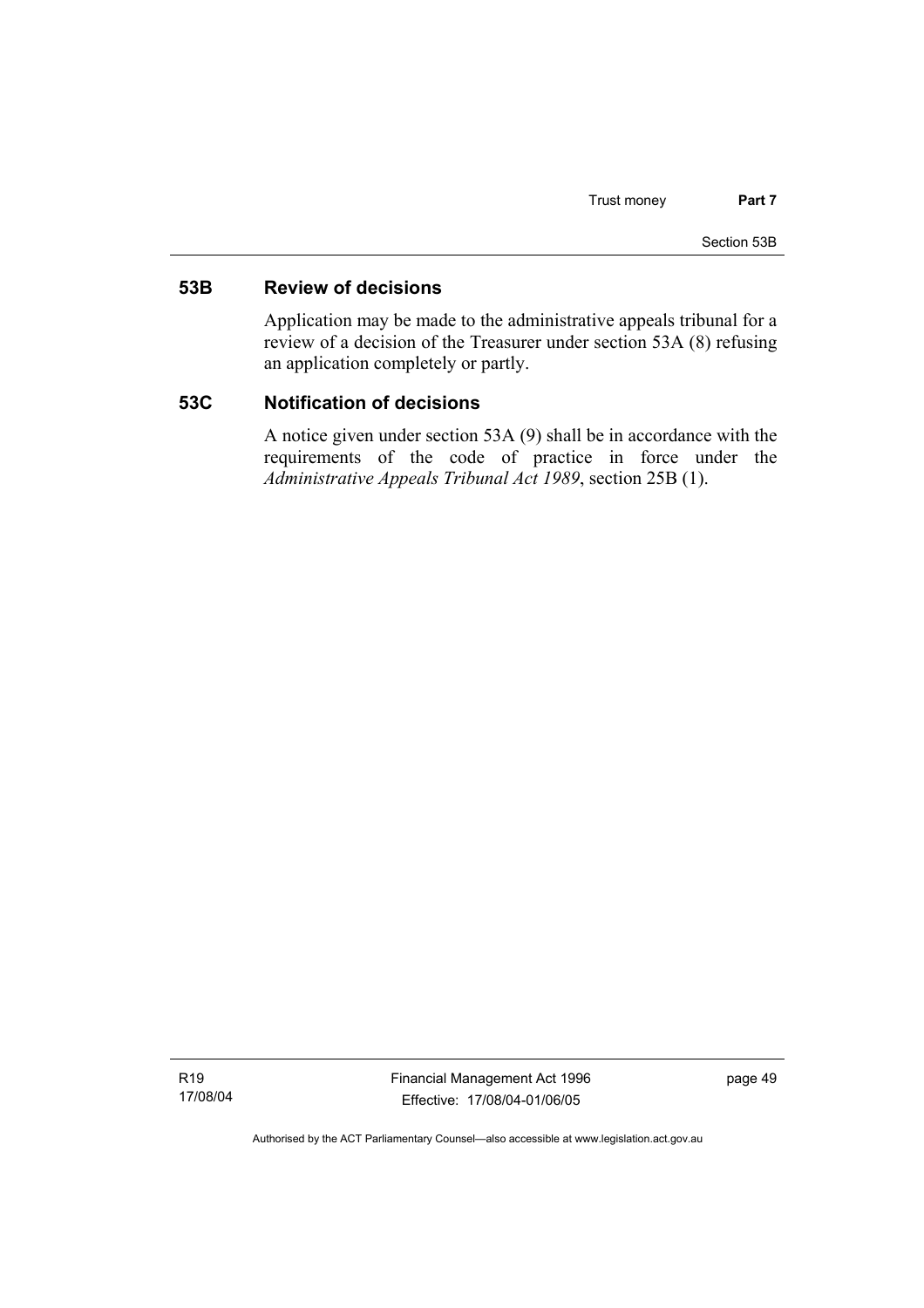# **Part 8 Financial provisions relating to Territory authorities**

#### **54 Responsibilities of chief executive officers**

- (1) The chief executive officer of a Territory authority is responsible, under the responsible Minister, for the efficient and effective financial management of the authority.
- (2) Subsection (1) has effect in relation to the chief executive officer of a Territory authority subject to the Act by which the authority was established.
- (3) The chief executive officer of a Territory authority shall be responsible, under the responsible Minister, for ensuring—
	- (a) that the expenses incurred by the authority are properly authorised; and
	- (b) that the operations of the authority during a financial year give a financial result at the end of the year that is in accordance with the estimates contained in the statement of intent of the authority for that year; and
	- (c) that the payments made by the authority are properly authorised and correctly made; and
	- (d) that the officers and staff of the authority comply with the requirements of this Act and the financial management guidelines; and
	- (e) that proper accounts and records are kept of the transactions and affairs of the authority in accordance with generally accepted accounting practice; and
	- (f) that adequate control is maintained over the assets of the authority and assets in the control of the authority; and

R19 17/08/04

Authorised by the ACT Parliamentary Counsel—also accessible at www.legislation.act.gov.au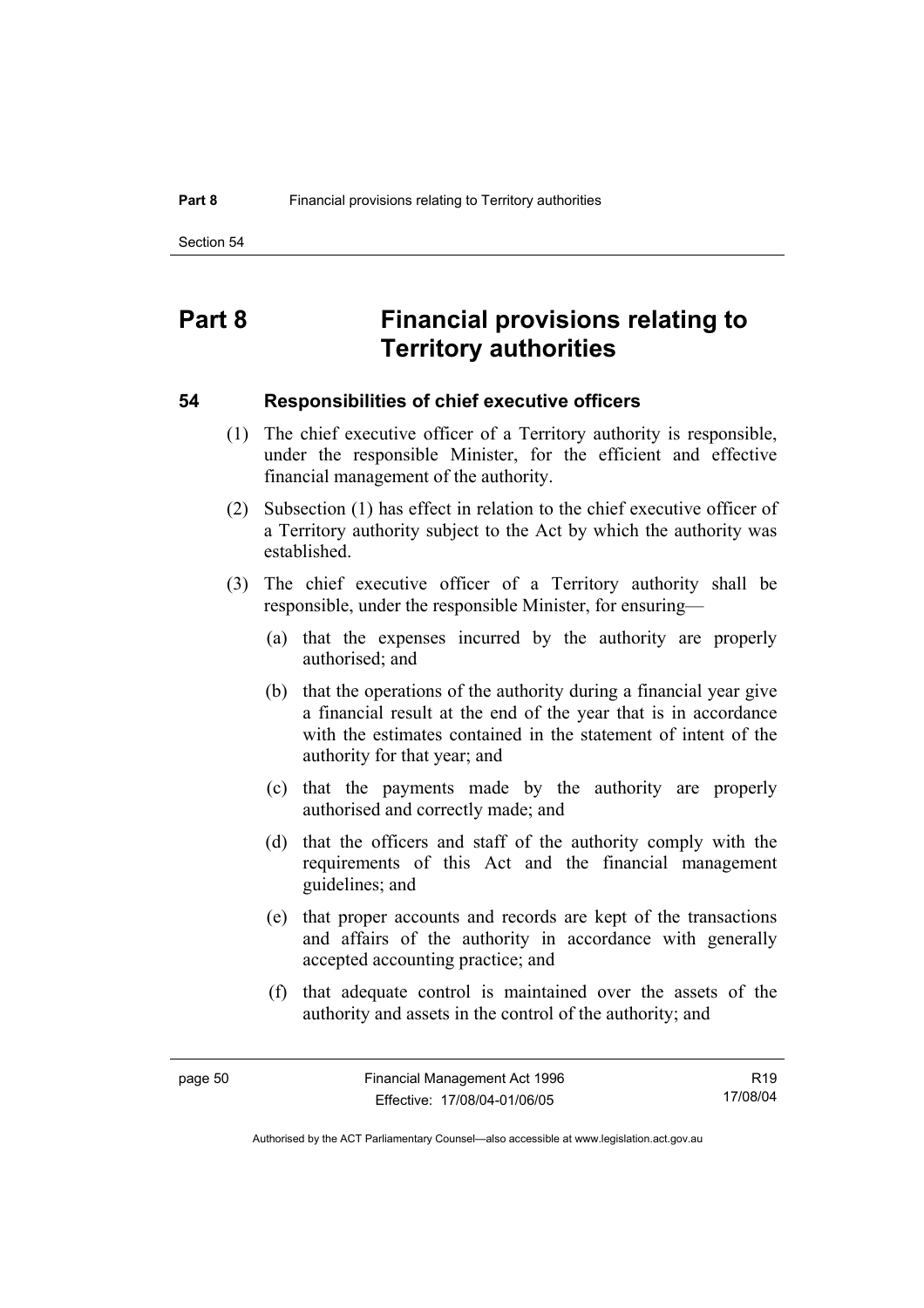(g) that adequate control is maintained over the incurring of liabilities by the authority.

#### **55 Banking accounts**

- (1) A Territory authority may open 1 or more banking accounts for the purposes of the authority.
- (2) A Territory authority shall at all times maintain at least 1 banking account.
- (3) A banking account of a Territory authority must not, without the Treasurer's written approval, be opened or maintained otherwise than with an authorised deposit-taking institution with which an agreement is in force under section 32 (Agreement for the conduct of banking for Territory).

#### **56 Investment**

- (1) Funds not immediately required for the purposes of a Territory authority may be invested—
	- (a) on deposit with an authorised deposit-taking institution; or
	- (b) in Territory, State or Commonwealth securities; or
	- (c) by the Treasurer, for the Territory authority, in an investment mentioned in section 38 (1) (a) to (e); or
	- (d) in any investment prescribed under the financial management guidelines for this paragraph.
- (2) However, the funds of a Territory authority may only be invested under this section to increase or protect the financial wealth of the authority.
- (3) Transfers between the Territory banking account and the banking account of a Territory authority to facilitate investments may be made without appropriation.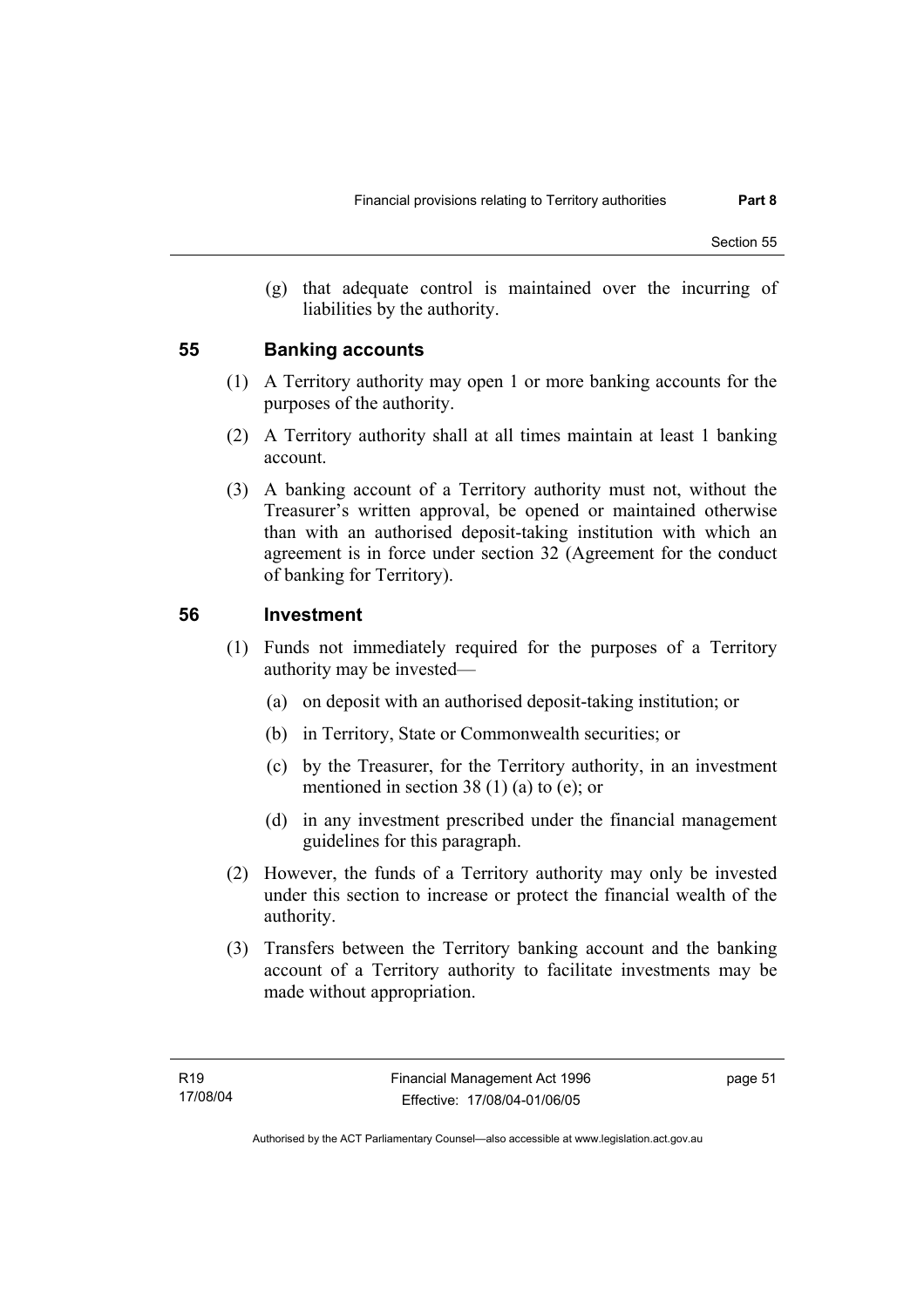- (4) Interest received by the Treasurer for the investment of funds of a Territory authority must be paid to the Territory authority.
- (5) However, if an investment of funds of a Territory authority is made or managed by a department, the department may deduct from the interest received by the department for the investment—
	- (a) a fee charged by the department for making or managing the investment; and
	- (b) expenses reasonably incurred by the department in making or managing the investment.
- (6) Interest that is to be paid to a Territory authority under subsection (4) may be paid direct to the Territory authority or through the Territory banking account.
- (7) If interest to be paid to a Territory authority is paid into the Territory banking account under subsection (6), the interest may be paid to the authority from that account without further appropriation.
- (8) This section does not apply to money held on trust by a Territory authority.

#### **57 Borrowing**

- (1) The Treasurer may—
	- (a) borrow money on behalf of a Territory authority; or
	- (b) lend public money to a Territory authority;

on the terms and conditions the Treasurer considers appropriate.

- (2) Borrowing may be secured by the authority's assets approved by the Treasurer for this section.
- (3) A Territory authority may only arrange an overdraft or credit facility with the written approval of the Treasurer.
- (4) A loan under subsection (1) (b) may be made only from—

R19 17/08/04

Authorised by the ACT Parliamentary Counsel—also accessible at www.legislation.act.gov.au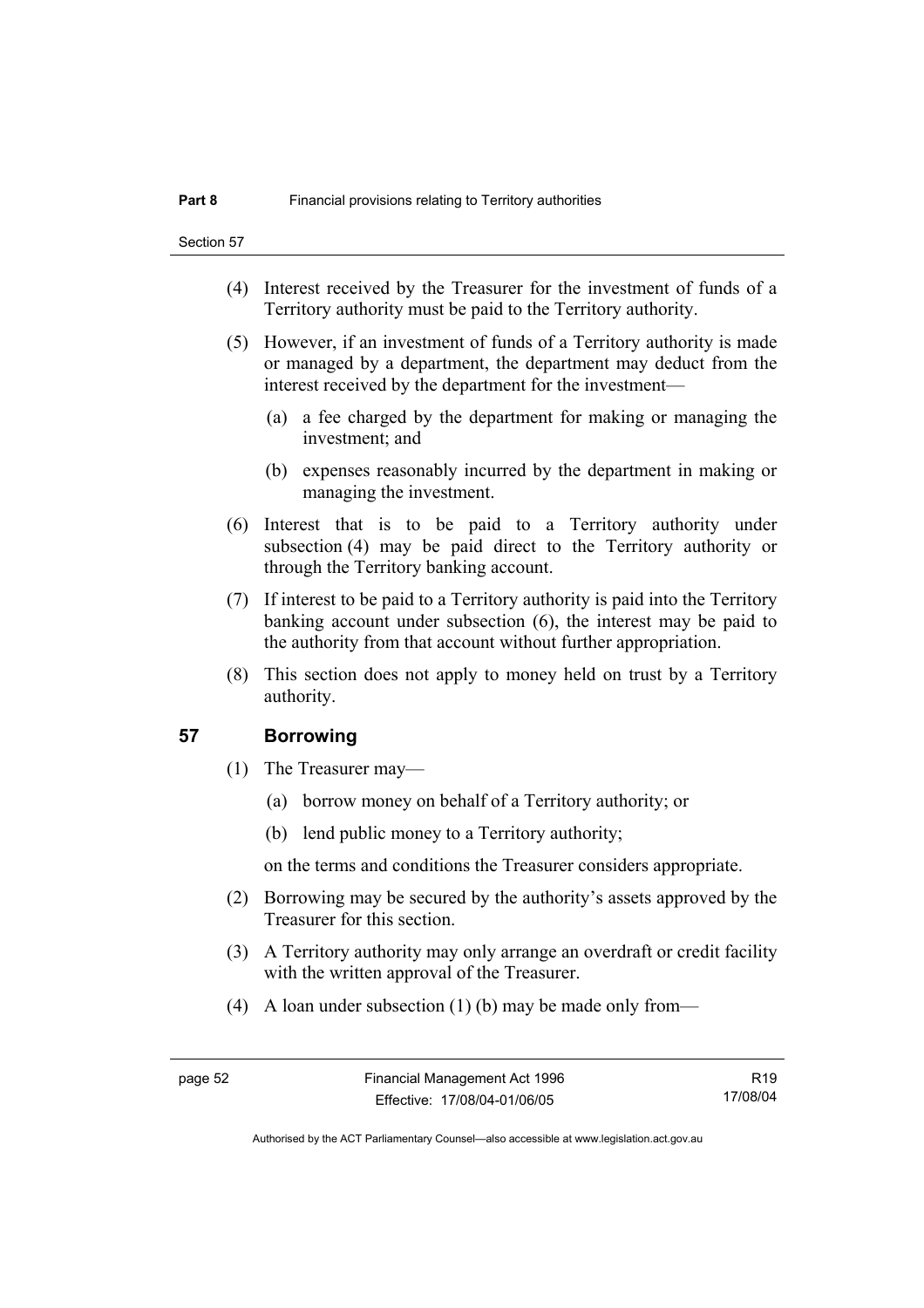- (a) money appropriated for the purpose of making the loan; or
- (b) money appropriated for purposes that include the making of the loan.

#### **58 Statements of intent**

- (1) A Territory authority shall, in relation to each financial year, provide to the Treasurer a statement of intent.
- (2) A statement of intent shall be in the form the Treasurer requires and be provided to the Treasurer within the period the Treasurer specifies.
- (3) A statement of intent must include—
	- (a) the financial statements required under the financial management guidelines; and
	- (b) a statement of the objectives of the authority for the year; and
	- (c) a statement of the nature and scope of the activities to be carried out by the authority during the year; and
	- (d) the performance criteria and other measures by which the performance of the authority may be assessed against its objectives for the year; and
	- (e) any other information the Treasurer directs.

#### **59 Annual financial statements**

- (1) A Territory authority shall, as soon as practicable after the end of each financial year, prepare annual financial statements relating to its operations during the year.
- (2) The annual financial statements shall be prepared in accordance with generally accepted accounting practice and in a form that facilitates a comparison between the financial operations of the authority during the year and the estimates of those operations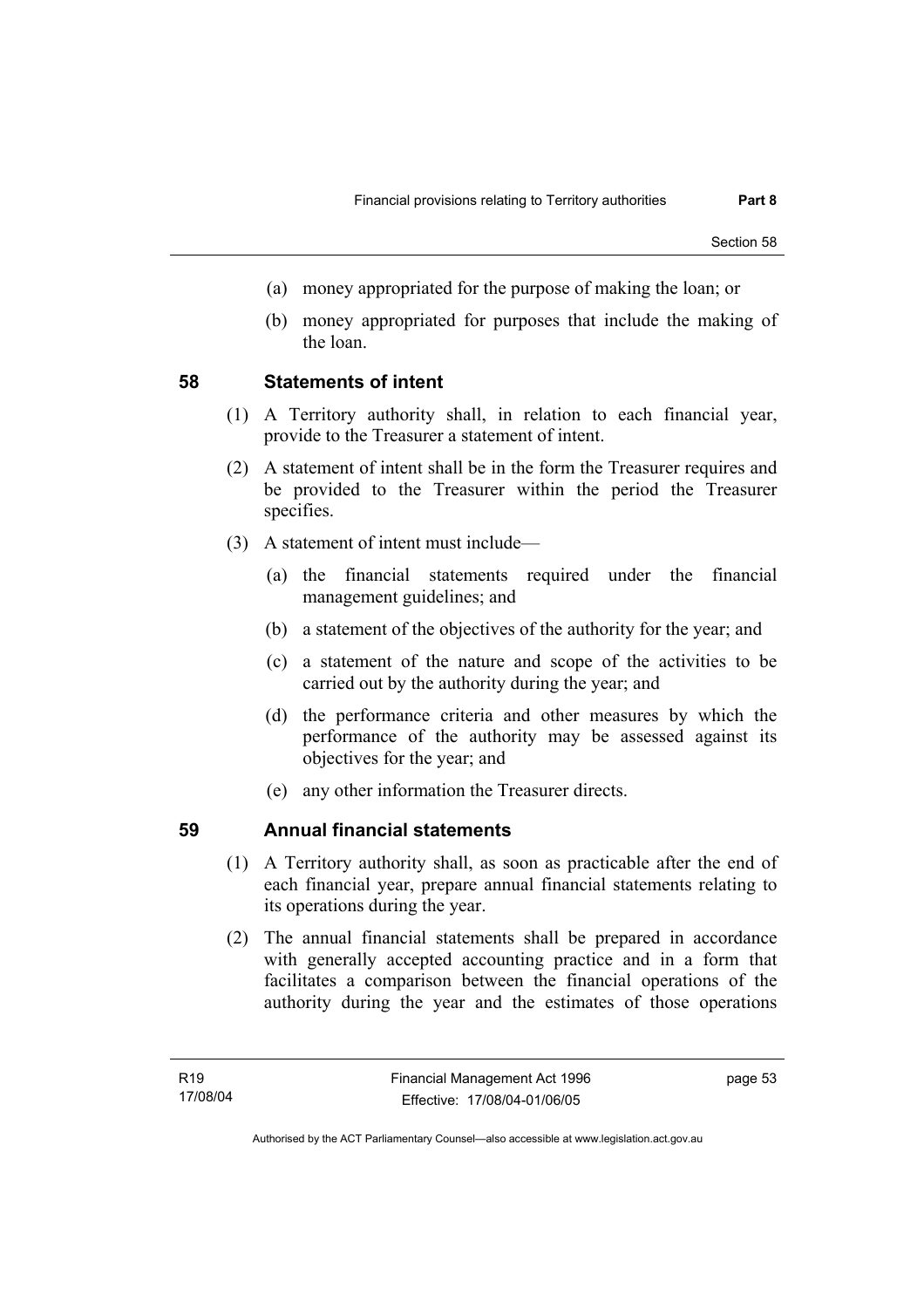contained in the statement of intent for the year that was provided by the authority under section 58.

- (3) The annual financial statements must include—
	- (a) the financial statements required under the financial management guidelines; and
	- (b) a statement of the performance of the authority in meeting the objectives set out in the statement of intent for the year provided by the authority under section 58; and
	- (c) any other statements necessary to fairly reflect the financial operations of the authority during the year and its financial position at the end of the year.
- (4) The statement of performance under subsection (3) (b) must assess the performance of the authority in meeting the objectives included in the statement of intent by reference to the performance criteria and other measures included in that statement in accordance with section 58 (3) (d).

#### **60 Responsibility for annual financial statements**

- (1) Annual financial statements of a Territory authority shall have endorsed on them, or attached to them, a statement of responsibility signed by the chief executive officer of the authority.
- (2) A statement of responsibility shall comprise—
	- (a) a statement of the chief executive officer's responsibility for the preparation of the financial statements and the judgments exercised in preparing them; and
	- (b) a statement that, in the opinion of the chief executive officer, the financial statements fairly reflect the financial operations and service performance of the authority during the year to which they relate and the financial position of the authority at the end of the year.

R19 17/08/04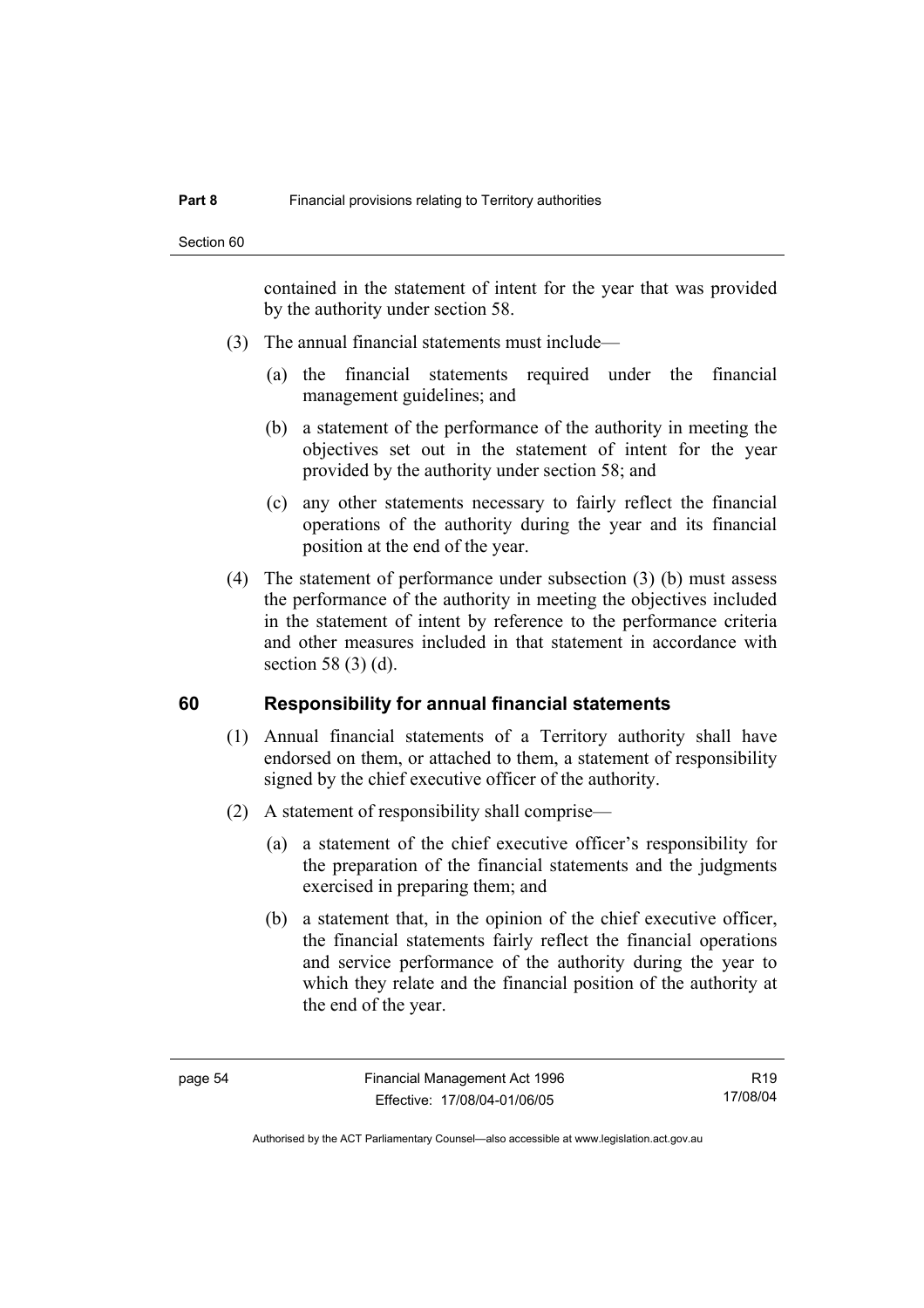#### **61 Audit of annual financial statements**

- (1) The chief executive of a Territory authority must, within the prescribed period after the end of a financial year, give the auditor-general a copy of the financial statements of the authority for the year.
- (2) The copy of the financial statements given to the auditor-general under subsection (1) must have endorsed on them, or attached to them, a signed copy of the statement of responsibility made for the financial statements under section 60.
- (3) The auditor-general must give the chief executive officer an audit opinion about the financial statements as soon as practicable after the auditor-general receives them.

#### **62 Presentation of annual financial statements**

- (1) If, under section 61 (2), the chief executive officer of a Territory authority receives an audit opinion about annual financial statements of the authority, he or she shall, within 7 days after receiving the opinion, give the responsible Minister of the authority—
	- (a) a copy of the annual financial statements; and
	- (b) a copy of the audit opinion.
- (2) The responsible Minister must present each document mentioned in subsection (1) (a) and (b) to the Legislative Assembly within 6 sitting days after the day the Minister receives the documents.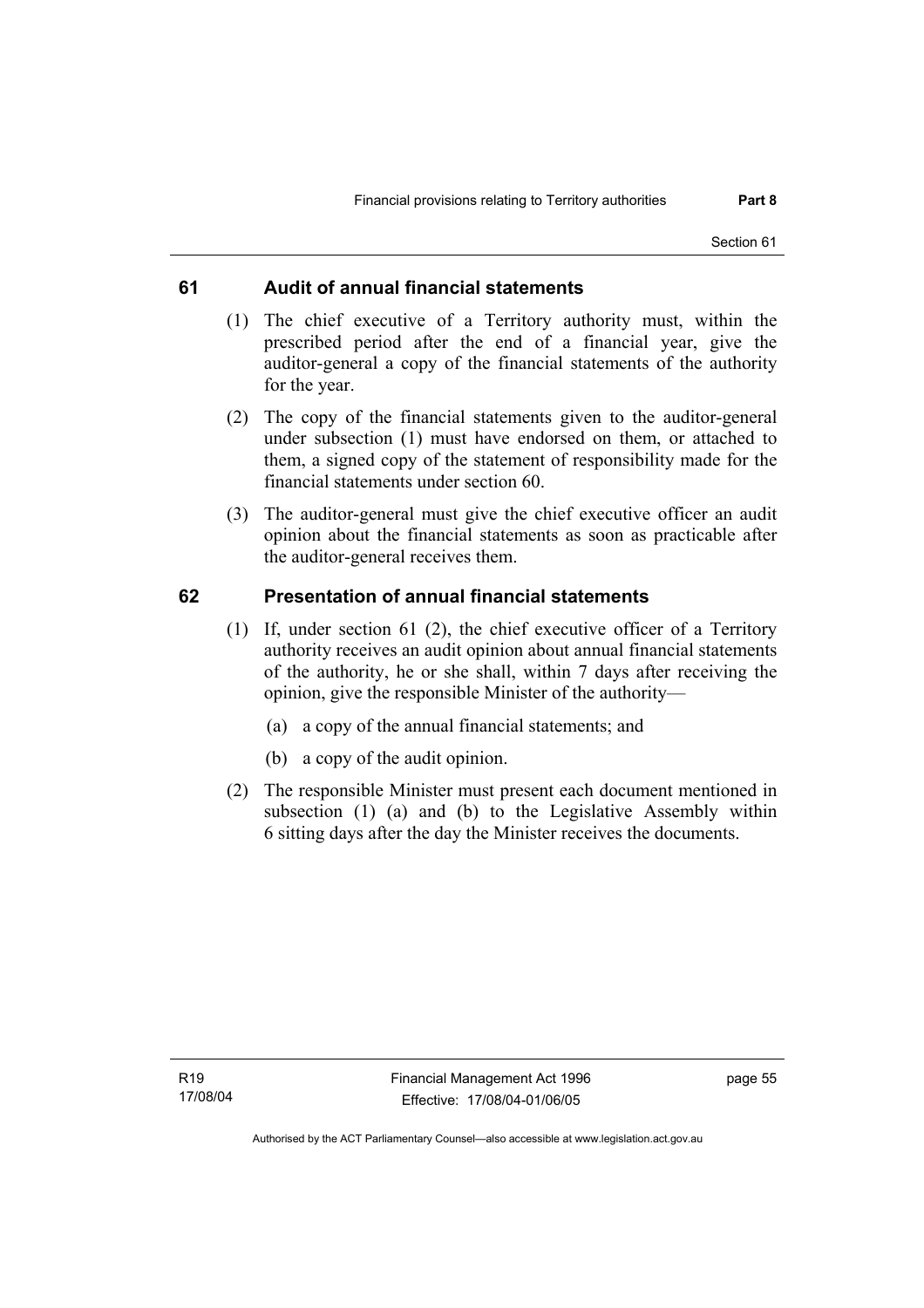Section 63

#### **63 Interim financial statements**

- (1) The Treasurer may, in writing, direct the chief executive officer of a Territory authority to provide the responsible Minister of the authority with financial or other statements relating to the authority—
	- (a) for each month of the year; or
	- (b) for each period of 3 months ending on 30 September, 31 December, 31 March or 30 June.
- (2) A chief executive officer of a Territory authority who receives a direction under subsection (1) shall prepare the statements specified in the direction and give them to the responsible Minister within the period specified in the direction.

page 56 Financial Management Act 1996 Effective: 17/08/04-01/06/05

R19 17/08/04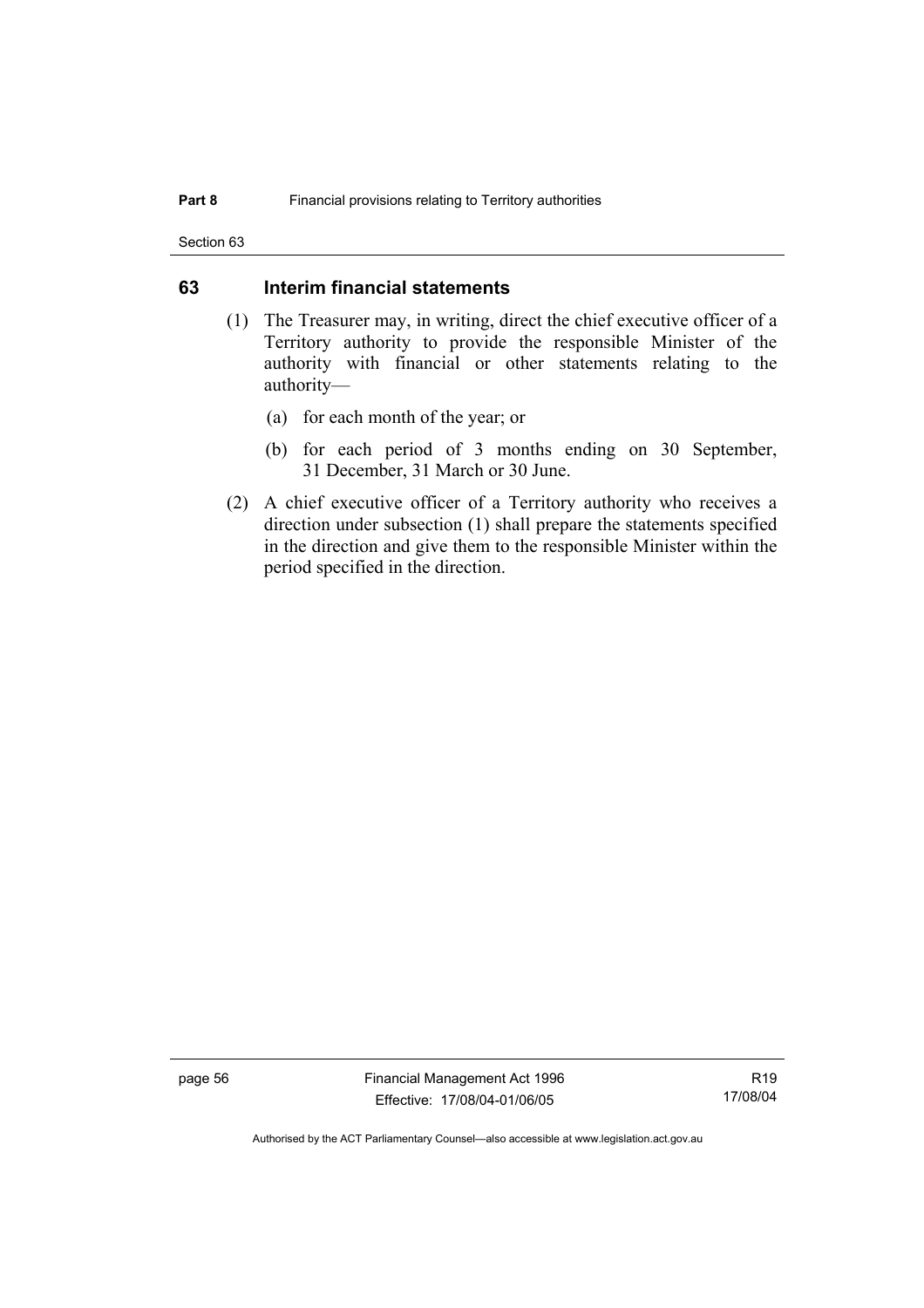# **Part 9 Miscellaneous**

#### **64 Act of grace payments**

- (1) If the Treasurer considers it appropriate to do so because of special circumstances, he or she may authorise the payment by a department of an amount to a person (the *payee*) although the payment of that amount (the *relevant amount*) would not otherwise be authorised by law or required to meet a legal liability.
- (2) The authorisation may provide for the relevant amount to be paid  $by-$ 
	- (a) more than 1 instalment and on the dates specified in the authorisation; or
	- (b) periodical payments of an amount, and for the period, specified in the authorisation.
- (3) An authorisation may be expressed to be subject to conditions to be complied with by the payee.
- (4) If a condition is contravened, the Treasurer may by written notice addressed to the last-known address of the payee require the payee, within 30 days of receipt of the notice, to pay an amount equal to all or part of the relevant amount.
- (5) If the payee does not pay the amount specified in the notice under subsection (4), the amount may be recovered by the Territory as a debt.
- (6) If the payment of an amount by a department is authorised under this section, the Treasurer shall—
	- (a) direct that the amount be paid from an appropriate appropriation for the department specified by the Treasurer; or
	- (b) authorise payment of the amount under section 18; or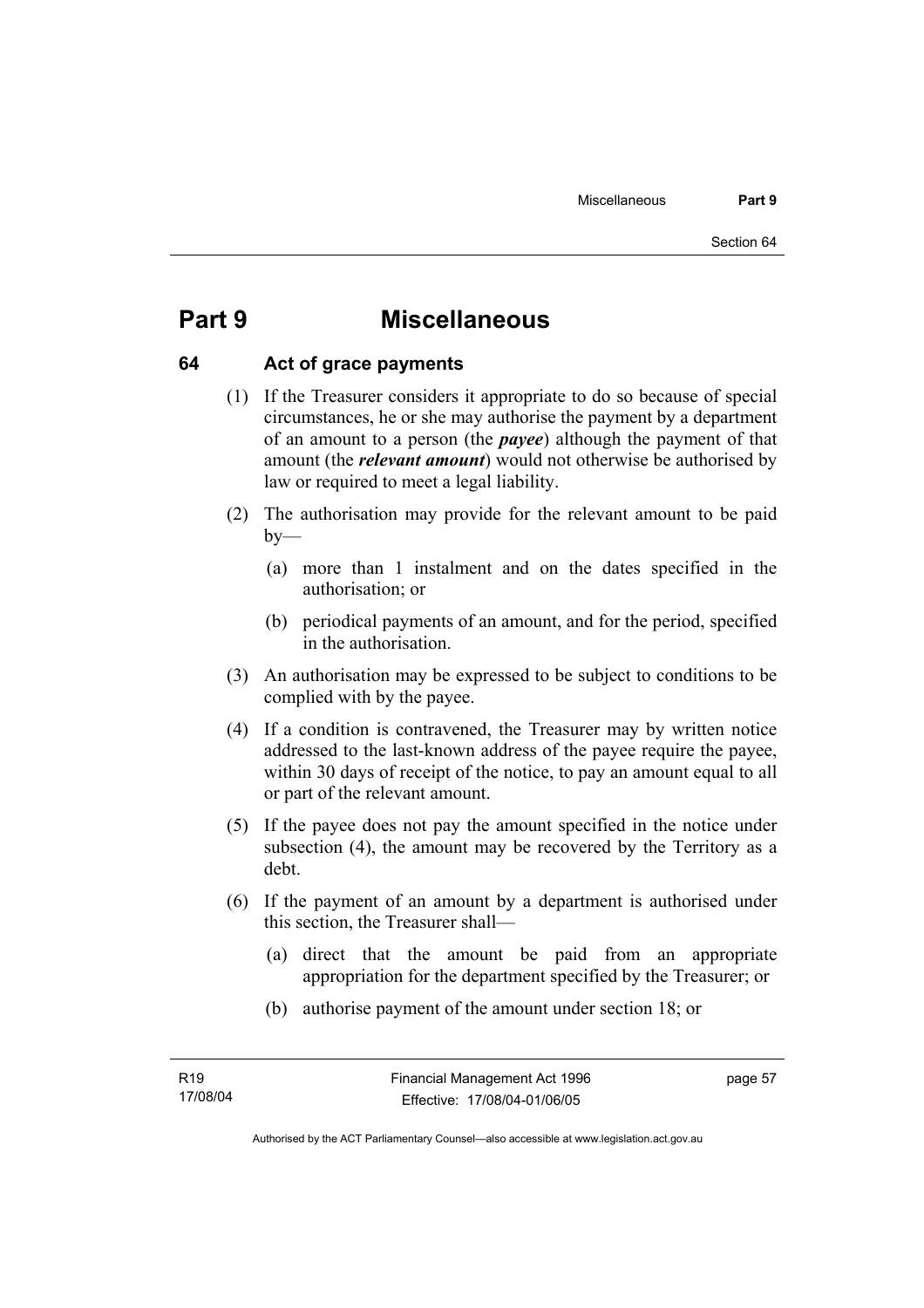#### **Part 9** Miscellaneous

#### Section 65

- (c) authorise payment of the amount out of the public money of the Territory.
- (7) The public money of the Territory is appropriated for subsection  $(6)$   $(c)$ .
- (8) A payment made by a department under this section shall be reported in notes to the financial statements of the department that relate to the financial year when the payment was made.
- (9) The notes shall indicate in relation to each payment under this section the amount and grounds for the payment.
- (10) The notes relating to a payment under this section shall not disclose the identity of the payee unless disclosure was agreed to by the payee as a condition of authorising the payment.

#### **65 Waiver of debts etc**

- (1) The Treasurer may, in writing, on behalf of the Territory—
	- (a) waive the Territory's right to payment of an amount payable to the Territory; or
	- (b) postpone any right of the Territory to be paid a debt in priority to another debt; or
	- (c) allow the payment by instalments of an amount payable to the Territory; or
	- (d) defer the time for payment of an amount payable to the Territory.
- (2) A waiver relating to an amount payable to the Territory by a person may be expressed to be subject to a condition that the person agrees to pay an amount to the Territory in circumstances specified in the waiver.

R19 17/08/04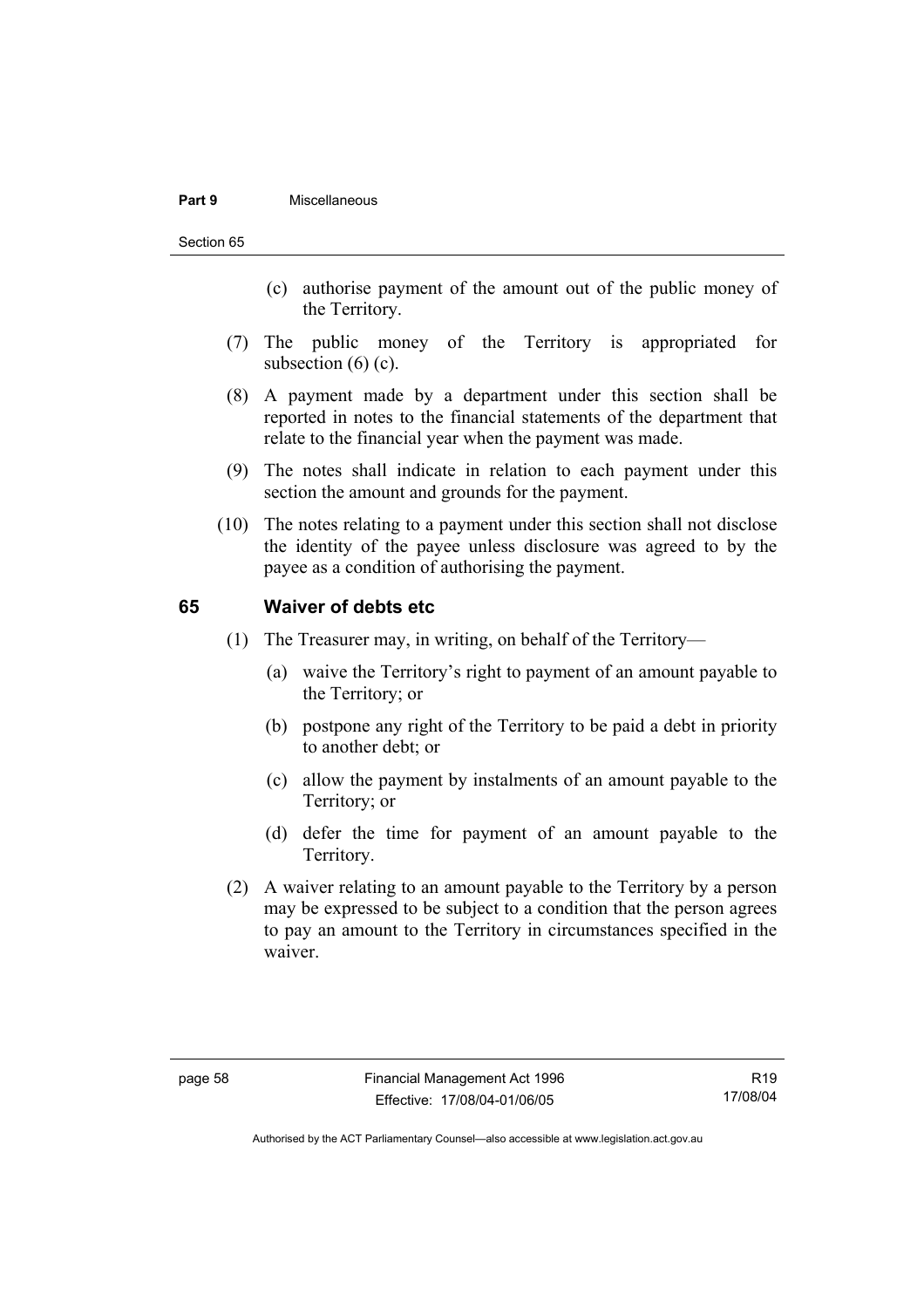(3) A waiver relating to an amount payable to the Territory shall be reported in the notes to the financial statements of the relevant department that relate to the year in which the right to payment was waived.

#### **66 Payments in relation to deceased estates**

- (1) If, at the time of a person's death (whether before or after the commencement of this section), the Territory owed an amount to the person, the Treasurer may pay that amount to the person who the Treasurer considers should receive the payment.
- (2) In deciding who should be paid, the Treasurer shall have regard to—
	- (a) the provisions of any will of the deceased person that identify the persons entitled to property under the will; and
	- (b) the law relating to the disposition of the property of deceased persons.
- (3) Before making a payment to a person, the Treasurer may require the person to produce any documents and other evidence relating to—
	- (a) the disposition of the deceased person's estate; or
	- (b) the family of the deceased person and any other persons apparently entitled to share in the estate of the deceased person.
- (4) Subject to subsection (3), the Treasurer may make the payment without requiring production of probate of the will, or letters of administration of the estate, of the deceased person.
- (5) If a payment is made in relation to an amount owing to a deceased person, the Territory is discharged from any further liability in relation to that amount.
- (6) This section does not relieve the recipient of a payment from liability to deal with the money in accordance with law.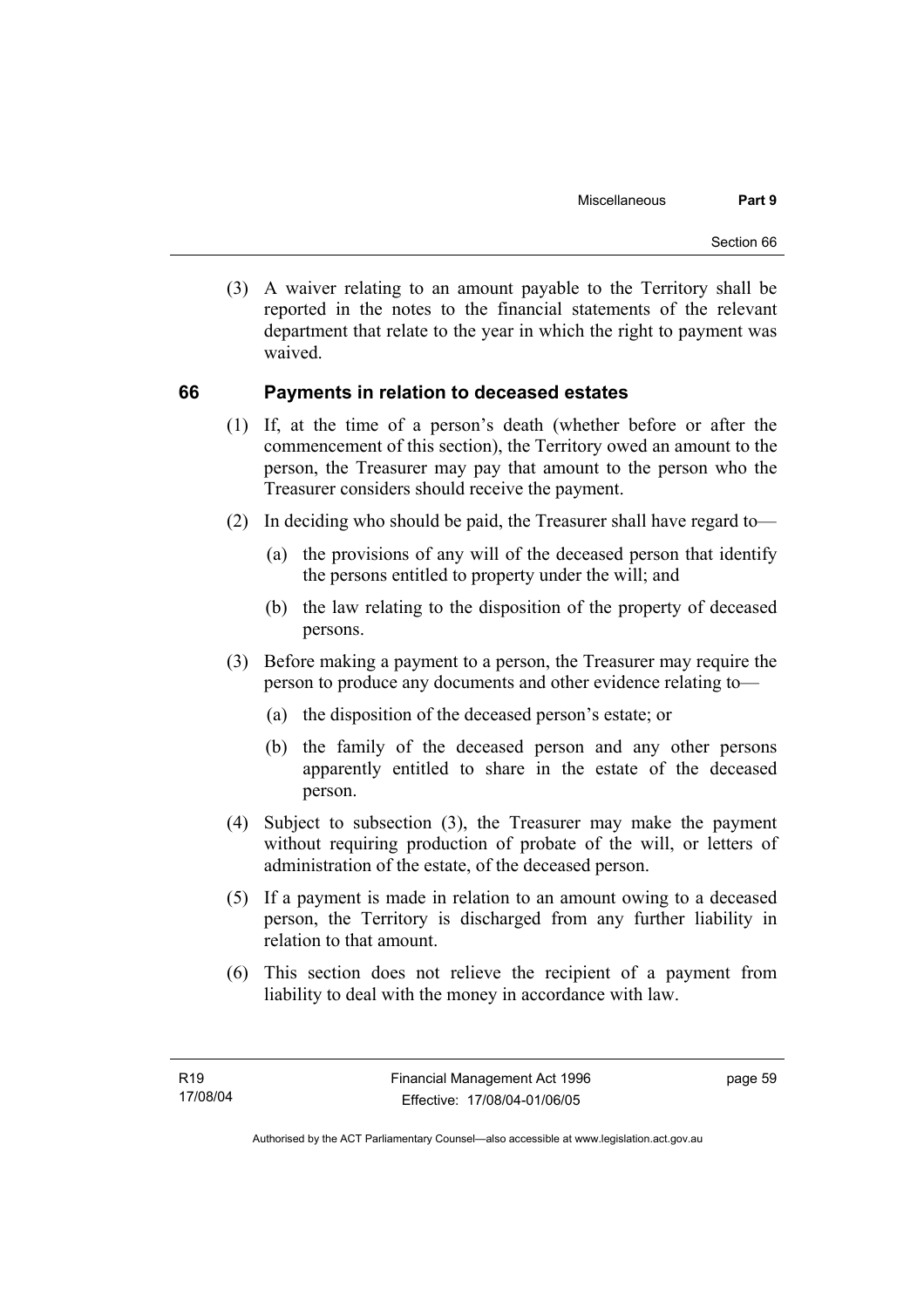#### **Part 9** Miscellaneous

Section 67

#### **67 Guideline-making power**

- (1) The Treasurer may, in writing, make financial management guidelines for this Act.
- (2) A financial management guideline is a disallowable instrument.
	- *Note* A disallowable instrument must be notified, and presented to the Legislative Assembly, under the *Legislation Act 2001*.

#### **68 Regulation-making power**

The Executive may make regulations for this Act.

*Note* Regulations must be notified, and presented to the Legislative Assembly, under the *Legislation Act 2001*.

page 60 Financial Management Act 1996 Effective: 17/08/04-01/06/05

R19 17/08/04

Authorised by the ACT Parliamentary Counsel—also accessible at www.legislation.act.gov.au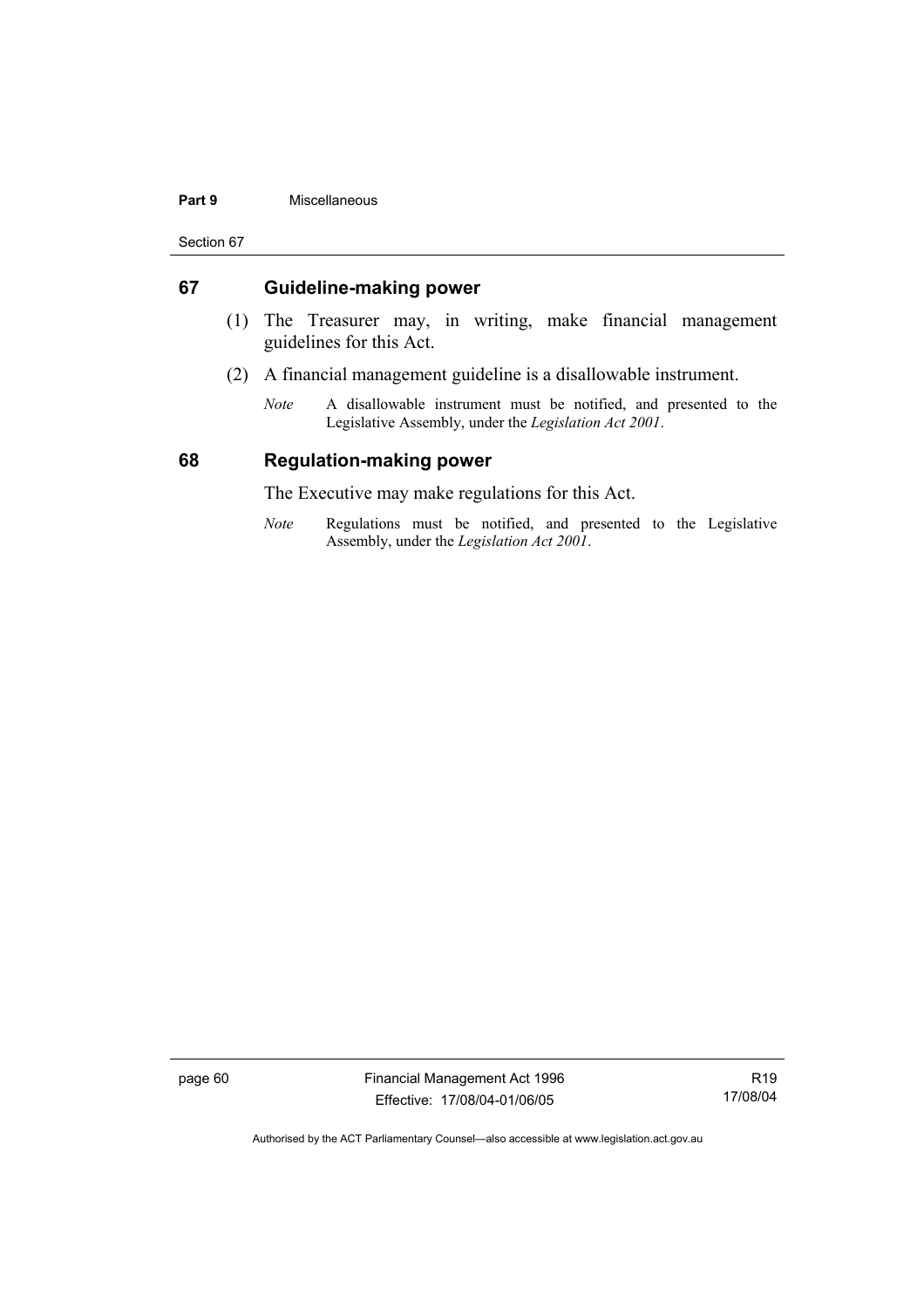# **Dictionary**

(see s 3)

*appropriation* means an appropriation of public money by any Act including this Act.

*Appropriation Act* means an Act that makes appropriations in relation to a financial year for purposes referred to in section 8.

*appropriation unit* means a class of outputs, or a group of output classes, for which an appropriation is made by an Appropriation Act.

*banking account* means an account with an authorised deposit-taking institution that is, or is substantially the same as, a bank account.

*borrowing* includes—

- (a) raising money or obtaining credit, whether by dealing in securities or otherwise; and
- (b) entering into a financing lease;

but does not include using a credit card or overdraft facility, or otherwise obtaining credit, in a transaction forming part of the day-to-day operations of the Territory or a Territory authority.

*budget papers* means documents presented to the Legislative Assembly under section 10 or 13 (1).

*capital injection* means money provided, or to be provided, to a department for—

- (a) the purchase of assets to be held by the department or to be owned by a Territory authority or Territory owned corporation; or
- (b) the development of assets held by the department or owned by a Territory authority or Territory owned corporation; or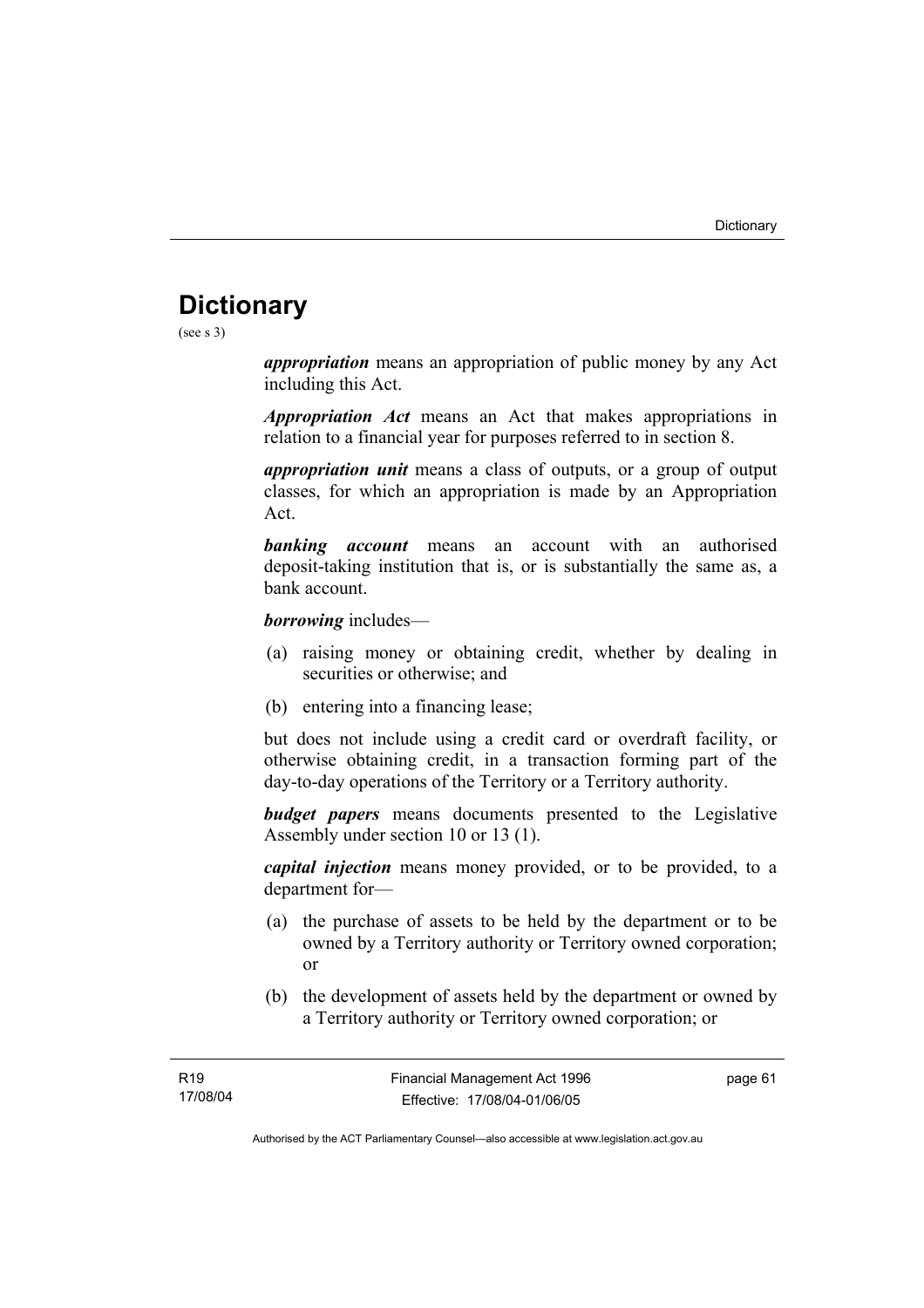- (c) augmenting the assets held by the department or owned by a Territory authority or Territory owned corporation; or
- (d) reducing the liabilities of the department, a Territory authority or a Territory owned corporation;

but does not include money provided from an appropriation for a purpose referred to in section 8 (a) or (c).

*chief executive officer*, in relation to a Territory authority, means the person who has responsibility for managing the affairs of the authority.

*class of outputs* means a group of outputs identified as a class by an Appropriation Act.

*department* means—

- (a) an administrative unit (excluding any part of an administrative unit prescribed for paragraph (b) and any administrative unit forming part of a group of administrative units prescribed for paragraph (c)); or
- (b) a part of an administrative unit prescribed for this paragraph; or
- (c) a group of 2 or more administrative units prescribed for this paragraph.

*departmental banking account* means a banking account referred to in section 34 (1).

*expenses*, in relation to an output, means the expenses incurred in providing the output quantified on an accrual accounting basis and includes the overhead expenses properly attributable to the output.

*financial management guidelines* means the financial management guidelines under this Act.

R19 17/08/04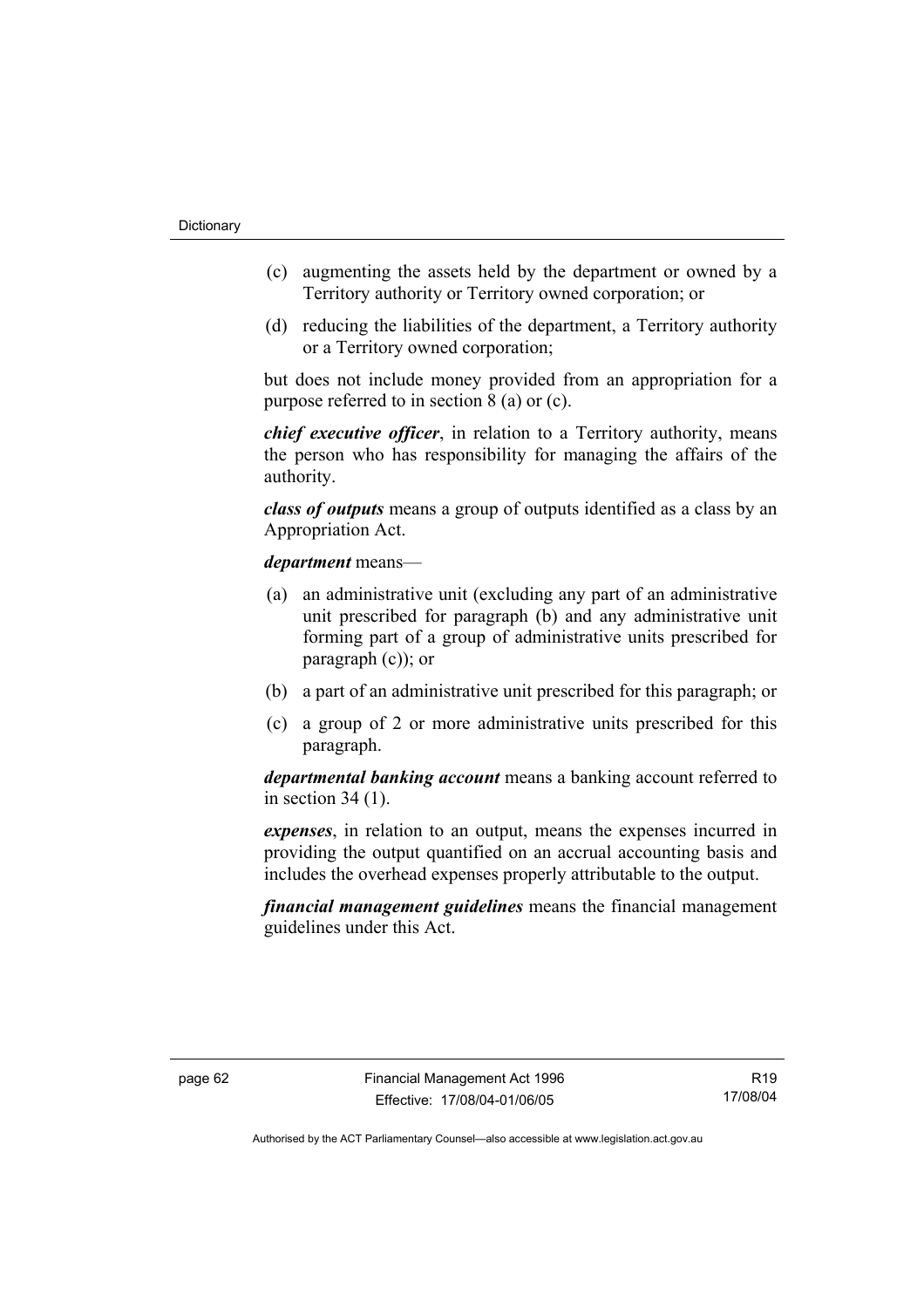#### *general government sector* means—

- (a) those organisations whose primary function is to provide services that are mainly not market orientated, are mainly for the consumption of the community generally, involve the transfer or redistribution of income, and are financed mainly through appropriation; and
- (b) those organisations that are controlled by the Territory and provide investment or other financial services.

*generally accepted accounting practice* means accounting practices and procedures recognised by the accounting profession as appropriate for reporting financial information relating to government, a department or a Territory authority, being practices and procedures that are consistent with this Act and any relevant Appropriation Act.

*GST*—see the *A New Tax System (Goods and Services Tax) Act 1999* (Cwlth), dictionary.

*input tax credit*—see the *A New Tax System (Goods and Services Tax) Act 1999* (Cwlth), dictionary.

*interest* includes a dividend and any other financial return on a deposit, loan or other investment.

*invest* includes enter into a transaction or arrangement for the protection or enhancement of investments.

*Legislative Assembly secretariat* means the clerk of the Legislative Assembly and the officers and employees of the public service who assist the clerk in the exercise of the clerk's functions.

*outcomes* means the consequences for the community of outputs.

*outputs* means goods produced or services provided by a department or Territory authority or a person producing goods or providing services on behalf of a department or Territory authority.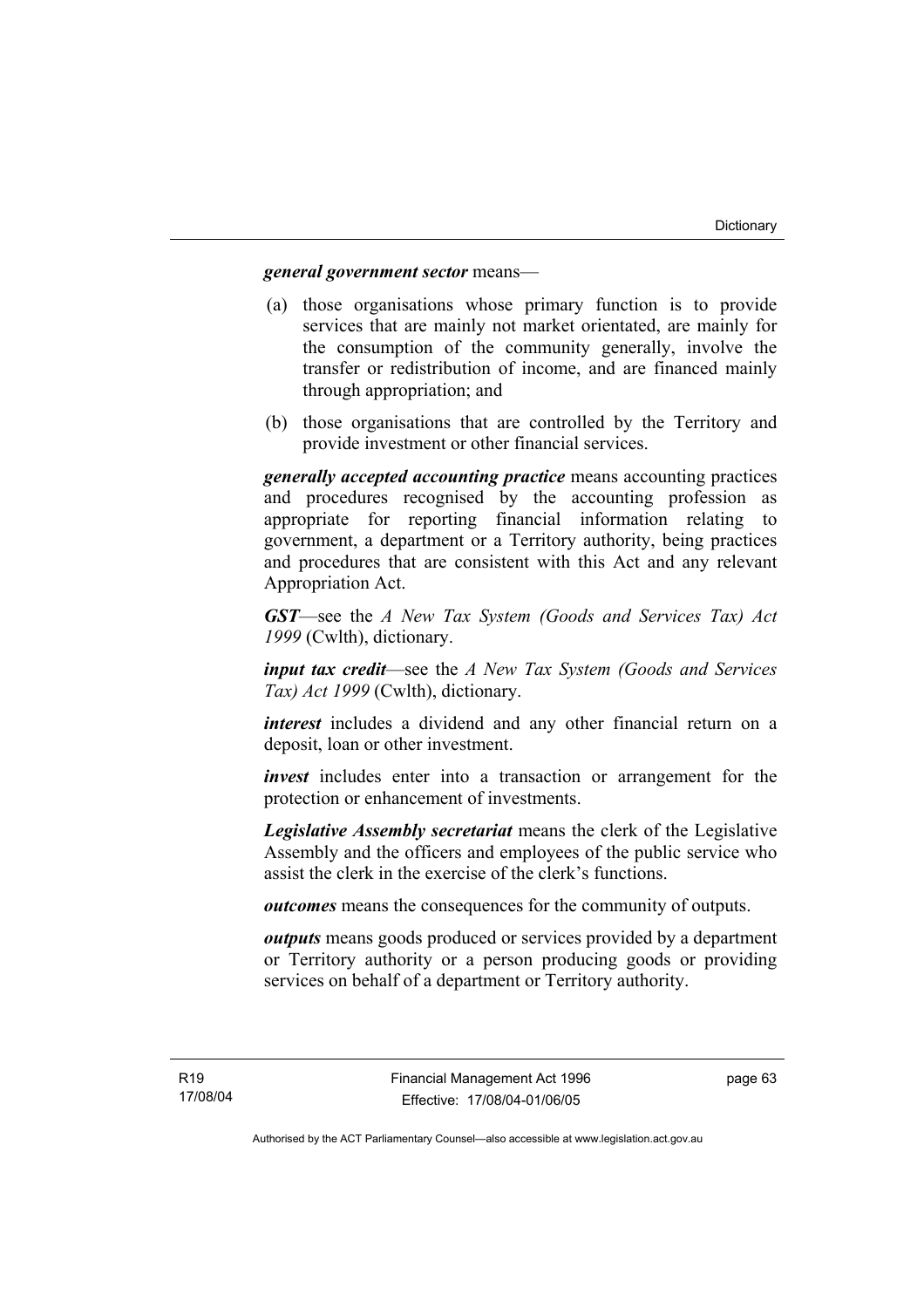*prescribed* means prescribed by the financial management guidelines.

*public money* means all money received by the Territory, including the proceeds of all loans raised on behalf of the Territory, but does not include—

- (a) money held by the Territory as trust money; or
- (b) money received by a Territory owned corporation or subsidiary of a Territory owned corporation; or
- (c) money received by the Territory from a Territory owned corporation or subsidiary of a Territory owned corporation for investment for the corporation or subsidiary; or
- (d) money received by a Territory authority; or
- (e) money received by the Territory from a Territory authority for investment for the authority; or
- (f) money received by the Territory—
	- (i) in repayment of an investment made by the Territory for a Territory authority; or
	- (ii) as interest on such an investment.

*public trading enterprise* means an organisation whose primary function is to provide goods and services that are mainly market orientated, non-regulatory and non-financial in nature and who may recover a significant part of their costs from individual consumers.

*public trading enterprise sector* means those organisations whose primary function is to provide goods and services that are mainly market orientated and non-regulatory in nature and who may recover a significant part of their costs from individual consumers.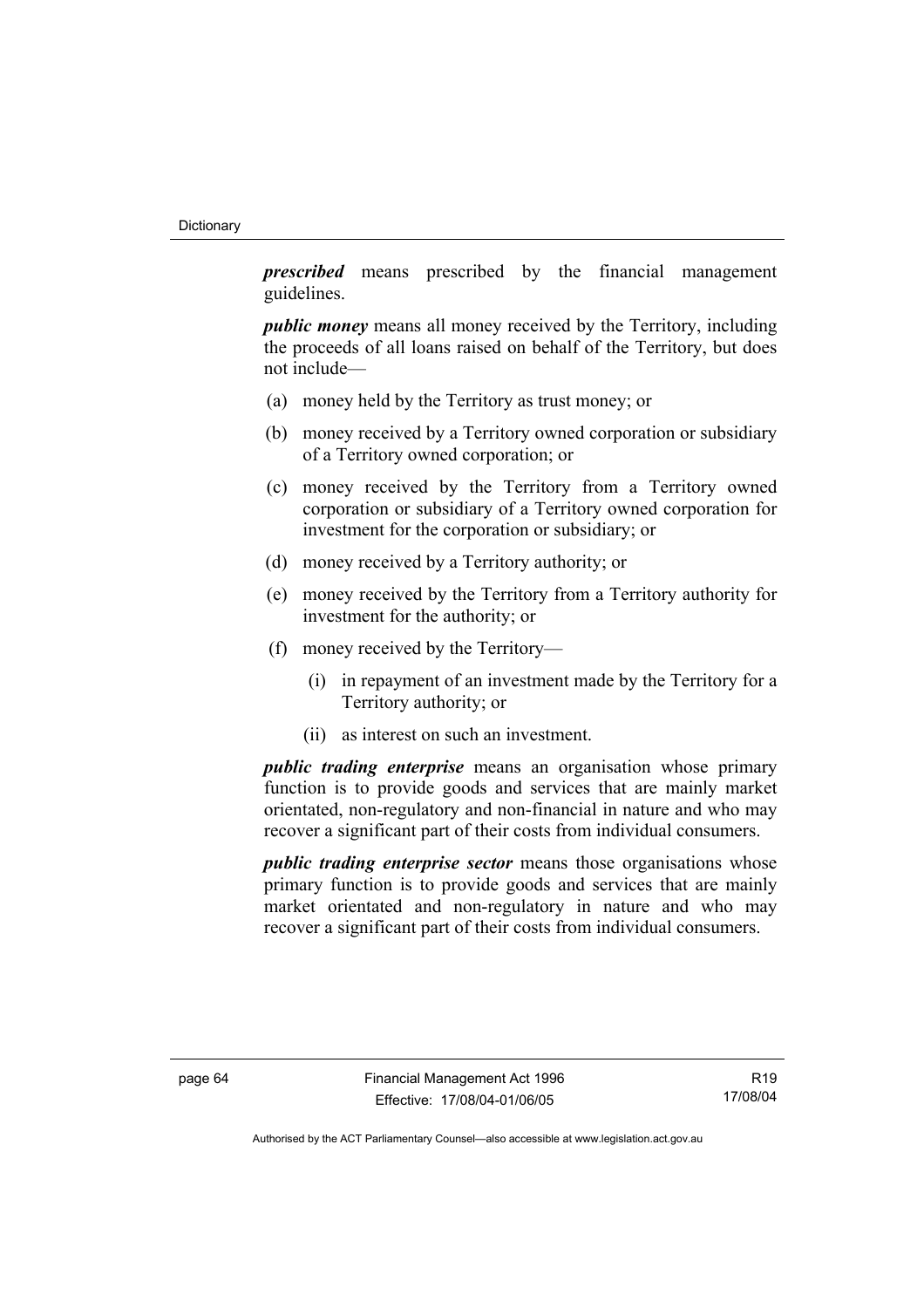*responsible chief executive*, in relation to a department, means—

- (a) if the department is constituted by an administrative unit or a part of an administrative unit—the chief executive of that administrative unit; or
- (b) if the department is constituted by a group of 2 or more administrative units—the person prescribed as the responsible chief executive in relation to the department.

# *responsible Minister* means—

- (a) in relation to a department that is constituted by an administrative unit or a part of an administrative unit—the Minister to whom responsibility for that administrative unit has been allocated under the *Public Sector Management Act 1994*, section 14; and
- (b) in relation to a department that is constituted by a group of 2 or more administrative units—the Minister prescribed as the responsible Minister in relation to the department; and
- (c) in relation to a Territory authority—the Minister administering the Act by which the authority was established.

*securities* includes stocks, debentures, notes, bonds, promissory notes, bills of exchange, and any other securities approved in writing by the Treasurer.

*statement of intent* means a statement of a Territory authority under section 58.

*subsidiary*—see the *Territory Owned Corporations Act 1990*, dictionary.

*superannuation appropriation*—see the *Territory Superannuation Provision Protection Act 2000*, dictionary.

*superannuation banking account*—see the *Territory Superannuation Provision Protection Act 2000*, section 7.

page 65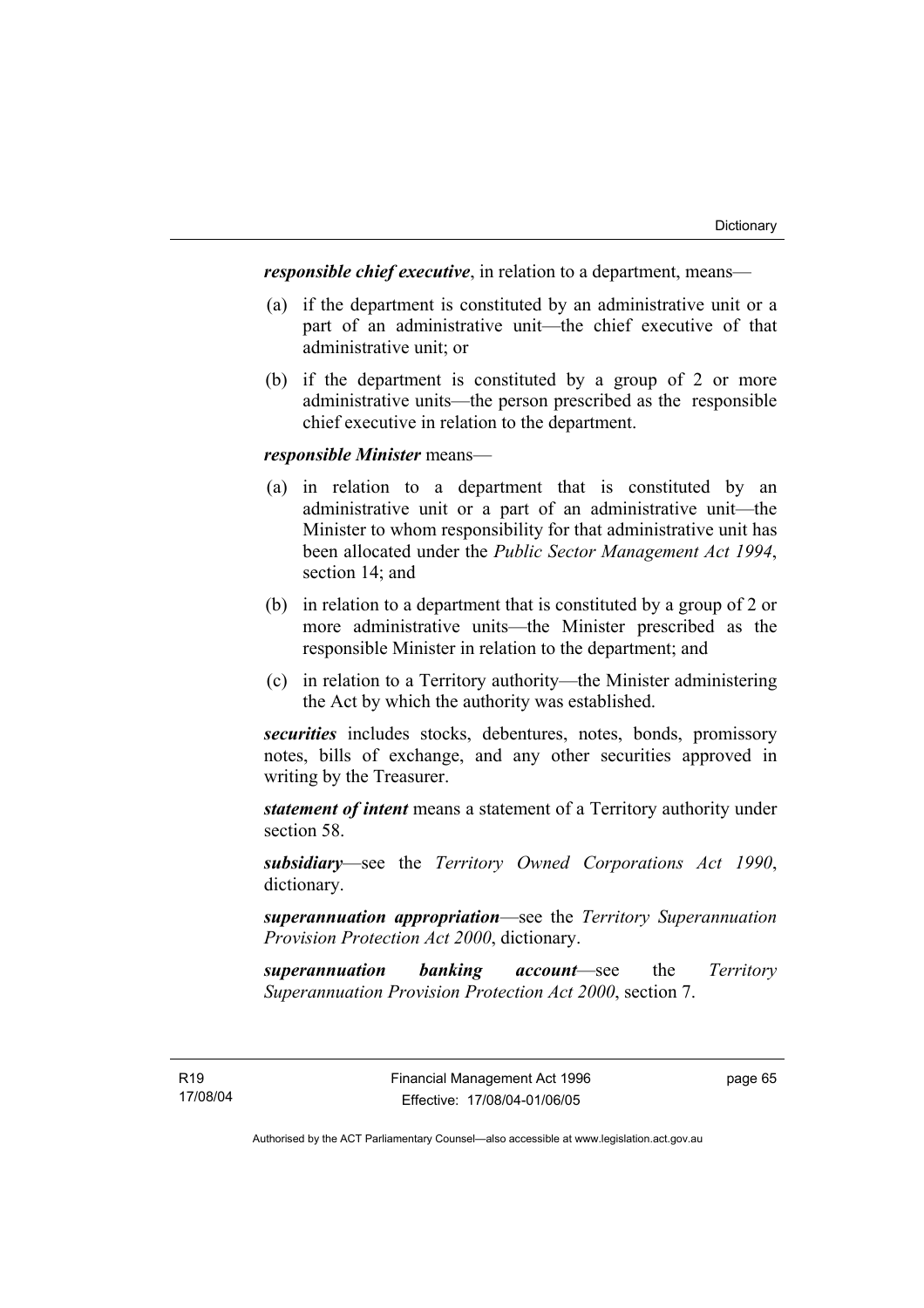*taxable supply*—see the *A New Tax System (Goods and Services Tax) Act 1999* (Cwlth), dictionary.

*Territory authority* means a body corporate established by an Act, but does not include a body declared under section 3B not to be a Territory authority.

*Territory banking account* means the banking account referred to in section 33.

*trust money* means—

- (a) money deposited with the Territory pending the completion of a transaction or the determination of a dispute and that may become repayable to the depositor or payable to the Territory or any other person; or
- (b) all money that is paid into a Territory court for possible repayment to the payee or a third party because of any Act, order, instruction or authority; or
- (c) money that belongs to or is due to any person and is collected by the Territory as a result of an agreement between the Territory and that person; or
- (d) unclaimed money that is due to or belongs to any person and is deposited with the Territory; or
- (e) money that is paid to the Territory in trust for any other lawful purpose including interest on trust money.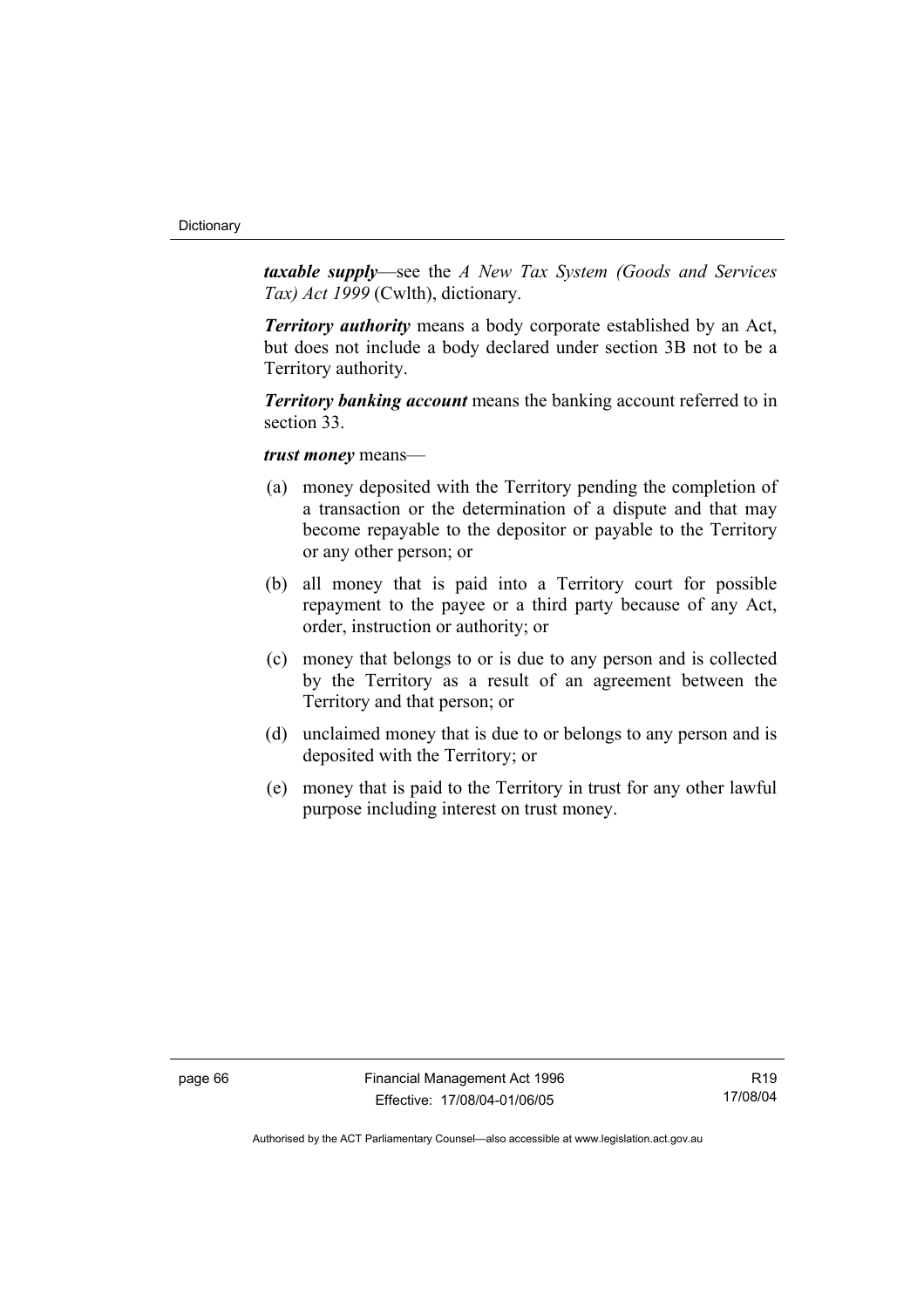# **Endnotes**

# **1 About the endnotes**

Amending and modifying laws are annotated in the legislation history and the amendment history. Current modifications are not included in the republished law but are set out in the endnotes.

Not all editorial amendments made under the *Legislation Act 2001*, part 11.3 are annotated in the amendment history. Full details of any amendments can be obtained from the Parliamentary Counsel's Office.

Uncommenced amending laws and expiries are listed in the legislation history and the amendment history. These details are underlined. Uncommenced provisions and amendments are not included in the republished law but are set out in the last endnote.

If all the provisions of the law have been renumbered, a table of renumbered provisions gives details of previous and current numbering.

The endnotes also include a table of earlier republications.

| $am = amended$                             | $ord = ordinance$                         |
|--------------------------------------------|-------------------------------------------|
| $amdt = amendment$                         | orig = original                           |
| $ch = chapter$                             | par = paragraph/subparagraph              |
| $cl = clause$                              | $pres = present$                          |
| $def = definition$                         | $prev = previous$                         |
| $dict = dictionary$                        | $(\text{prev})$ = previously              |
| disallowed = disallowed by the Legislative | $pt = part$                               |
| Assembly                                   | $r = rule/subrule$                        |
| $div = division$                           | reg = regulation/subregulation            |
| $exp = expires/expired$                    | $renum = renumbered$                      |
| $Gaz = Gazette$                            | $reloc = relocated$                       |
| $hda =$ heading                            | $R[X]$ = Republication No                 |
| $IA = Interpretation Act 1967$             | $R1$ = reissue                            |
| ins = inserted/added                       | $s = section/subsection$                  |
| $LA =$ Legislation Act 2001                | $sch = schedule$                          |
| $LR =$ legislation register                | $sdiv = subdivision$                      |
| LRA = Legislation (Republication) Act 1996 | $sub =$ substituted                       |
| mod = modified/modification                | SL = Subordinate Law                      |
| $o = order$                                | underlining = whole or part not commenced |
| om = omitted/repealed                      | or to be expired                          |

# **2 Abbreviation key**

R19 17/08/04 Financial Management Act 1996 Effective: 17/08/04-01/06/05

page 67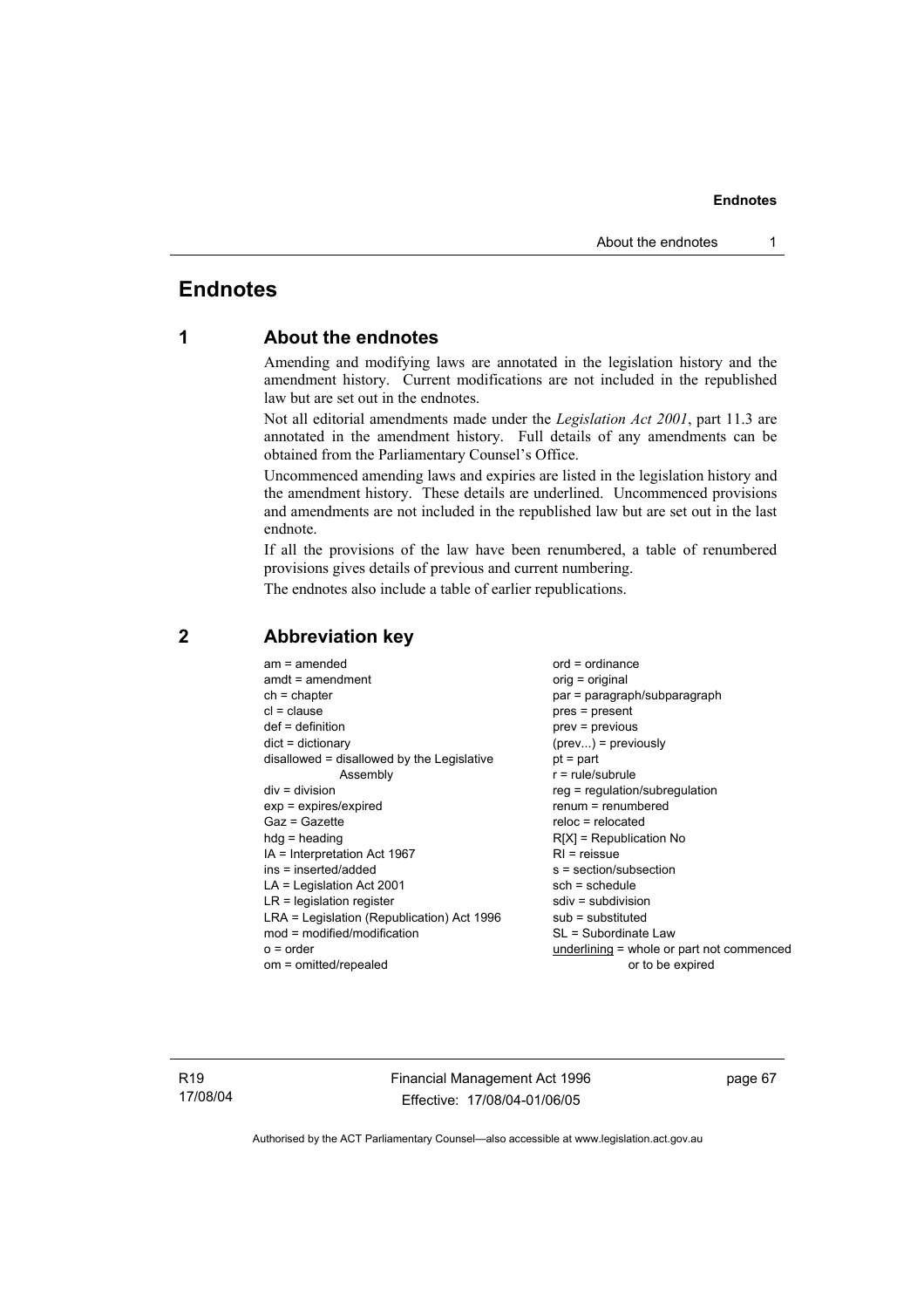| 3 | Legislation history |  |
|---|---------------------|--|
|---|---------------------|--|

# **3 Legislation history**

**Financial Management Act 1996 No 22**  notified 4 June 1996 (Gaz 1996 No 101) commenced 1 July 1996 (s 2)

as amended by

## **Financial Management (Amendment) Act 1997 No 39**  notified 1 September 1997 (Gaz 1997 No S257) commenced 1 September 1997 (s 2)

**Financial Management (Amendment) Act (No 2) 1997 No 102**  notified 24 December 1997 (Gaz 1997 No S420) ss 1-3 commenced 24 December 1997 (s 2 (1)) remainder commenced 14 January 1998 (s 2 (2) and Gaz 1998 No S24)

**Financial Management (Amendment) Act (No 3) 1997 No 124**  notified 24 December 1997 (Gaz 1997 No S420) commenced 24 December 1997 (s 2)

**Trustee (Amendment) Act 1999 No 28 sch**  notified 21 May 1999 (Gaz 1999 No S24) sch commenced 21 May 1999 (s 2)

## **Financial Sector Reform (ACT) Act 1999 No 33 sch**  notified 25 June 1999 (Gaz 1999 No S34) s 1, s 2 and dict commenced 25 June 1999 (s 2 (1)) sch commenced 1 July 1999 (s 2 (2) and Cwlth Gaz 1999 No S289)

**Appropriation Act 1999-2000 No 36 s 9**  notified 12 July 1999 (Gaz 1999 No S44) s 9 commenced 12 July 1999 (s 2)

# **Financial Management Amendment Act 1999 No 58**  notified 10 November 1999 (Gaz 1999 No 45) commenced 10 November 1999 (s 2)

page 68 Financial Management Act 1996 Effective: 17/08/04-01/06/05

R19 17/08/04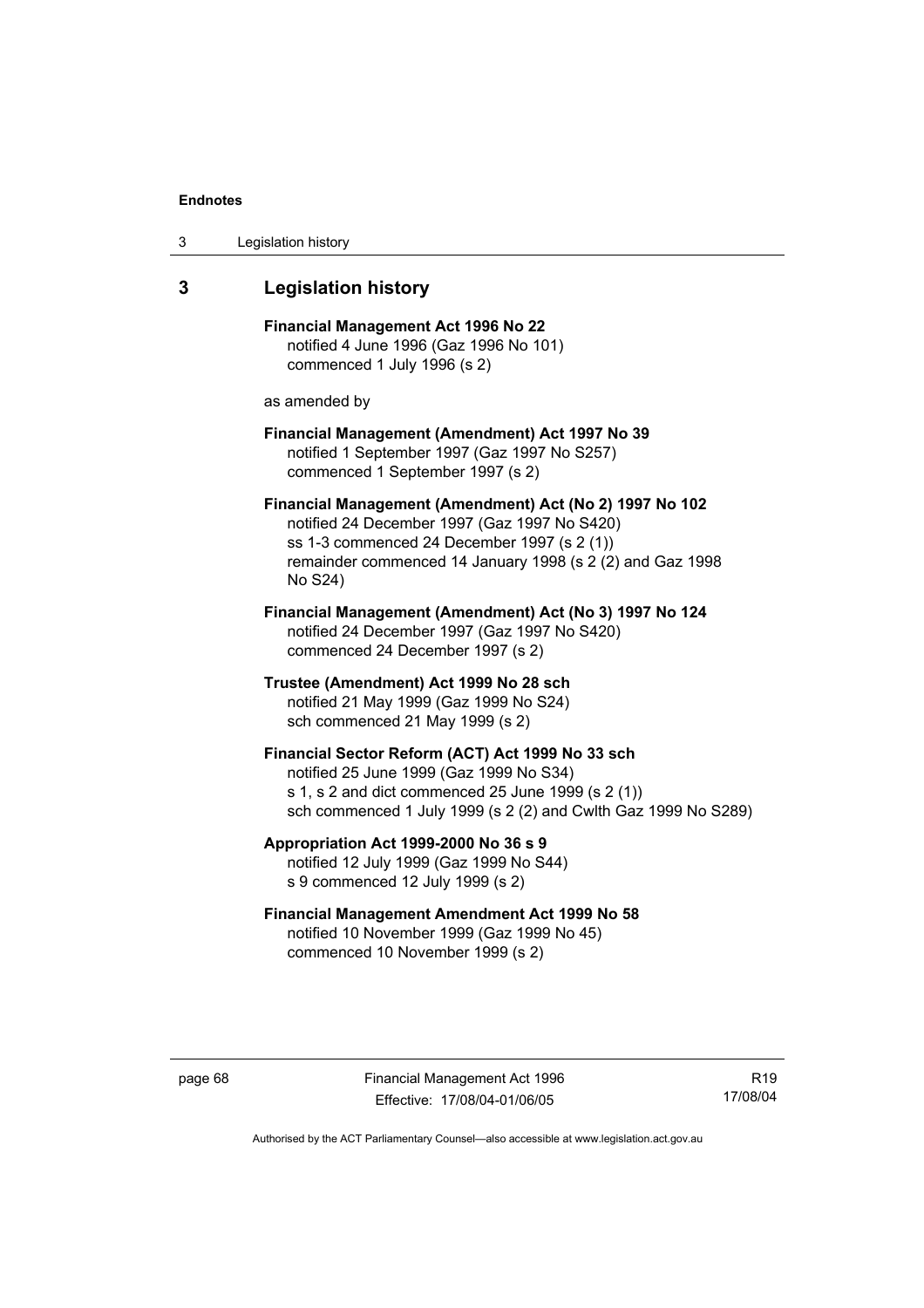# **Territory Superannuation Provision Protection Act 2000 No 21 sch**

notified 15 June 2000 (Gaz 2000 No 24) s 1, s 2 commenced 15 June 2000 (IA s 10B) sch commenced 1 July 2000 (s 2)

# **Financial Management Amendment Act 2000 No 27**

notified 30 June 2000 (Gaz 2000 No S30) s 1, s 2 commenced 30 June 2000 (IA s 10B) remainder commenced 30 June 2000 (s 2)

#### **Financial Management Amendment Act 2001 No 4**

notified 8 March 2001 (Gaz 2001 No 10) s 1, s 2 commenced 8 March 2001 (IA s 10B) s 3 commenced 8 March 2001 (s 2) remainder commenced 8 September 2001 (IA s 10E)

## **Statute Law Amendment Act 2001 No 11 sch 3**

notified 29 March 2001 (Gaz 2001 No 13) commenced 29 March 2001 (s 2)

## **Financial Management Amendment Act 2001 (No 2) 2001 No 42**

notified 29 June 2001 (Gaz 2001 No S36)

- s 1, s 2 commenced 29 June 2001 (IA s 10B)
- s 3, s 4, s 6, s 7 commenced 29 June 2001 (s 2 (1))
- s 5 commenced 1 July 2001 (s 2 (2))

# **Appropriation Act 2001-2002 2001 No 43 s 12**

notified 29 June 2001 (Gaz 2001 No S36)

- s 1, s 2 commenced 29 June 2001 (IA s 10B)
- s 12 commenced 1 July 2001 (s 2)

# **Legislation (Consequential Amendments) Act 2001 No 44 pt 146**

notified 26 July 2001 (Gaz 2001 No 30) s 1, s 2 commenced 26 July 2001 (IA s 10B) pt 146 commenced 12 September 2001 (s 2 and see Gaz 2001 No S65)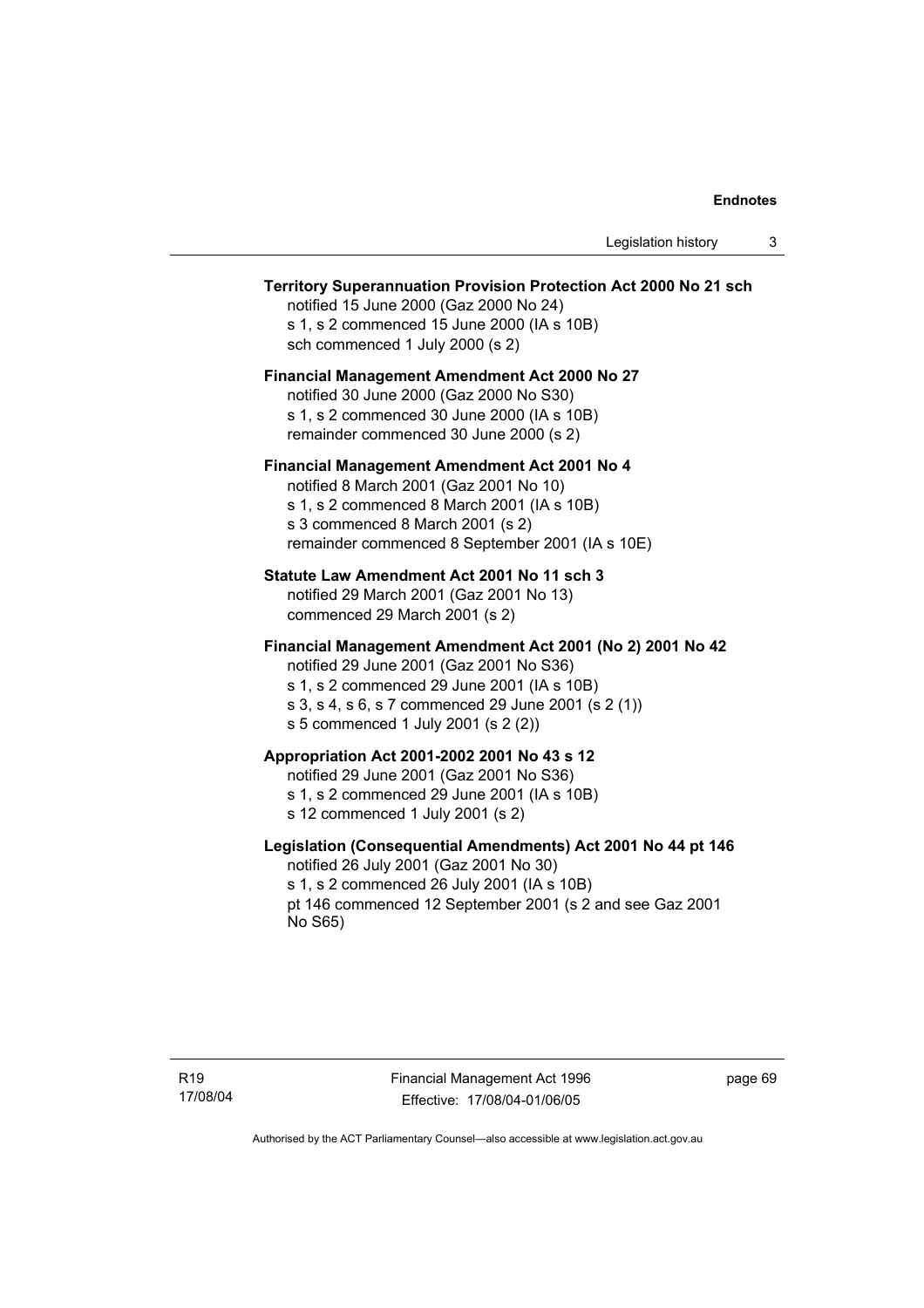| ు | Legislation history |  |
|---|---------------------|--|
|---|---------------------|--|

## **Financial Management Legislation Amendment Act 2001 No 45 pt 2 (as am by 2002 No 30 pt 3.26)**

notified 12 July 2001 (Gaz 2001 No 28) s 1, s 2 commenced 12 July 2001 (IA s 10B) s 4 commenced 12 January 2002 (s 2 (3) and see Act 2002 No 30 amdt 3.370) pt 2 remainder commenced 12 January 2002 (LA s 79)

#### **Statute Law Amendment Act 2001 No 56 pt 3.20**

notified 5 September 2001 (Gaz 2001 No S65) commenced 5 September 2001 (s 2)

# **Financial Management Amendment Act 2001 (No 3) 2001 No 95**

notified 10 September 2001 (Gaz 2001 No S66) s 1, s 2 commenced 10 September 2001 (LA s 75) remainder commenced 1 January 2002 (CN 2001 No 6)

#### **Financial Management Amendment Act 2001 (No 4) No 97**

notified LR 20 December 2001 commenced 20 December 2001 (s 2)

## **Appropriation Act 2002-2003 No 29 s 12**

notified LR 9 September 2002 taken to have commenced 30 June 2002 (s 2)

## **Statute Law Amendment Act 2002 No 30 pt 3.25**

notified LR 16 September 2002 s 1, s 2 taken to have commenced 19 May 1997 (LA s 75 (2)) amdt 3.369 taken to have commenced 31 December 2001 (s 2 (2)) pt 3.25 remainder commenced 17 September 2002 (s 2 (1))

# **Financial Management Amendment Act 2002 No 38**

notified LR 8 October 2002 s 1, s 2 commenced 8 October 2002 (LA s 75 (1)) remainder commenced 1 November 2002 (s 2 and CN2002-12)

#### **Appropriation Act 2002-2003 (No 2) A2003-9 s 9**

notified LR 7 March 2003

s 1, s 2 commenced 7 March 2003 (LA s 75 (1))

s 9 commenced 8 March 2003 (s 2)

R19 17/08/04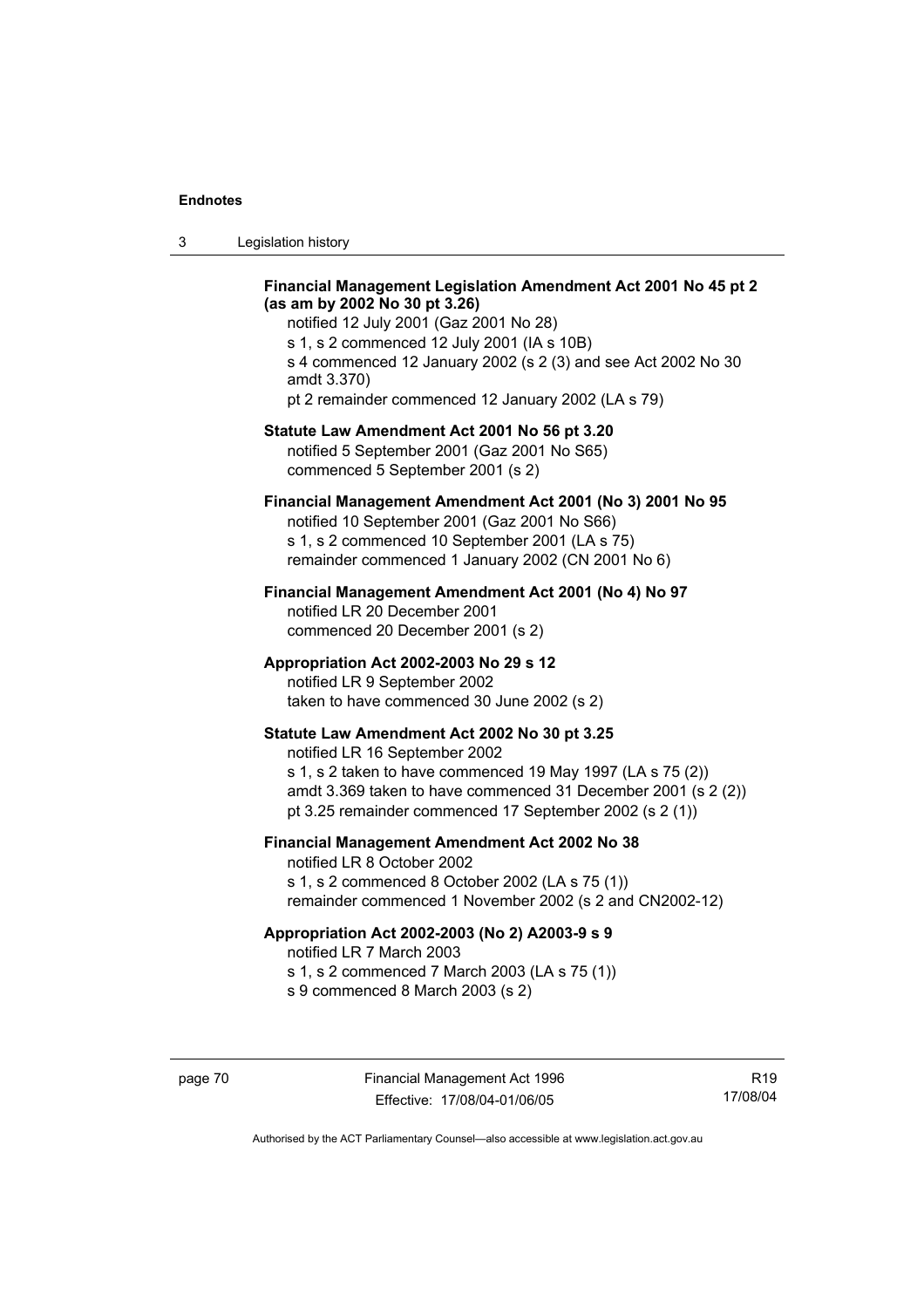#### **Financial Management Amendment Act 2003 A2003-21**

notified LR 19 May 2003 s 1, s 2 commenced 19 May 2003 (LA s 75 (1)) remainder commenced 20 May 2003 (s 2)

# **Appropriation Act 2003-2004 A2003-27**  notified LR 30 June 2003 commenced 30 June 2003 (s 2)

#### **Financial Management Amendment Act 2003 (No 2) A2003-46**

notified LR 31 October 2003 s 1, s 2 commenced 31 October 2003 (LA s 75 (1)) remainder commenced 1 November 2003 (s 2)

#### **Statute Law Amendment Act 2003 (No 2) A2003-56 sch 3 pt 3.9**

notified LR 5 December 2003 s 1, s 2 commenced 5 December 2003 (LA s 75 (1)) sch 3 pt 3.9 commenced 19 December 2003 (s 2)

# **Financial Management Amendment Act 2004 A2004-19**  notified LR 6 April 2004

s 1, s 2 commenced 6 April 2004 (LA s 75 (1)) remainder commenced 7 April 2004 (s 2)

#### **Financial Management Amendment Act 2004 (No 2) A2004-33**

notified LR 30 June 2004 s 1, s 2 commenced 30 June 2004 (LA s 75 (1)) remainder commenced 1 July 2004 (s 2)

## **Appropriation Act 2004-2005 A2004-35 s 12**

notified LR 30 June 2004 commenced 30 June 2004 (s 2)

## **Territory Owned Corporations Amendment Act 2004 A2004-53 sch 1**  notified LR 16 August 2004

s 1, s 2 commenced 16 August 2004 (LA s 75 (1)) sch 1 commenced 17 August 2004 (s 2)

page 71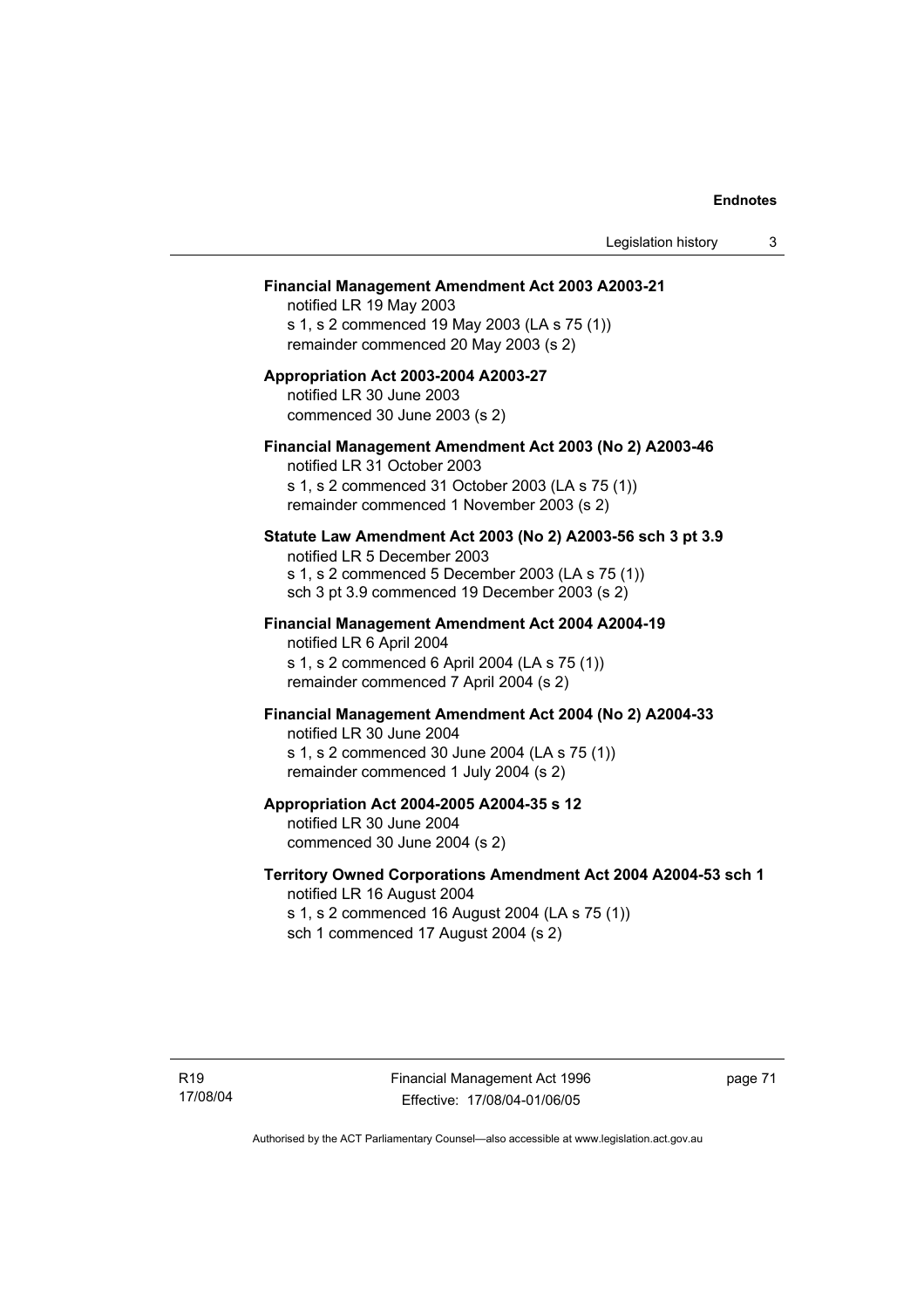| 4 | Amendment history |
|---|-------------------|
|---|-------------------|

# **4 Amendment history**

|         | <b>Name of Act</b><br>s 1                        | sub 2001 No 56 amdt 3.255                                                                                                                                                                                                                                                                                                                  |                 |
|---------|--------------------------------------------------|--------------------------------------------------------------------------------------------------------------------------------------------------------------------------------------------------------------------------------------------------------------------------------------------------------------------------------------------|-----------------|
|         | s <sub>2</sub>                                   | Act subject to Territory Superannuation Provision Protection Act<br>sub 2000 No 21 sch                                                                                                                                                                                                                                                     |                 |
|         | <b>Dictionary</b><br>s 3 hdg<br>s <sub>3</sub>   | sub 2000 No 21 sch<br>am 2000 No 21 sch<br>def bank om 1999 No 33 sch<br>def banking institution ins 1997 No 102 s 4<br>om 1999 No 33 sch<br>def Territory activities ins 1997 No 124 s 4<br>om 2001 No 95 amdt 1.3<br>def Treasurer om 2001 No 95 amdt 1.2<br>remaining defs reloc to dict 2001 No 95 amdt 1.4<br>sub 2001 No 95 amdt 1.5 |                 |
|         | <b>Notes</b><br>s 3A                             | orig s 3A renum as s 3B 2001 No 95 amdt 1.6<br>ins 2001 No 95 amdt 1.5                                                                                                                                                                                                                                                                     |                 |
|         | s 3B                                             | Declaration that certain authorities are not Territory authorities for this Act<br>(prev s 3A) ins 2000 No 21 sch<br>am 2001 No 44 amdt 1.1631, amdt 1.1632<br>renum as s 3B 2001 No 95 amdt 1.6                                                                                                                                           |                 |
|         | <b>Budget management</b><br>pt 2 hdg             | sub A2003-46 s 4                                                                                                                                                                                                                                                                                                                           |                 |
|         | <b>Appropriations and budgets</b><br>div 2.1 hdg | ins A2003-46 s 4                                                                                                                                                                                                                                                                                                                           |                 |
|         | Net appropriations for outputs<br>S <sub>9</sub> | am 2000 No 27 s 5                                                                                                                                                                                                                                                                                                                          |                 |
|         | S.9A                                             | Net appropriations for capital injections<br>ins 2000 No 27 s 6                                                                                                                                                                                                                                                                            |                 |
|         | $S$ 9B                                           | Appropriations for payments on behalf of Territory to be net appropriations<br>ins 2001 No 95 s 5                                                                                                                                                                                                                                          |                 |
|         | <b>Budget papers</b><br>s <sub>10</sub>          | am 1997 No 124 s 5; 2001 No 56 amdt 3.257                                                                                                                                                                                                                                                                                                  |                 |
|         | <b>Territory budgets</b><br>s 11                 | am 1997 No 124 s 6; 2001 No 4 s 4; 2001 No 56 amdt 3.258;<br>2001 No 95 s 6<br>sub A2003-46 s 5                                                                                                                                                                                                                                            |                 |
| page 72 |                                                  | Financial Management Act 1996                                                                                                                                                                                                                                                                                                              | R <sub>19</sub> |

Effective: 17/08/04-01/06/05

R19 17/08/04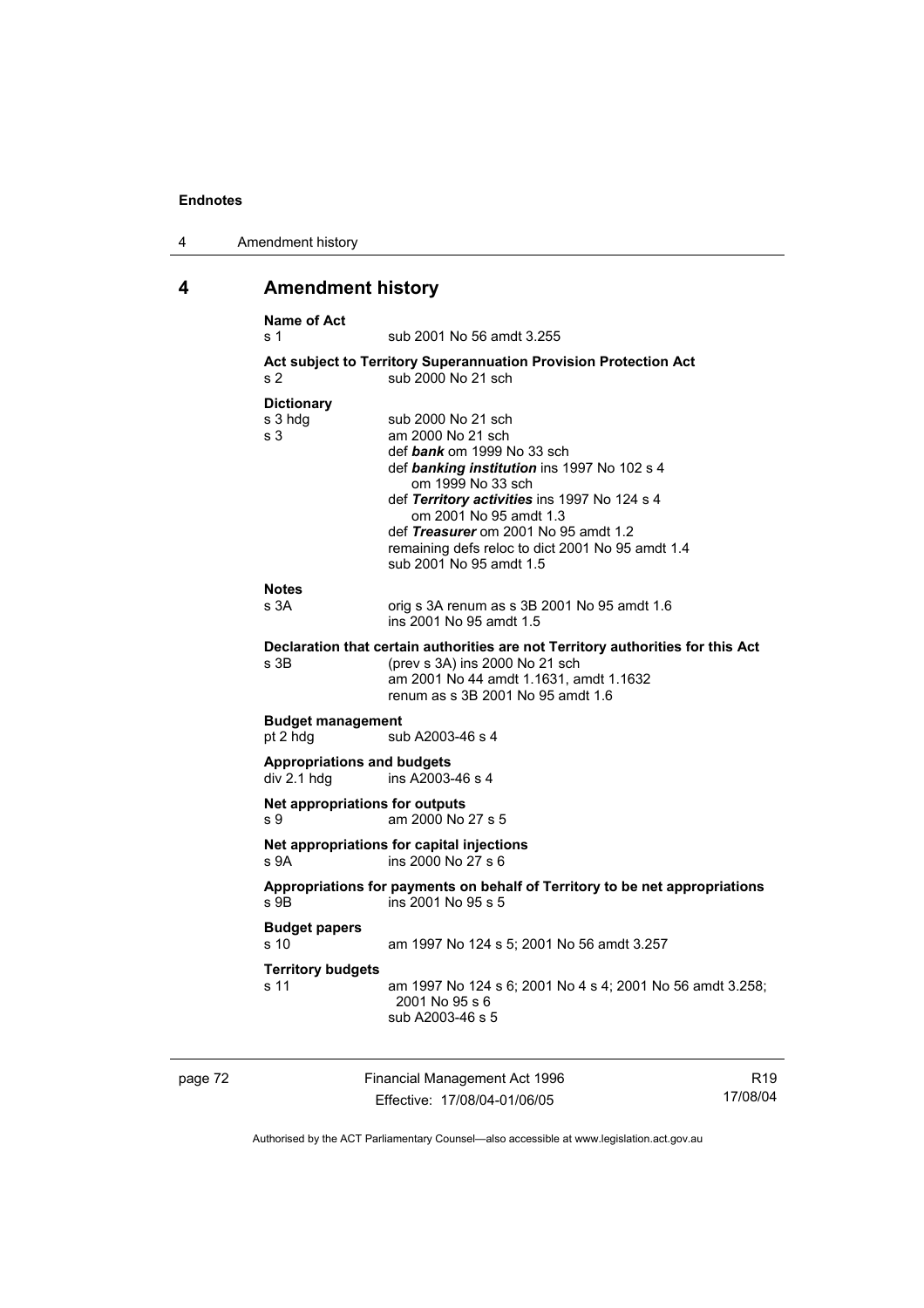Amendment history 4 **Financial policy objectives and strategies statement**  s 11A ins A2003-46 s 5 **Departmental budgets** s 12 am 1997 No 102 s 5; 1997 No 124 s 7; 1999 No 58 s 3; 2001 No 56 amdt 3.258; 2001 No 95 s 7; ss renum R6 LA (see 2001 No 95 amdt 1.7); 2002 No 38 s 4, s 5 **Public trading enterprise budgets** s 12A ins 1997 No 124 s 8 am 2001 No 56 amdt 3.258; 2001 No 95 s 8 **Supplementary budget papers**  s 13 am 2001 No 56 amdt 3.259, amdt 3.260 sub 2001 No 97 s 4 **Amendment of departmental budget for supplementary appropriation**  s 13A ins A2003-9 s 9 **Transfer of funds between appropriations** s 14 am 1997 No 102 s 6; 2000 No 21 sch; 2001 No 56 amdt 3.261 **Transfer of funds within appropriations** s 15 am 1997 No 102 s 7; 2001 No 56 amdt 3.262 **Reclassification of certain appropriations**<br>s 15A ins 1997 No 102 s 8: 200 ins 1997 No 102 s 8; 2001 No 56 amdt 3.263 **Transfer of functions between departments** s 16 am 2000 No 21 sch; 2001 No 56 amdt 3.263 **Amendment of budgets on transfer of functions between departments**  s 16A ins A2003-21 s 4 om A2004-19 s 4 **Variation of appropriations for Commonwealth grants** s 17 am 1997 No 102 s 9; 2001 No 56 amdt 3.264, amdt 3.265; 2002 No 38 s 6 **Variations of appropriations for certain payments to Commonwealth** s 17A ins 1999 No 36 s 9 am 2000 No 27 s 7; 2001 No 43 s 12; 2001 No 56 amdt 3.266, amdt 3.267; A2003-27 s 12; A2004-35 s 12 exp 30 June 2005 (s 17A (4)) **Treasurer's advance**  am 2001 No 56 amdt 3.268; 2001 No 97 s 5, s 6; ss renum R4 LA sub A2004-33 s 4

Financial Management Act 1996 Effective: 17/08/04-01/06/05

page 73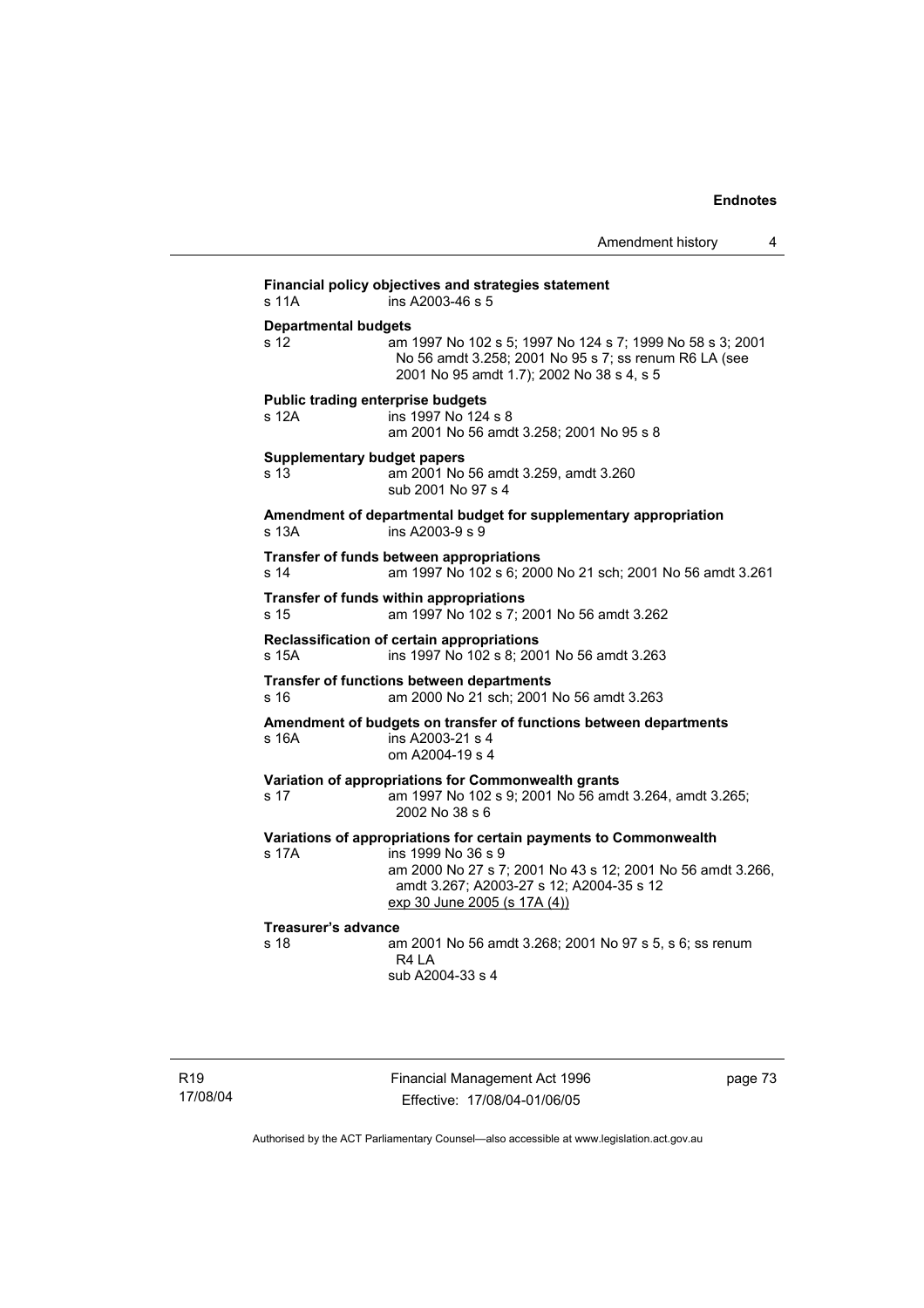4 Amendment history

| s 18A                                                    | Assembly to be told about treasurer's advance<br>ins 1997 No 102 s 10<br>am 2001 No 56 amdt 3.269<br>om 2002 No 38 s 7<br>ins A2004-33 s 4 |
|----------------------------------------------------------|--------------------------------------------------------------------------------------------------------------------------------------------|
| s 19A                                                    | <b>Payments for Territory GST liabilities</b><br>ins 1997 No 39 s 4<br>sub 2000 No 27 s 8                                                  |
| s 19B                                                    | Authorisation of expenditure of certain Commonwealth grants<br>ins 1997 No 102 s 11<br>am 2001 No 56 amdt 3.269                            |
| s 19C                                                    | Amendment of conditions of capital injection<br>ins 2002 No 38 s 8                                                                         |
| s 19D                                                    | Amendment of performance criteria<br>ins 2002 No 38 s 8                                                                                    |
| <b>Amendment of financial targets</b><br>s 19E           | ins 2002 No 38 s 8                                                                                                                         |
| <b>Amendment of budgets</b><br>s 19F                     | ins A2004-19 s 5<br>am A2004-33 s 5                                                                                                        |
| s <sub>20</sub>                                          | <b>Budgets for Legislative Assembly secretariat</b><br>am A2003-21 s 5                                                                     |
| div 2.2 hdg                                              | <b>Budget reviews and pre-election updates</b><br>ins A2003-46 s 6                                                                         |
| <b>Budget review</b><br>s20A                             | ins A2003-46 s 6                                                                                                                           |
| s 20 <sub>B</sub>                                        | Purpose and contents of budget review<br>ins A2003-46 s 6                                                                                  |
| <b>Pre-election budget update</b><br>s 20C               | ins A2003-46 s 6                                                                                                                           |
| $s$ 20D                                                  | Purpose and contents of pre-election budget update<br>ins A2003-46 s 6                                                                     |
| <b>Financial reports of the Territory</b><br>div 3.1 hdg | (prev pt 3 div 1 hdg) renum R3 LA (see 2001 No 95 amdt 1.11)                                                                               |
| Meaning of the Territory in div 3.1<br>s 21 hdg          | am R3 LA                                                                                                                                   |
| s 22                                                     | Annual financial statements of the Territory<br>am 2001 No 95 s 9                                                                          |
|                                                          |                                                                                                                                            |

page 74 Financial Management Act 1996 Effective: 17/08/04-01/06/05

R19 17/08/04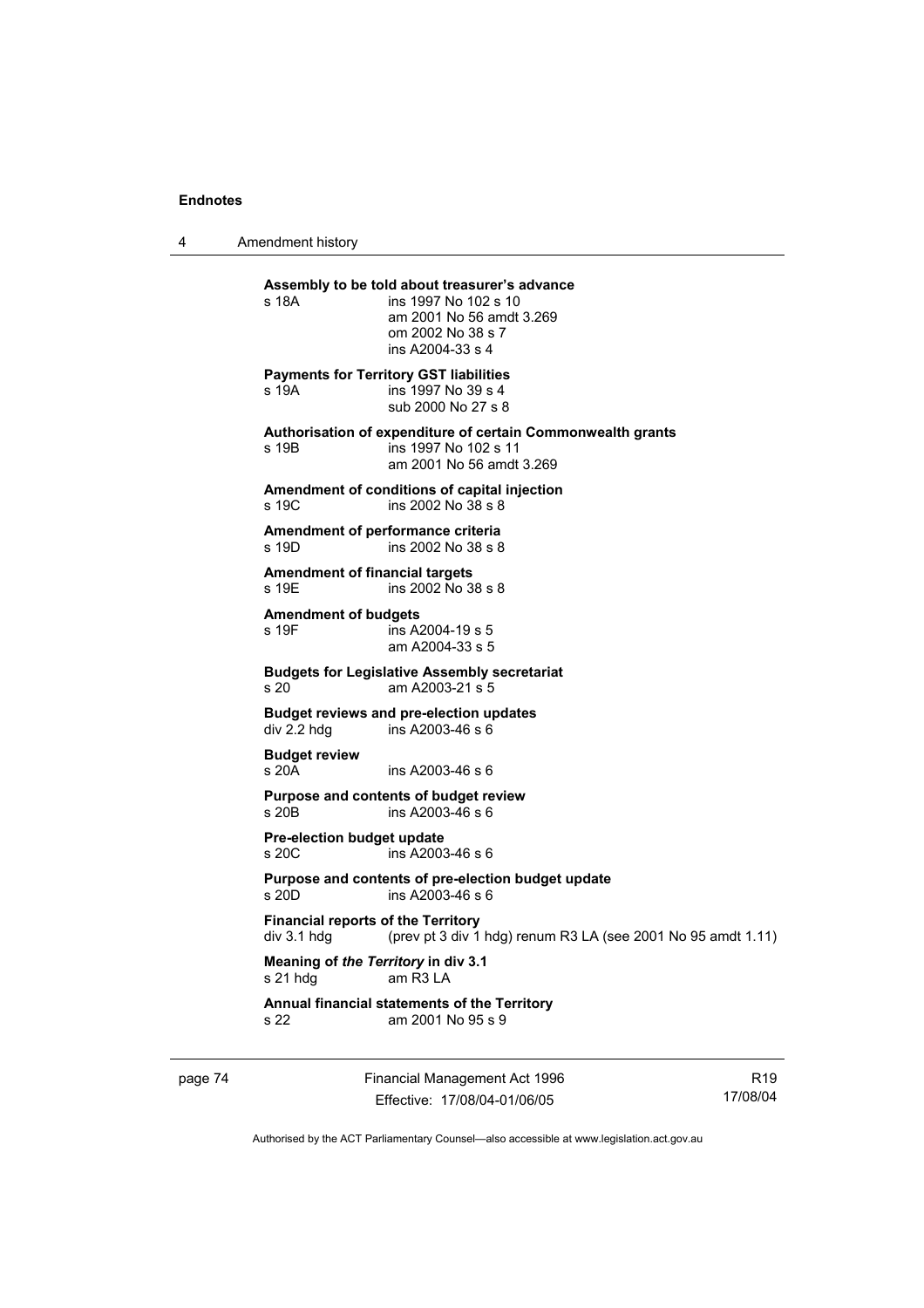| <b>Audit of annual financial statements</b><br>s 24<br>am 2002 No 38 s 9, amdt 1.1; A2003-46 s 7 |                                                                                                                                                                                               |  |  |
|--------------------------------------------------------------------------------------------------|-----------------------------------------------------------------------------------------------------------------------------------------------------------------------------------------------|--|--|
| s 25 hdg<br>s <sub>25</sub>                                                                      | Presentation of annual financial statements to Legislative Assembly<br>sub 2002 No 38 amdt 1.2<br>am 2001 No 56 amdt 3.270; A2003-46 s 8, s 9                                                 |  |  |
| s 25A                                                                                            | Quarterly departmental performance reports<br>reloc to s 30A                                                                                                                                  |  |  |
| <b>Periodic financial statements</b><br>s 26                                                     | am 1997 No 124 s 10; 2001 No 42 s 4<br>(6), (7) exp 30 June 2001 (s 26 (7))<br>sub 2001 No 42 s 5; 2001 No 95 s 11                                                                            |  |  |
| <b>Financial reports of departments</b><br>div 3.2 hdg                                           | (prev pt 3 div 2 hdg) renum R3 LA (see 2001 No 95 amdt 1.11)                                                                                                                                  |  |  |
| s 27                                                                                             | Annual financial statements of departments<br>am 2001 No 56 amdt 3.272; 2001 No 95 s 12; 2002 No 38<br>ss 10-13; pars renum R10 LA (see 2002 No 38 amdt 1.5)                                  |  |  |
| s 28 hdg                                                                                         | Responsibility for annual financial statements<br>sub 2002 No 38 amdt 1.6                                                                                                                     |  |  |
| s 29                                                                                             | Audit of financial statements of departments<br>sub 2002 No 38 s 14                                                                                                                           |  |  |
| s 29A                                                                                            | Audit of financial statements for departments for 2000-2001<br>ins 2001 No 42 s 6<br>exp 31 December 2001 (s 29A (2))                                                                         |  |  |
| s 30 hdq<br>s 30                                                                                 | <b>Presentation of annual financial statements</b><br>sub 2002 No 38 amdt 1.7<br>am 2001 No 56 amdt 3.273                                                                                     |  |  |
| s 30A                                                                                            | Quarterly departmental performance reports<br>(prev s 25A) ins 1997 No 124 s 9<br>am 2001 No 56 amdt 3.271; 2001 No 95 s 10; 2002 No 38<br>amdt $1.3$<br>reloc from s 25A 2002 No 38 amdt 1.4 |  |  |
| s 31                                                                                             | Responsibilities of chief executives of departments<br>am 2002 No 38 s 15                                                                                                                     |  |  |
| s 32                                                                                             | Agreement for the conduct of banking for Territory<br>am 1997 No 102 sch; 1999 No 33 sch                                                                                                      |  |  |
| <b>Territory banking account</b><br>s 33                                                         | am 1997 No 102 sch                                                                                                                                                                            |  |  |

page 75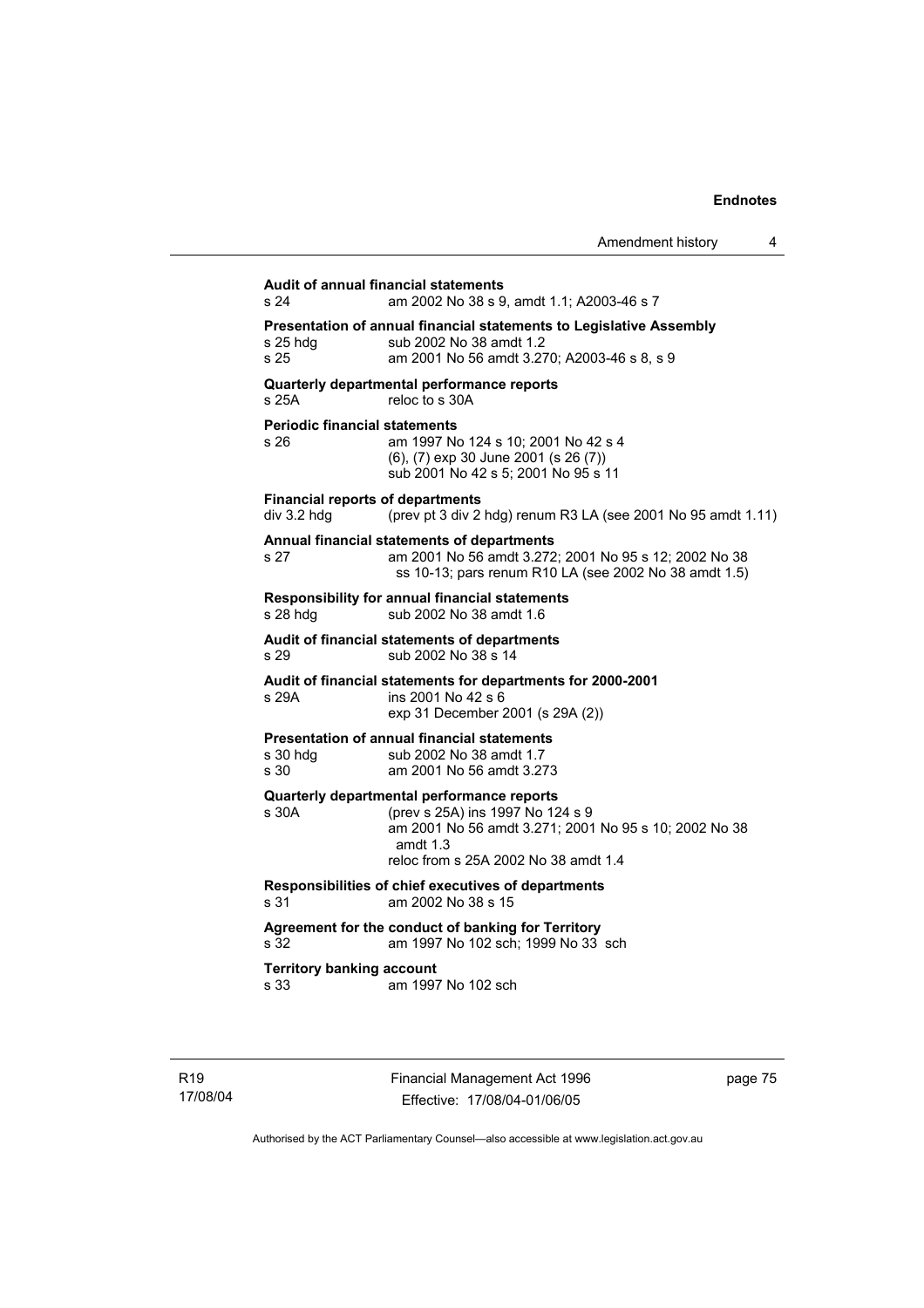4 Amendment history

| s 34                                              | <b>Departmental banking accounts</b><br>am 1997 No 102 sch; 1999 No 33 sch; 2001 No 95 s 13; 2001<br>No 95 s 7; ss renum R6 LA (see 2001 No 95 amdt 1.8); 2002<br>No 38 s 16                                 |
|---------------------------------------------------|--------------------------------------------------------------------------------------------------------------------------------------------------------------------------------------------------------------|
| s 34A                                             | Transfer of departmental banking account<br>prev s 34A renum as s 34B<br>ins 2001 No 95 s 14                                                                                                                 |
| s 34B                                             | End of year balances of departmental banking accounts<br>(prev s 34A) ins 1997 No 102 s 12<br>renum 2001 No 95 s 15                                                                                          |
| s 35                                              | <b>Payments into banking accounts</b><br>am 1997 No 102 sch; 1999 No 33 sch                                                                                                                                  |
| s 36                                              | Transfer following change in departmental responsibilities<br>am 1997 No 102 sch                                                                                                                             |
| s 36A                                             | Transfers from departmental banking accounts to Territory banking account<br>ins 2002 No 38 s 17                                                                                                             |
| s 37 hdg<br>s 37                                  | <b>Payments from Territory banking account</b><br>sub 2002 No 38 s 18<br>am 1997 No 102 sch; 2000 No 21 sch; 2001 No 95 s 16; 2002<br>No 38 s 19; ss renum R10 LA (see 2002 No 38 amdt 1.8)                  |
| s 38 hdg<br>s 38                                  | Investment of certain public money<br>sub 2000 No 21 sch<br>am 1997 No 102 sch; 1999 No 33 sch; 2000 No 21 sch; 2001<br>No 45 s 5; 2001 No 95 s 17; A2003-21 s 6, s 7; ss renum<br>R12 LA (see A2003-21 s 8) |
| <b>Borrowing and guarantees</b><br>pt 6 hdg       | sub 2001 No 45 s 6                                                                                                                                                                                           |
| s 42                                              | Borrowings by Territory authorities to be approved<br>am 2001 No 95 s 18, amdt 1.9                                                                                                                           |
| s <sub>45</sub>                                   | Loans to be paid into Territory banking account<br>am 1997 No 102 sch; 2001 No 95 s 19                                                                                                                       |
| <b>Payments by Treasurer</b><br>s 46              | sub 2002 No 38 s 20                                                                                                                                                                                          |
| <b>Guarantees by Territory</b><br>s <sub>47</sub> | am 2001 No 56 amdt 3.274                                                                                                                                                                                     |
| <b>Financial derivatives</b><br>s 48              | om 2001 No 45 s 7                                                                                                                                                                                            |
| s 51                                              | Departmental trust banking accounts<br>am 1997 No 102 sch; 1999 No 33 sch; 2002 No 38 s 21                                                                                                                   |

page 76 Financial Management Act 1996 Effective: 17/08/04-01/06/05

R19 17/08/04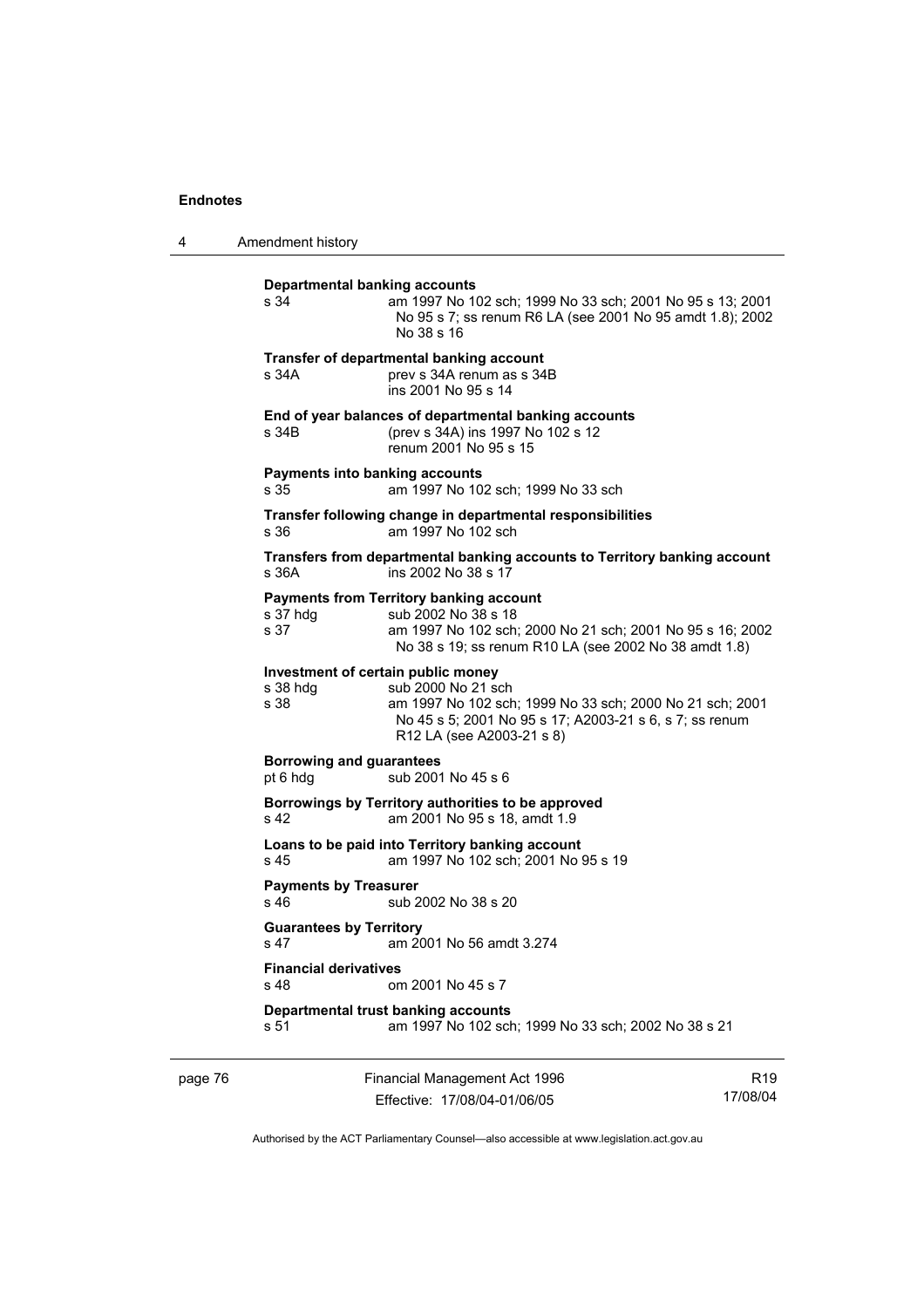**Transfers between banking accounts**<br>s 52 am 1997 No 102 scl am 1997 No 102 sch sub 2001 No 95 s 20 **Investment of trust money**  s 53 am 1999 No 28 sch **Unclaimed trust money**  s 53A ins 1997 No 102 s 13 am 1999 No 33 sch; 2001 No 44 amdts 1.1633-1.1635; ss renum R3 LA (see 2001 No 44 amdt 1.1636); 2001 No 95 s 21; ss renum R6 LA; 2002 No 30 amdt 3.367 **Review of decisions**  ins 1997 No 102 s 13 am 2002 No 30 amdt 3.368 **Notification of decisions**  s 53C ins 1997 No 102 s 13 **Banking accounts**  am 1997 No 102 sch; 1999 No 33 sch; 2002 No 38 s 22 **Investment**  s 56 am 1997 No 102 sch; 1999 No 33 sch; 2001 No 45 s 8; 2001 No 95 s 22; 2002 No 38 s 23, s 24; A2003-21 ss 9-12; ss renum R12 LA (see A2003-21 s 13) **Borrowing**  s 57 am 2001 No 95 s 23 **Statements of intent**  s 58 am 2001 No 95 s 24 **Annual financial statements**  s 59 am 2001 No 95 s 25 **Audit of annual financial statements**  s 61 sub 2002 No 38 s 25 **Audit of annual financial statements for 2000-2001**  s 61A ins 2001 No 42 s 7 exp 31 December 2001 (s 61A (2)) **Presentation of annual financial statements**  s 62 am 2001 No 56 amdt 3.275; R8 LA (see also 2002 No 38 amdt 1.9) **Act of grace payments**  s 64 am 2001 No 95 amdt 1.10

R19 17/08/04 Financial Management Act 1996 Effective: 17/08/04-01/06/05

page 77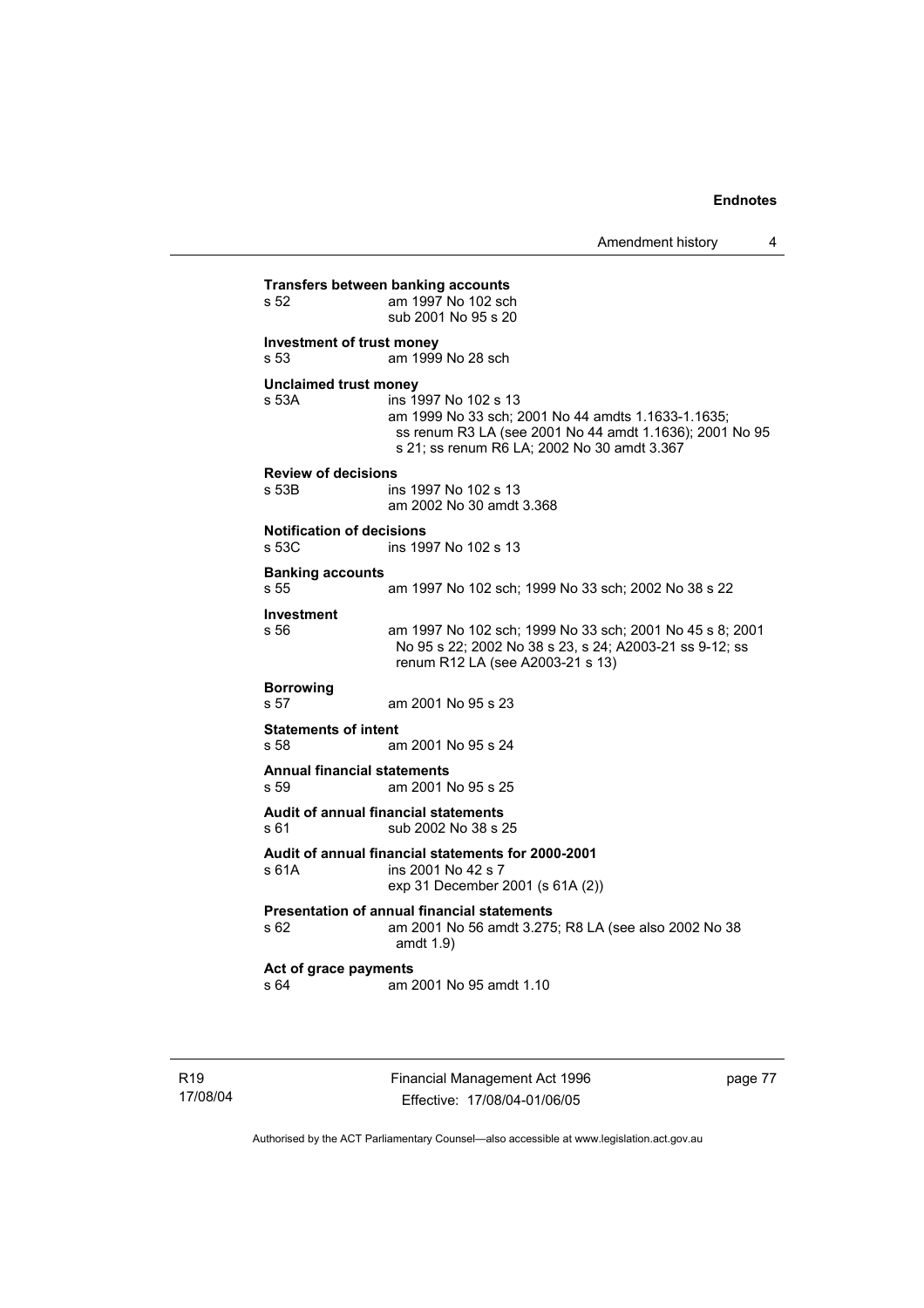4 Amendment history

| Guideline-making power<br>s 66A            | ins 2000 No 27 s 9<br>om 2001 No 44 amdt 1.1637                                                                                                                                                                                                                                                                                                                                                                                                                                                                                                                                                                                                                                                                                                                                                                                                                                                                                                                                                                                                                                                                                                                                                                                                                                                                                                                                                                                                                                                                                                                      |
|--------------------------------------------|----------------------------------------------------------------------------------------------------------------------------------------------------------------------------------------------------------------------------------------------------------------------------------------------------------------------------------------------------------------------------------------------------------------------------------------------------------------------------------------------------------------------------------------------------------------------------------------------------------------------------------------------------------------------------------------------------------------------------------------------------------------------------------------------------------------------------------------------------------------------------------------------------------------------------------------------------------------------------------------------------------------------------------------------------------------------------------------------------------------------------------------------------------------------------------------------------------------------------------------------------------------------------------------------------------------------------------------------------------------------------------------------------------------------------------------------------------------------------------------------------------------------------------------------------------------------|
| Guideline-making power<br>s 67 hdg<br>s 67 | sub 2000 No 27 s 10<br>am 2000 No 27 s 10<br>sub 2001 No 44 amdt 1.1637<br>am A2003-56 amdt 3.139                                                                                                                                                                                                                                                                                                                                                                                                                                                                                                                                                                                                                                                                                                                                                                                                                                                                                                                                                                                                                                                                                                                                                                                                                                                                                                                                                                                                                                                                    |
| <b>Regulation-making power</b><br>s 68     | ins 2001 No 44 amdt 1.1637                                                                                                                                                                                                                                                                                                                                                                                                                                                                                                                                                                                                                                                                                                                                                                                                                                                                                                                                                                                                                                                                                                                                                                                                                                                                                                                                                                                                                                                                                                                                           |
| <b>Dictionary</b><br>dict                  | def appropriation reloc from s 3 2001 No 95 amdt 1.4<br>def Appropriation Act reloc from s 3 2001 No 95 amdt 1.4<br>def appropriation unit reloc from s 3 2001 No 95 amdt 1.4<br>def banking account ins 1997 No 102 s 4<br>am 1999 No 33 sch<br>reloc from s 3 2001 No 95 amdt 1.4<br>def <b>borrowing</b> reloc from s 3 2001 No 95 amdt 1.4<br>def <b>budget papers</b> am 2001 No 56 amdt 3.256<br>reloc from s 3 2001 No 95 amdt 1.4<br>def capital injection reloc from s 3 2001 No 95 amdt 1.4<br>def <i>chief executive officer</i> reloc from s 3 2001 No 95<br>amdt $1.4$<br>def class of outputs reloc from s 3 2001 No 95 amdt 1.4<br>def department reloc from s 3 2001 No 95 amdt 1.4<br>def departmental banking account am 1997 No 102 sch<br>reloc from s 3 2001 No 95 amdt 1.4<br>def expenses reloc from s 3 2001 No 95 amdt 1.4<br>def financial management guidelines sub 2001 No 11<br>amdt 3.125<br>reloc from s 3 2001 No 95 amdt 1.4<br>def general government sector ins 1997 No 124 s 4<br>reloc from s 3 2001 No 95 amdt 1.4<br>def generally accepted accounting practice reloc from s 3<br>2001 No 95 amdt 1.4<br>def GST ins 2000 No 27 s 4<br>reloc from s 3 2001 No 95 amdt 1.4<br>def <i>input tax credit</i> ins 2000 No 27 s 4<br>reloc from s 3 2001 No 95 amdt 1.4<br>def <i>interest</i> ins 2001 No 45 s 4 (as am 2002 No 30<br>amdt 3.370)<br>def <i>invest</i> ins 2001 No 45 s 4 (as am 2002 No 30 amdt 3.370)<br>def Legislative Assembly secretariat sub 2001 No 95<br>amdt $1.1$<br>reloc from s 3 2001 No 95 amdt 1.4 |

page 78 Financial Management Act 1996 Effective: 17/08/04-01/06/05

R19 17/08/04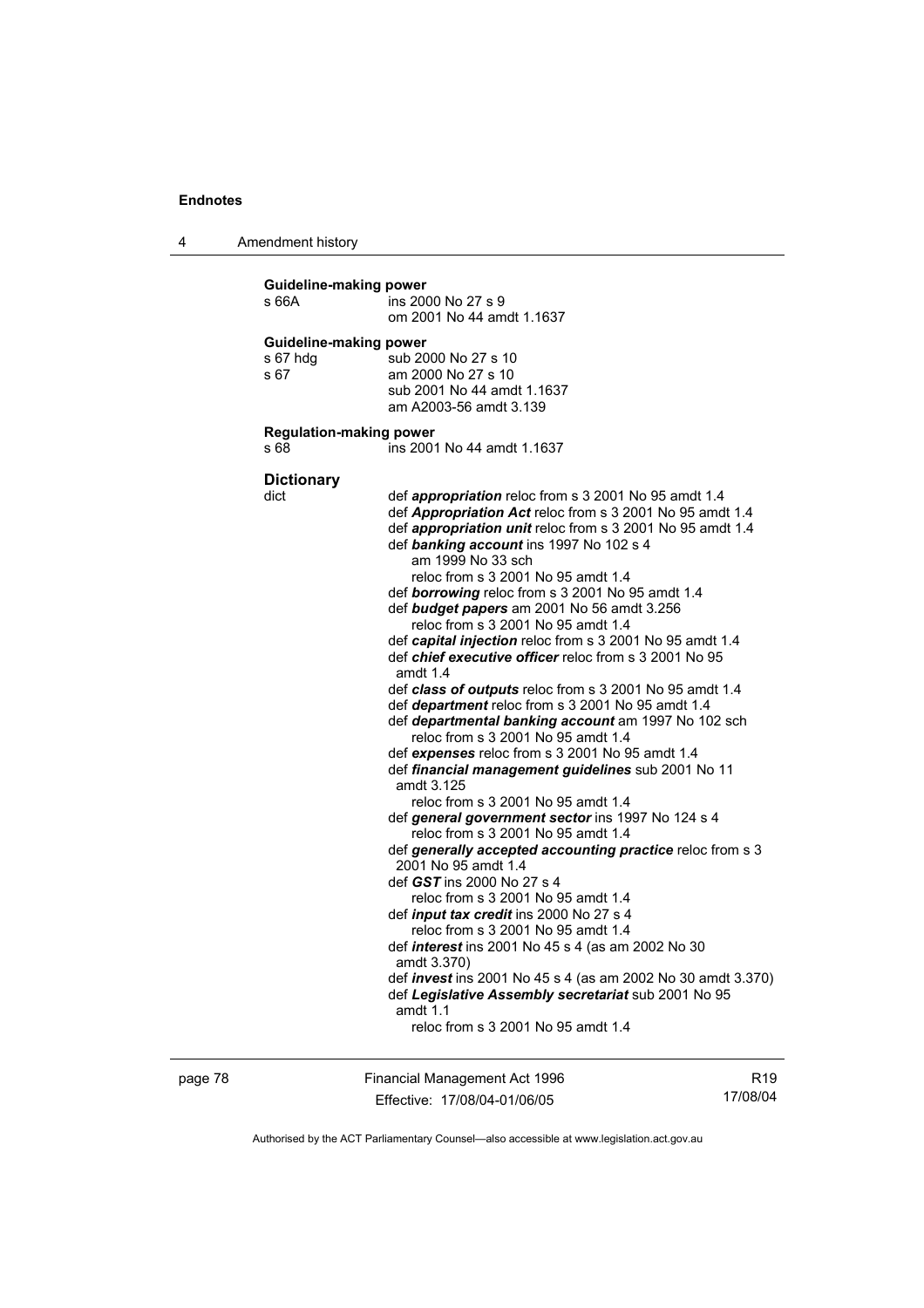def *outcomes* reloc from s 3 2001 No 95 amdt 1.4 def *outputs* reloc from s 3 2001 No 95 amdt 1.4 def *prescribed* reloc from s 3 2001 No 95 amdt 1.4 def *public money* am 2001 No 95 s 4 reloc from s 3 2001 No 95 amdt 1.4 am A2004-53 amdt 1.1; pars renum R19 LA (see A2004-53 amdt 1.2) def *public trading enterprise* ins 1997 No 124 s 4 reloc from s 3 2001 No 95 amdt 1.4 am A2003-21 s 14 def *public trading enterprise sector* ins 1997 No 124 s 4 reloc from s 3 2001 No 95 amdt 1.4 def *responsible chief executive* reloc from s 3 2001 No 95 amdt 1.4 def *responsible Minister* reloc from s 3 2001 No 95 amdt 1.4 def *securities* reloc from s 3 dict 2001 No 95 amdt 1.4 def *statement of intent* reloc from s 3 2001 No 95 amdt 1.4 def *subsidiary* ins A2004-53 amdt 1.3 def *superannuation appropriation* ins 2000 No 21 sch reloc from s 3 2001 No 95 amdt 1.4 def *superannuation banking account* ins 2000 No 21 sch reloc from s 3 2001 No 95 amdt 1.4 def *taxable supply* ins 2000 No 27 s 4 reloc from s 3 2001 No 95 amdt 1.4 def *Territory authority* am 2000 No 21 sch; 2001 No 95 amdt 1.3 reloc from s 3 2001 No 95 amdt 1.4 def *Territory banking account* am 1997 No 102 sch reloc from s 3 2001 No 95 amdt 1.4 def *trust money* reloc from s 3 2001 No 95 amdt 1.4 def *warrant* am 1997 No 102 sch

 reloc from s 3 2001 No 95 amdt 1.4 om 2002 No 38 amdt 1.10

R19 17/08/04 Financial Management Act 1996 Effective: 17/08/04-01/06/05

page 79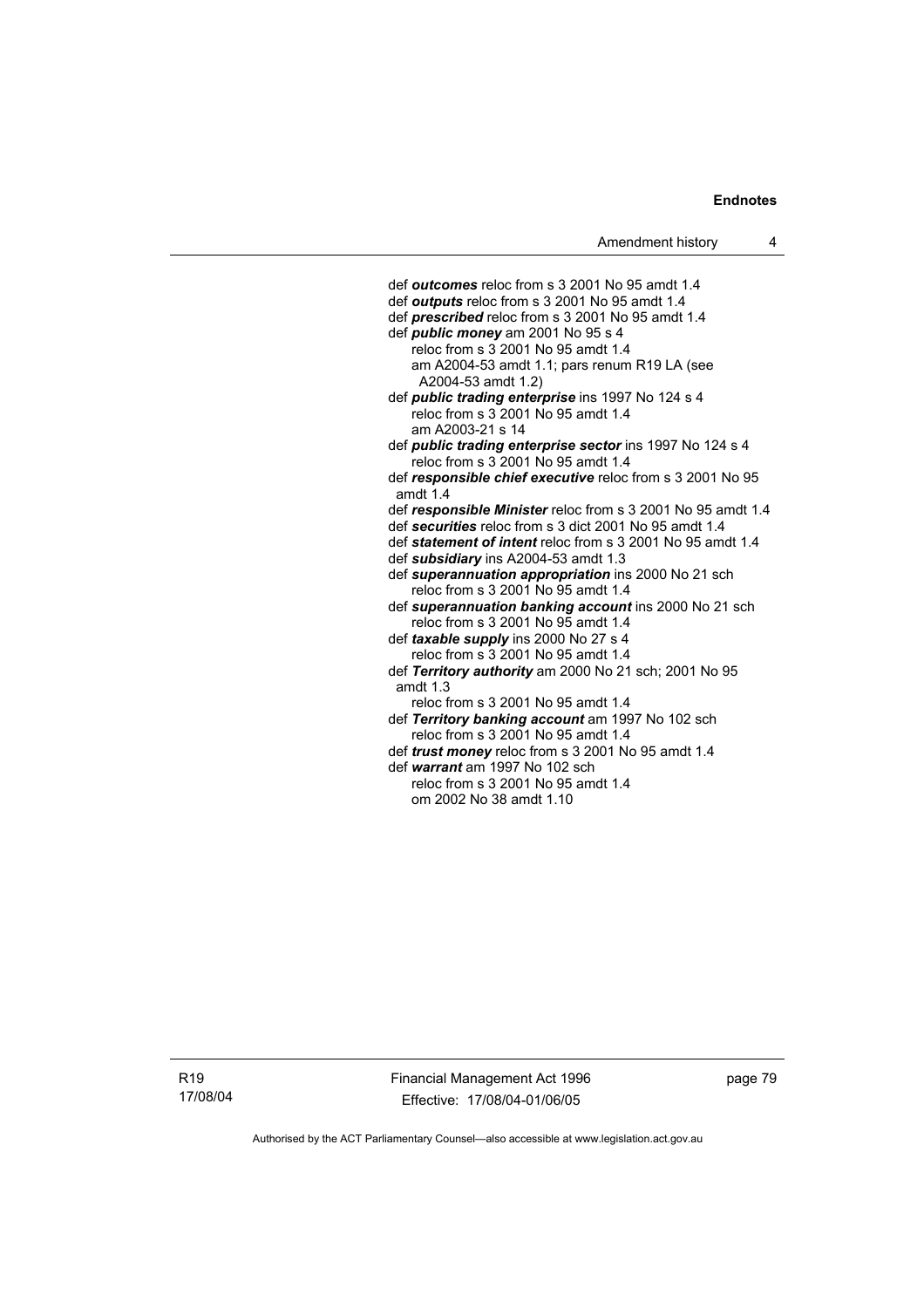5 Earlier republications

# **5 Earlier republications**

Some earlier republications were not numbered. The number in column 1 refers to the publication order.

Since 12 September 2001 every authorised republication has been published in electronic pdf format on the ACT legislation register. A selection of authorised republications have also been published in printed format. These republications are marked with an asterisk (\*) in column 1. Except for the footer, electronic and printed versions of an authorised republication are identical.

| <b>Republication No Amendments to</b> |                  | <b>Republication date</b> |
|---------------------------------------|------------------|---------------------------|
| 1                                     | Act 1997 No 124  | 31 January 1998           |
| 2                                     | Act 1999 No 58   | 10 November 1999          |
| 3                                     | Act 2001 No 56   | 12 September 2001         |
| 4                                     | Act 2001 No 97   | 20 December 2001          |
| 5                                     | Act 2001 No 97   | 31 December 2001          |
| 5(RI)                                 | Act 2001 No 97 ‡ | 19 September 2002         |
| 6                                     | Act 2001 No 97   | 4 January 2002            |
| 6(RI)                                 | Act 2001 No 97 ‡ | 19 September 2002         |
| $7^*$                                 | Act 2001 No 97   | 14 January 2002           |
| 7 (RI)                                | Act 2001 No 97 ‡ | 19 September 2002         |
| 7A                                    | Act 2001 No 97 ± | 19 September 2002         |
| 8                                     | Act 2001 No 97   | 1 July 2002               |
| 8(RI)                                 | Act 2001 No 97 ‡ | 19 September 2002         |
| 9*                                    | Act 2002 No 30   | 19 September 2002         |
| 10                                    | Act 2002 No 38   | 1 November 2002           |
| 11                                    | A2003-9          | 8 March 2003              |
| 12                                    | A2003-21         | 20 May 2003               |
| 13                                    | A2003-27         | 30 June 2003              |
| 14                                    | A2003-46         | 1 November 2003           |

page 80 Financial Management Act 1996 Effective: 17/08/04-01/06/05

R19 17/08/04